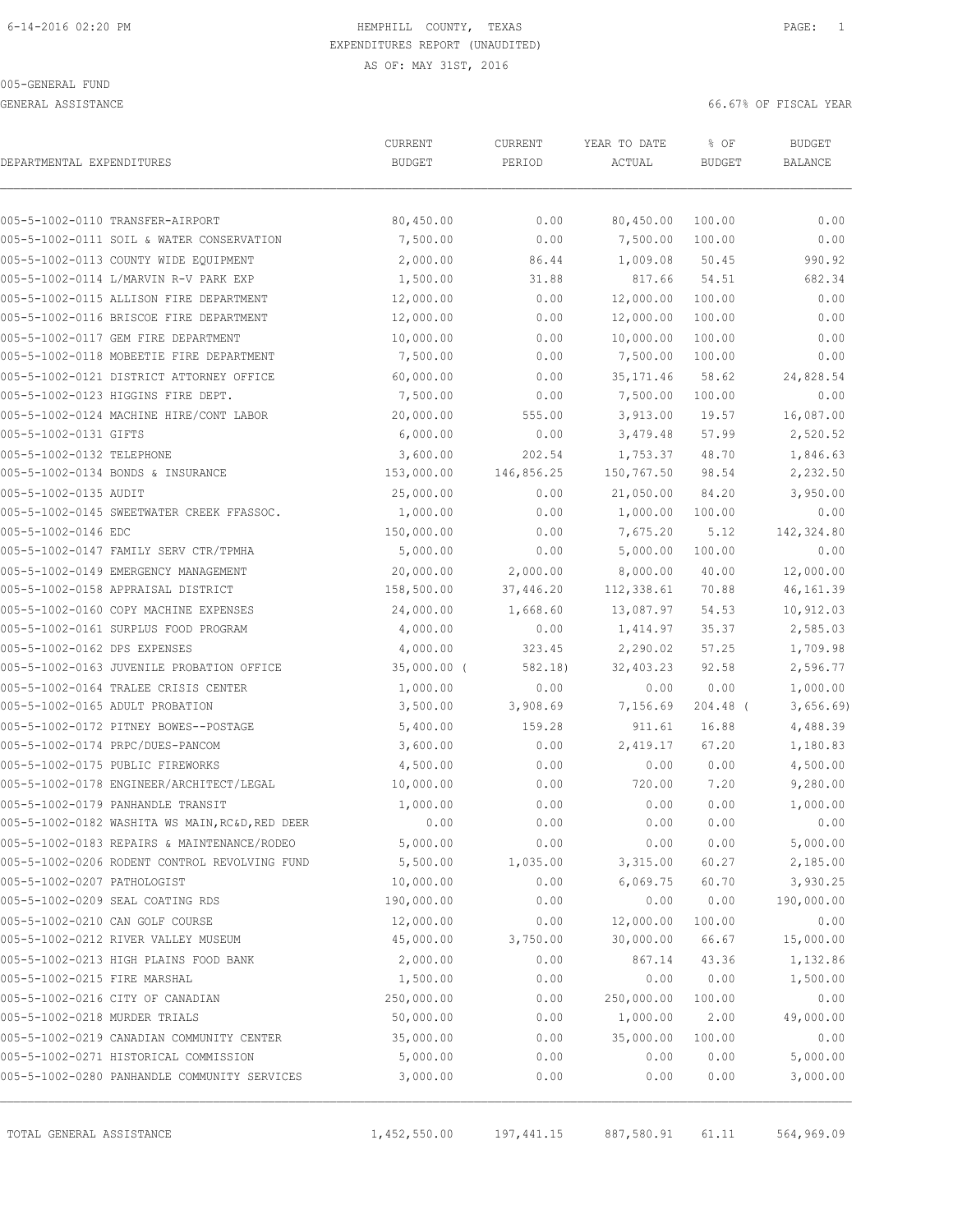COUNTY & DISTRICT CLERK 66.67% OF FISCAL YEAR

| CURRENT       | CURRENT    | YEAR TO DATE | % OF          | BUDGET         |
|---------------|------------|--------------|---------------|----------------|
| <b>BUDGET</b> | PERIOD     | ACTUAL       | <b>BUDGET</b> | <b>BALANCE</b> |
|               |            |              |               |                |
| 57,165.00     | 4,751.26   | 38,160.08    | 66.75         | 19,004.92      |
| 37,080.00     | 3,077.50   | 24,770.00    | 66.80         | 12,310.00      |
| 37,080.00     | 3,077.50   | 24,770.00    | 66.80         | 12,310.00      |
| 500.00        | 40.00      | 260.00       | 52.00         | 240.00         |
| 39,140.00     | 3,249.32   | 26, 144.56   | 66.80         | 12,995.44      |
| 10,000.00     | 1,043.76   | 6,411.90     | 64.12         | 3,588.10       |
| 13,900.00     | 1,050.22   | 8,369.26     | 60.21         | 5,530.74       |
| 34,000.00     | 2,839.12   | 22,820.96    | 67.12         | 11,179.04      |
| 600.00        | 45.42      | 382.34       | 63.72         | 217.66         |
| 30,000.00     | 2,570.32   | 21, 121.09   | 70.40         | 8,878.91       |
| 1,000.00      | 0.00       | 62.05        | 6.21          | 937.95         |
| 2,400.00      | 0.00       | 1,201.20     | 50.05         | 1,198.80       |
| 2,300.00      | 1,761.60   | 2,640.15     | 114.79 (      | 340.15         |
| 11,000.00     | 749.21     | 4,142.17     | 37.66         | 6,857.83       |
| 200.00        | 0.00       | 50.00        | 25.00         | 150.00         |
| 3,800.00      | 333.05     | 2,328.09     | 61.27         | 1,471.91       |
| 26,500.00     | 1,825.00   | 13,606.98    | 51.35         | 12,893.02      |
| 4,000.00      | 474.99     | 474.99       | 11.87         | 3,525.01       |
| 11,000.00     | 330.01     | 3,754.19     | 34.13         | 7,245.81       |
| 5,000.00      | 0.00       | 0.00         | 0.00          | 5,000.00       |
| 6,000.00      | 0.00       | 0.00         | 0.00          | 6,000.00       |
|               |            |              |               | 131, 194.99    |
|               | 332,665.00 | 27, 218.28   | 201,470.01    | 60.56          |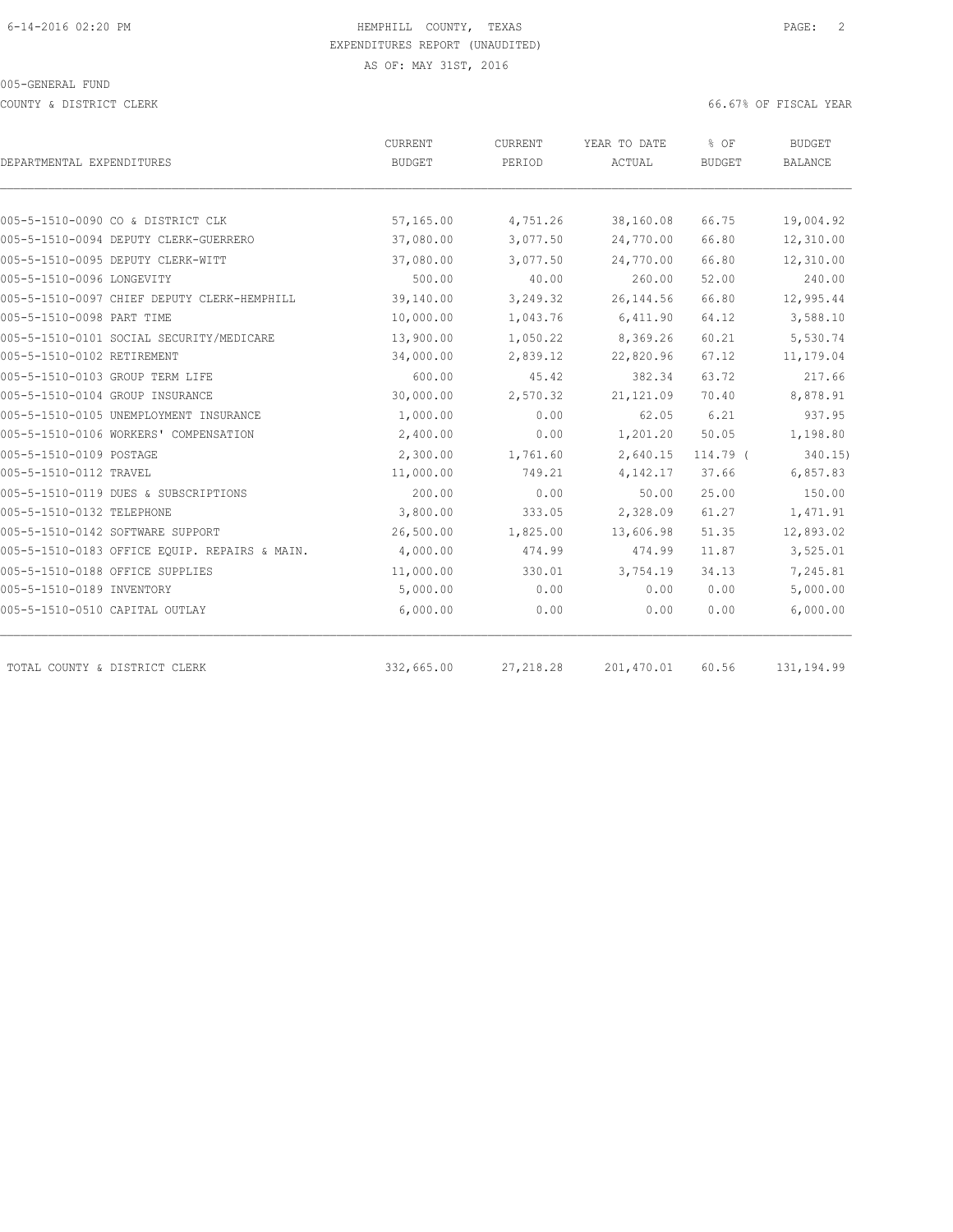COUNTY EXTENSION SERVICE 66.67% OF FISCAL YEAR

| DEPARTMENTAL EXPENDITURES<br><b>BUDGET</b><br>PERIOD<br>005-5-1520-0091 CEA-AG/A. HOLLOWAY<br>39,758.00<br>3,300.66<br>005-5-1520-0092 CEA-FCS/T. HOLLOWAY<br>39,758.00<br>3,300.66<br>005-5-1520-0096 LONGEVITY<br>550.00<br>50.00<br>39,140.00<br>4,932.09<br>005-5-1520-0097 CEA SECRETARY-HUFFMAN<br>005-5-1520-0098 PART-TIME SECRETARY<br>2,500.00<br>867.00<br>9,300.00<br>005-5-1520-0101 SOCIAL SECURITY/MEDICARE<br>947.13<br>005-5-1520-0102 RETIREMENT<br>7,900.00<br>990.42<br>150.00<br>005-5-1520-0103 GROUP TERM LIFE<br>15.85<br>7,500.00<br>005-5-1520-0104 GROUP INSURANCE<br>594.26<br>350.00<br>0.00<br>005-5-1520-0105 UNEMPLOYMENT INSURANCE<br>005-5-1520-0106 WORKERS' COMPENSATION<br>1,700.00<br>0.00<br>005-5-1520-0109 POSTAGE<br>1,000.00<br>74.70<br>005-5-1520-0112 TRAVEL/AG- A. HOLLOWAY<br>8,500.00<br>301.66 | ACTUAL<br>26,555.28<br>26,555.28 | <b>BUDGET</b>  | <b>BALANCE</b>      |
|--------------------------------------------------------------------------------------------------------------------------------------------------------------------------------------------------------------------------------------------------------------------------------------------------------------------------------------------------------------------------------------------------------------------------------------------------------------------------------------------------------------------------------------------------------------------------------------------------------------------------------------------------------------------------------------------------------------------------------------------------------------------------------------------------------------------------------------------------|----------------------------------|----------------|---------------------|
|                                                                                                                                                                                                                                                                                                                                                                                                                                                                                                                                                                                                                                                                                                                                                                                                                                                  |                                  |                |                     |
|                                                                                                                                                                                                                                                                                                                                                                                                                                                                                                                                                                                                                                                                                                                                                                                                                                                  |                                  |                |                     |
|                                                                                                                                                                                                                                                                                                                                                                                                                                                                                                                                                                                                                                                                                                                                                                                                                                                  |                                  | 66.79<br>66.79 | 13,202.72           |
|                                                                                                                                                                                                                                                                                                                                                                                                                                                                                                                                                                                                                                                                                                                                                                                                                                                  | 315.00                           | 57.27          | 13,202.72<br>235.00 |
|                                                                                                                                                                                                                                                                                                                                                                                                                                                                                                                                                                                                                                                                                                                                                                                                                                                  | 27,826.21                        | 71.09          | 11,313.79           |
|                                                                                                                                                                                                                                                                                                                                                                                                                                                                                                                                                                                                                                                                                                                                                                                                                                                  |                                  |                |                     |
|                                                                                                                                                                                                                                                                                                                                                                                                                                                                                                                                                                                                                                                                                                                                                                                                                                                  | 1,073.25                         | 42.93          | 1,426.75            |
|                                                                                                                                                                                                                                                                                                                                                                                                                                                                                                                                                                                                                                                                                                                                                                                                                                                  | 6, 201.80                        | 66.69          | 3,098.20            |
|                                                                                                                                                                                                                                                                                                                                                                                                                                                                                                                                                                                                                                                                                                                                                                                                                                                  | 5,585.30                         | 70.70          | 2,314.70            |
|                                                                                                                                                                                                                                                                                                                                                                                                                                                                                                                                                                                                                                                                                                                                                                                                                                                  | 93.33                            | 62.22          | 56.67               |
|                                                                                                                                                                                                                                                                                                                                                                                                                                                                                                                                                                                                                                                                                                                                                                                                                                                  | 5,084.40                         | 67.79          | 2,415.60            |
|                                                                                                                                                                                                                                                                                                                                                                                                                                                                                                                                                                                                                                                                                                                                                                                                                                                  | 60.13                            | 17.18          | 289.87              |
|                                                                                                                                                                                                                                                                                                                                                                                                                                                                                                                                                                                                                                                                                                                                                                                                                                                  | 901.20                           | 53.01          | 798.80              |
|                                                                                                                                                                                                                                                                                                                                                                                                                                                                                                                                                                                                                                                                                                                                                                                                                                                  | 1,490.76                         | 149.08 (       | 490.76)             |
|                                                                                                                                                                                                                                                                                                                                                                                                                                                                                                                                                                                                                                                                                                                                                                                                                                                  | 5,777.20                         | 67.97          | 2,722.80            |
| 005-5-1520-0114 TRAVEL/FCS-T. HOLLOWAY<br>4,000.00<br>38.05                                                                                                                                                                                                                                                                                                                                                                                                                                                                                                                                                                                                                                                                                                                                                                                      | 810.23                           | 20.26          | 3,189.77            |
| 005-5-1520-0119 DUES & SUBSCRIPTIONS<br>1,400.00<br>114.12                                                                                                                                                                                                                                                                                                                                                                                                                                                                                                                                                                                                                                                                                                                                                                                       | 1,682.37                         | $120.17$ (     | 282.37)             |
| 005-5-1520-0122 FUEL & OIL<br>4,500.00<br>413.72                                                                                                                                                                                                                                                                                                                                                                                                                                                                                                                                                                                                                                                                                                                                                                                                 | 2,176.16                         | 48.36          | 2,323.84            |
| 2,750.00<br>005-5-1520-0132 TELEPHONE<br>306.20                                                                                                                                                                                                                                                                                                                                                                                                                                                                                                                                                                                                                                                                                                                                                                                                  | 2,104.77                         | 76.54          | 645.23              |
| 005-5-1520-0137 VEHICLE REPAIRS & MAINTENANCE<br>2,000.00                                                                                                                                                                                                                                                                                                                                                                                                                                                                                                                                                                                                                                                                                                                                                                                        | 1,857.59<br>0.00                 | 92.88          | 142.41              |
| 005-5-1520-0142 IT TECH SUPPORT<br>2,000.00<br>215.59                                                                                                                                                                                                                                                                                                                                                                                                                                                                                                                                                                                                                                                                                                                                                                                            | 1,104.33                         | 55.22          | 895.67              |
| 750.00<br>005-5-1520-0183 OFFICE EQUIP.REPAIRS & MAIN.                                                                                                                                                                                                                                                                                                                                                                                                                                                                                                                                                                                                                                                                                                                                                                                           | 0.00<br>0.00                     | 0.00           | 750.00              |
| 005-5-1520-0188 OFFICE SUPPLIES<br>3,000.00<br>92.45                                                                                                                                                                                                                                                                                                                                                                                                                                                                                                                                                                                                                                                                                                                                                                                             | 1,161.41                         | 38.71          | 1,838.59            |
| 3,000.00<br>005-5-1520-0189 INVENTORY/EQUIPMENT                                                                                                                                                                                                                                                                                                                                                                                                                                                                                                                                                                                                                                                                                                                                                                                                  | 0.00<br>1,881.49                 | 62.72          | 1,118.51            |
| 005-5-1520-0201 COMPUTER SUPPLIES & MAINT.<br>500.00                                                                                                                                                                                                                                                                                                                                                                                                                                                                                                                                                                                                                                                                                                                                                                                             | 0.00<br>0.00                     | 0.00           | 500.00              |
| 005-5-1520-0202 STOCK SHOW<br>1,500.00                                                                                                                                                                                                                                                                                                                                                                                                                                                                                                                                                                                                                                                                                                                                                                                                           | 0.00<br>1,500.00                 | 100.00         | 0.00                |
| 005-5-1520-0203 4-H FUND<br>1,500.00                                                                                                                                                                                                                                                                                                                                                                                                                                                                                                                                                                                                                                                                                                                                                                                                             | 0.00<br>1,500.00                 | 100.00         | 0.00                |
| 005-5-1520-0204 TRAVEL-SECRETARY<br>1,000.00                                                                                                                                                                                                                                                                                                                                                                                                                                                                                                                                                                                                                                                                                                                                                                                                     | 0.00<br>25.05                    | 2.51           | 974.95              |
| 2,500.00<br>005-5-1520-0205 4-H FARM PROJECTS & MAINT.<br>142.98                                                                                                                                                                                                                                                                                                                                                                                                                                                                                                                                                                                                                                                                                                                                                                                 | 3,106.29                         | $124.25$ (     | 606.29              |
| 005-5-1520-0510 CAPITAL OUTLAY<br>15,000.00                                                                                                                                                                                                                                                                                                                                                                                                                                                                                                                                                                                                                                                                                                                                                                                                      | 0.00<br>0.00                     | 0.00           | 15,000.00           |
| 203,506.00<br>16,697.54<br>TOTAL COUNTY EXTENSION SERVICE                                                                                                                                                                                                                                                                                                                                                                                                                                                                                                                                                                                                                                                                                                                                                                                        |                                  |                |                     |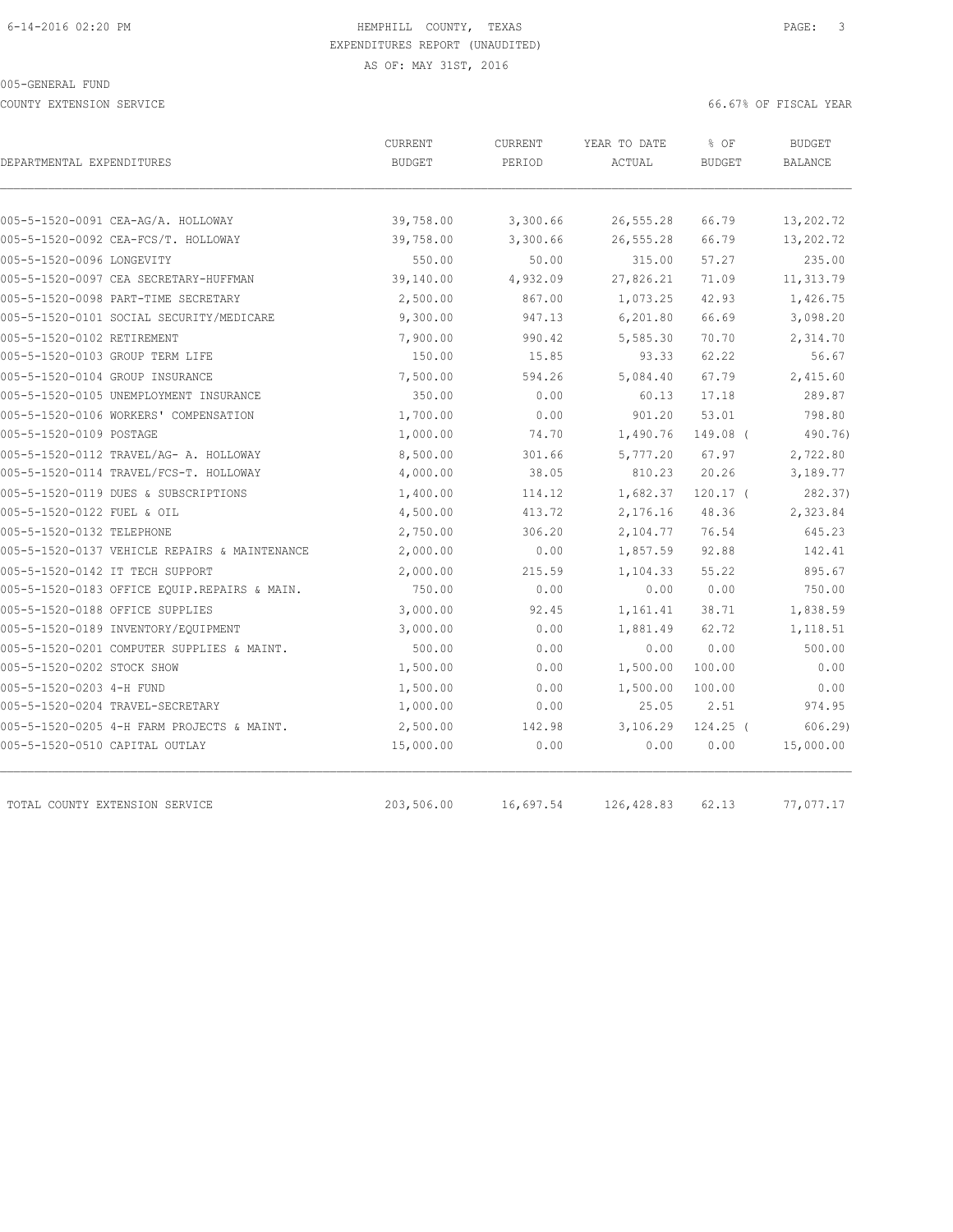#### 005-GENERAL FUND

COUNTY TREASURER 66.67% OF FISCAL YEAR

| DEPARTMENTAL EXPENDITURES                  | CURRENT<br><b>BUDGET</b> | CURRENT<br>PERIOD | YEAR TO DATE<br>ACTUAL | % OF<br><b>BUDGET</b>                                                                                                                                      | <b>BUDGET</b><br><b>BALANCE</b> |
|--------------------------------------------|--------------------------|-------------------|------------------------|------------------------------------------------------------------------------------------------------------------------------------------------------------|---------------------------------|
|                                            |                          |                   |                        | 66.75<br>66.80<br>65.88<br>5.44<br>51.76<br>64.86<br>54.33<br>68.44<br>6.79<br>40.04<br>7.16<br>20.55<br>70.73<br>53.00<br>20.00<br>83.74<br>53.62<br>8.60 |                                 |
| 005-5-1530-0090 COUNTY TREASURER           | 57,165.00                | 4,751.02          | 38, 158. 16            |                                                                                                                                                            | 19,006.84                       |
| 005-5-1530-0095 CHIEF DEP TREASURER-REED   | 39,140.00                | 3,249.32          | 26, 144.56             |                                                                                                                                                            | 12,995.44                       |
| 005-5-1530-0096 LONGEVITY                  | 850.00                   | 70.00             | 560.00                 |                                                                                                                                                            | 290.00                          |
| 005-5-1530-0098 DEPUTY TREASURER/PART-TIME | 2,500.00                 | 0.00              | 136.00                 |                                                                                                                                                            | 2,364.00                        |
| 005-5-1530-0101 SOCIAL SECURITY/MEDICARE   | 9,300.00                 | 597.18            | 4,813.62               |                                                                                                                                                            | 4,486.38                        |
| 005-5-1530-0102 RETIREMENT                 | 20,000.00                | 1,614.06          | 12,972.48              |                                                                                                                                                            | 7,027.52                        |
| 005-5-1530-0103 GROUP TERM LIFE            | 400.00                   | 25.82             | 217.30                 |                                                                                                                                                            | 182.70                          |
| 005-5-1530-0104 GROUP INSURANCE            | 15,000.00                | 1,285.16          | 10,265.44              |                                                                                                                                                            | 4,734.56                        |
| 005-5-1530-0105 UNEMPLOYMENT INSURANCE     | 300.00                   | 0.00              | 20.36                  |                                                                                                                                                            | 279.64                          |
| 005-5-1530-0106 WORKERS' COMPENSATION      | 1,500.00                 | 0.00              | 600.60                 |                                                                                                                                                            | 899.40                          |
| 005-5-1530-0109 POSTAGE                    | 2,000.00                 | 31.23             | 143.20                 |                                                                                                                                                            | 1,856.80                        |
| 005-5-1530-0112 TRAVEL                     | 4,000.00                 | 516.59            | 821.94                 |                                                                                                                                                            | 3,178.06                        |
| 005-5-1530-0119 DUES & SUBSCRIPTIONS       | 1,100.00                 | 0.00              | 778.00                 |                                                                                                                                                            | 322.00                          |
| 005-5-1530-0132 TELEPHONE                  | 1,800.00                 | 133.63            | 953.98                 |                                                                                                                                                            | 846.02                          |
| 005-5-1530-0140 OFFICE EQUIPMENT REPAIR    | 2,500.00                 | 100.00            | 500.00                 |                                                                                                                                                            | 2,000.00                        |
| 005-5-1530-0142 MAINTENANCE CONTRACTS      | 17,000.00                | 0.00              | 14,235.52              |                                                                                                                                                            | 2,764.48                        |
| 005-5-1530-0188 OFFICE SUPPLIES            | 3,000.00                 | 651.32            | 1,608.57               |                                                                                                                                                            | 1,391.43                        |
| 005-5-1530-0189 INVENTORY/EQUIPMENT        | 5,000.00                 | 0.00              | 429.84                 |                                                                                                                                                            | 4,570.16                        |
| TOTAL COUNTY TREASURER                     | 182,555.00               | 13,025.33         | 113,359.57             | 62.10                                                                                                                                                      | 69,195.43                       |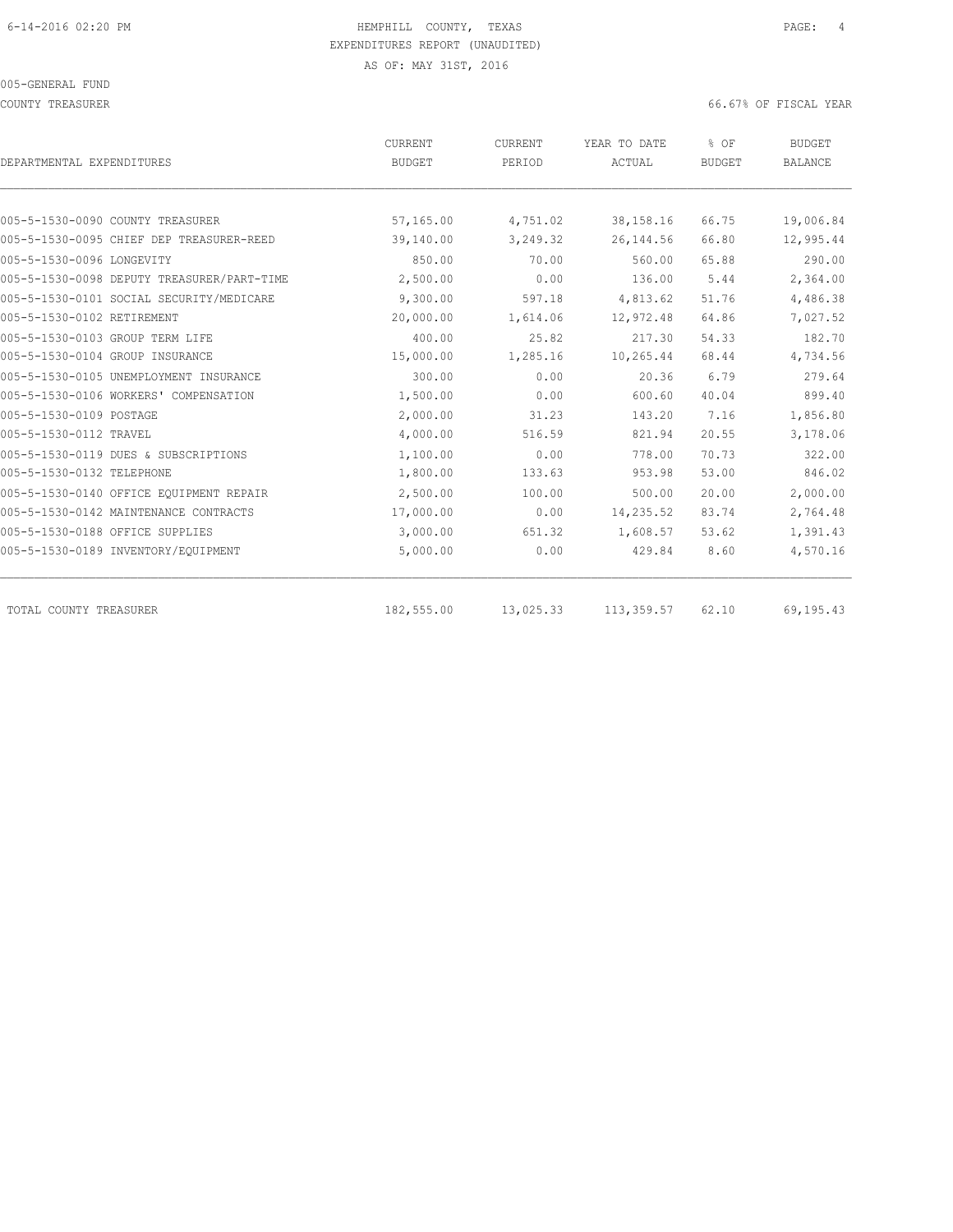COUNTY TAX COLLECTOR 66.67% OF FISCAL YEAR

| DEPARTMENTAL EXPENDITURES                | CURRENT<br><b>BUDGET</b> | <b>CURRENT</b><br>PERIOD | YEAR TO DATE<br>ACTUAL | % OF<br><b>BUDGET</b> | <b>BUDGET</b><br>BALANCE |
|------------------------------------------|--------------------------|--------------------------|------------------------|-----------------------|--------------------------|
|                                          |                          |                          |                        |                       |                          |
| 005-5-1540-0090 COUNTY TAX COLLECTOR     | 57,165.00                | 4,751.26                 | 38,160.08              | 66.75                 | 19,004.92                |
| 005-5-1540-0094 PART TIME HELP           | 25,000.00                | 0.00                     | 6,775.96               | 27.10                 | 18,224.04                |
| 005-5-1540-0095 CHIEF DEPUTY TAC/JACKSON | 39,140.00                | 3,249.16                 | 26, 143.28             | 66.79                 | 12,996.72                |
| 005-5-1540-0096 LONGEVITY                | 2,600.00                 | 200.00                   | 1,580.00               | 60.77                 | 1,020.00                 |
| 005-5-1540-0097 DEPUTY TAC/BENTLEY       | 37,080.00                | 3,077.50                 | 24,770.00              | 66.80                 | 12,310.00                |
| 005-5-1540-0098 DEPUTY TAC/CLARK         | 37,080.00                | 3,077.50                 | 25,822.60              | 69.64                 | 11,257.40                |
| 005-5-1540-0101 SOCIAL SECURITY/MEDICARE | 14,000.00                | 1,000.54                 | 8,854.86               | 63.25                 | 5, 145. 14               |
| 005-5-1540-0102 RETIREMENT               | 38,700.00                | 2,871.10                 | 24,650.51              | 63.70                 | 14,049.49                |
| 005-5-1540-0103 GROUP TERM LIFE          | 1,000.00                 | 45.92                    | 414.90                 | 41.49                 | 585.10                   |
| 005-5-1540-0104 GROUP INSURANCE          | 30,000.00                | 2,570.32                 | 20,464.63              | 68.22                 | 9,535.37                 |
| 005-5-1540-0105 UNEMPLOYMENT INSURANCE   | 1,000.00                 | 0.00                     | 66.39                  | 6.64                  | 933.61                   |
| 005-5-1540-0106 WORKERS' COMPENSATION    | 2,400.00                 | 0.00                     | 1,201.20               | 50.05                 | 1,198.80                 |
| 005-5-1540-0109 POSTAGE                  | 10,000.00                | 0.00                     | 1,505.55               | 15.06                 | 8,494.45                 |
| 005-5-1540-0112 TRAVEL                   | 5,000.00                 | 922.96                   | 1,863.85               | 37.28                 | 3,136.15                 |
| 005-5-1540-0119 DUES & SUBSCRIPTIONS     | 2,000.00                 | 0.00                     | 234.00                 | 11.70                 | 1,766.00                 |
| 005-5-1540-0132 TELEPHONE                | 4,000.00                 | 284.69                   | 1,943.71               | 48.59                 | 2,056.29                 |
| 005-5-1540-0134 BONDS & INSURANCE        | 400.00                   | 0.00                     | 0.00                   | 0.00                  | 400.00                   |
| 005-5-1540-0138 DATA PROCESSING          | 45,000.00                | 0.00                     | 32,512.50              | 72.25                 | 12,487.50                |
| 005-5-1540-0142 MAINTENANCE CONTRACTS    | 2,700.00                 | 0.00                     | 200.00                 | 7.41                  | 2,500.00                 |
| 005-5-1540-0148 ADVERTISING              | 1,500.00                 | 0.00                     | 0.00                   | 0.00                  | 1,500.00                 |
| 005-5-1540-0150 JUDGEMENTS               | 500.00                   | 0.00                     | 0.00                   | 0.00                  | 500.00                   |
| 005-5-1540-0181 CITATIONS & SUBPOENAS    | 1,500.00                 | 0.00                     | 50.00                  | 3.33                  | 1,450.00                 |
| 005-5-1540-0188 OFFICE SUPPLIES          | 9,000.00                 | 192.54                   | 2,294.59               | 25.50                 | 6,705.41                 |
| 005-5-1540-0189 INVENTORY/EQUIPMENT      | 5,000.00                 | 0.00                     | 882.64                 | 17.65                 | 4,117.36                 |
| 005-5-1540-0510 CAPITAL OUTLAY           | 7,000.00                 | 0.00                     | 0.00                   | 0.00                  | 7,000.00                 |
| TOTAL COUNTY TAX COLLECTOR               | 378,765.00               | 22, 243.49               | 220, 391.25            | 58.19                 | 158, 373. 75             |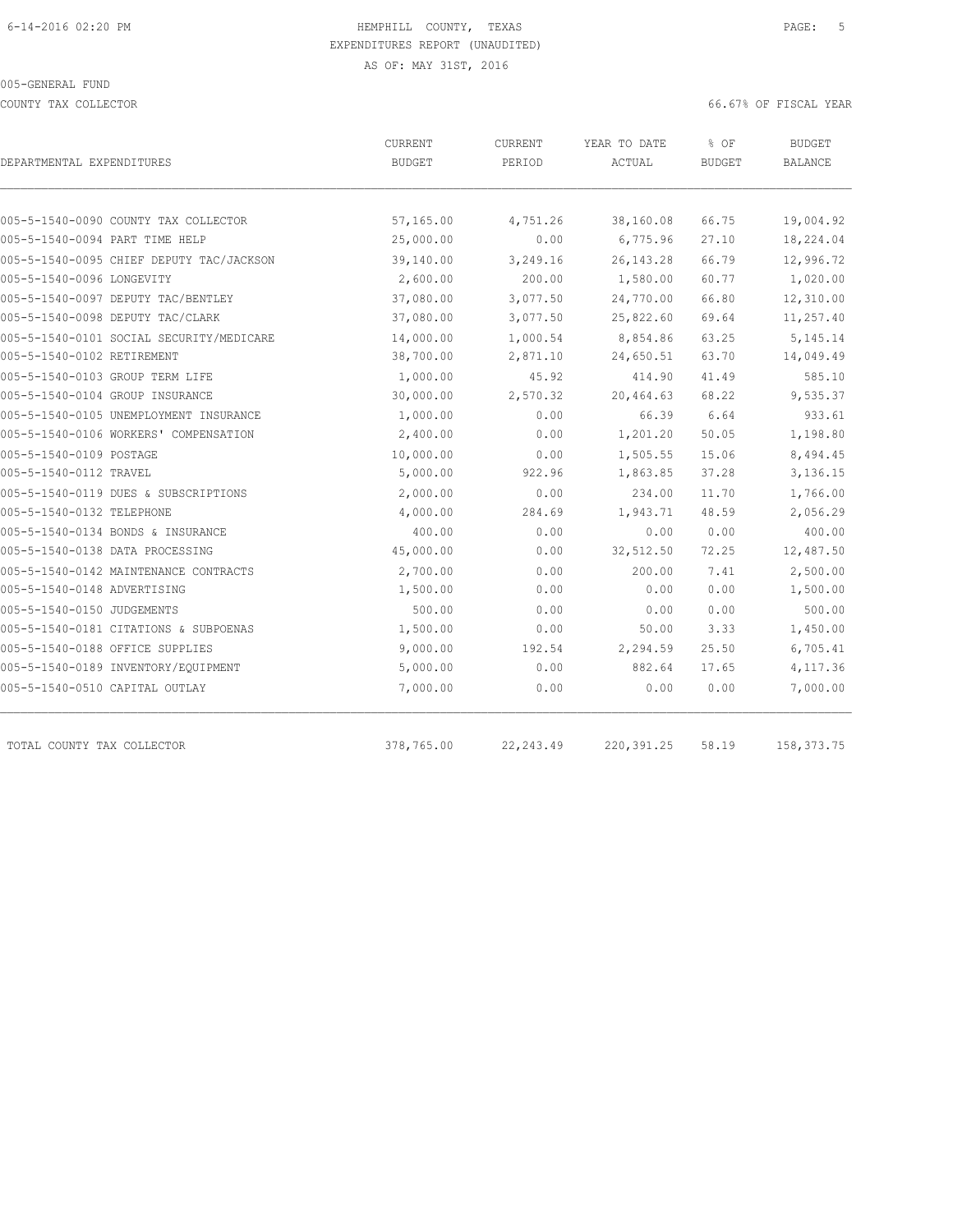005-GENERAL FUND

JURY & ELECTION 66.67% OF FISCAL YEAR

| DEPARTMENTAL EXPENDITURES                      | <b>CURRENT</b><br><b>BUDGET</b> | CURRENT<br>PERIOD | YEAR TO DATE<br>ACTUAL | % OF<br><b>BUDGET</b> | <b>BUDGET</b><br>BALANCE |
|------------------------------------------------|---------------------------------|-------------------|------------------------|-----------------------|--------------------------|
|                                                |                                 |                   |                        |                       |                          |
| 005-5-2400-0106 WORKERS' COMPENSATION          | 2,800.00                        | 0.00              | 15.16                  | 0.54                  | 2,784.84                 |
| 005-5-2400-0114 COUNTY COURT EXPENSES          | 3,000.00                        | 1,620.00          | 1,620.00               | 54.00                 | 1,380.00                 |
| 005-5-2400-0115 CO.CRT. CONT LAB-REPORTER      | 4,000.00                        | 234.36            | 234.36                 | 5.86                  | 3,765.64                 |
| 005-5-2400-0116 CO.CRT.CONT LAB-CRT APP ATTNY  | 8,000.00                        | 500.00            | 3,000.00               | 37.50                 | 5,000.00                 |
| 005-5-2400-0117 ELECTION EXPENSES              | 41,000.00                       | 3,214.15          | 11,949.40              | 29.14                 | 29,050.60                |
| 005-5-2400-0118 ELECTION JUDGES                | 6,000.00                        | 0.00              | 1,759.40               | 29.32                 | 4,240.60                 |
| 005-5-2400-0124 CONTRACT LABOR - CRT INTERPRET | 2,500.00                        | 0.00              | 1,545.00               | 61.80                 | 955.00                   |
| 005-5-2400-0131 OTHER EXPENSE                  | 500.00                          | 0.00              | 0.00                   | 0.00                  | 500.00                   |
| 005-5-2400-0150 GRAND JURORS                   | 3,000.00                        | 480.00            | 825.00                 | 27.50                 | 2,175.00                 |
| 005-5-2400-0151 PETIT<br>JURORS                | 3,500.00                        | 0.00              | 545.00                 | 15.57                 | 2,955.00                 |
| 005-5-2400-0152 JUSTICE COURT JURORS           | 600.00                          | 0.00              | 0.00                   | 0.00                  | 600.00                   |
| 005-5-2400-0196 CHILD PROT SER CRT APP ATTY    | 6,000.00                        | 2,094.00          | 11,510.40              | 191.84 (              | 5, 510.40)               |
| 005-5-2400-0197 CHILD PROT SER CRT REPORTER    | 2,000.00                        | 0.00              | 462.50                 | 23.13                 | 1,537.50                 |
| TOTAL JURY & ELECTION                          | 82,900.00                       | 8,142.51          | 33,466.22              | 40.37                 | 49,433.78                |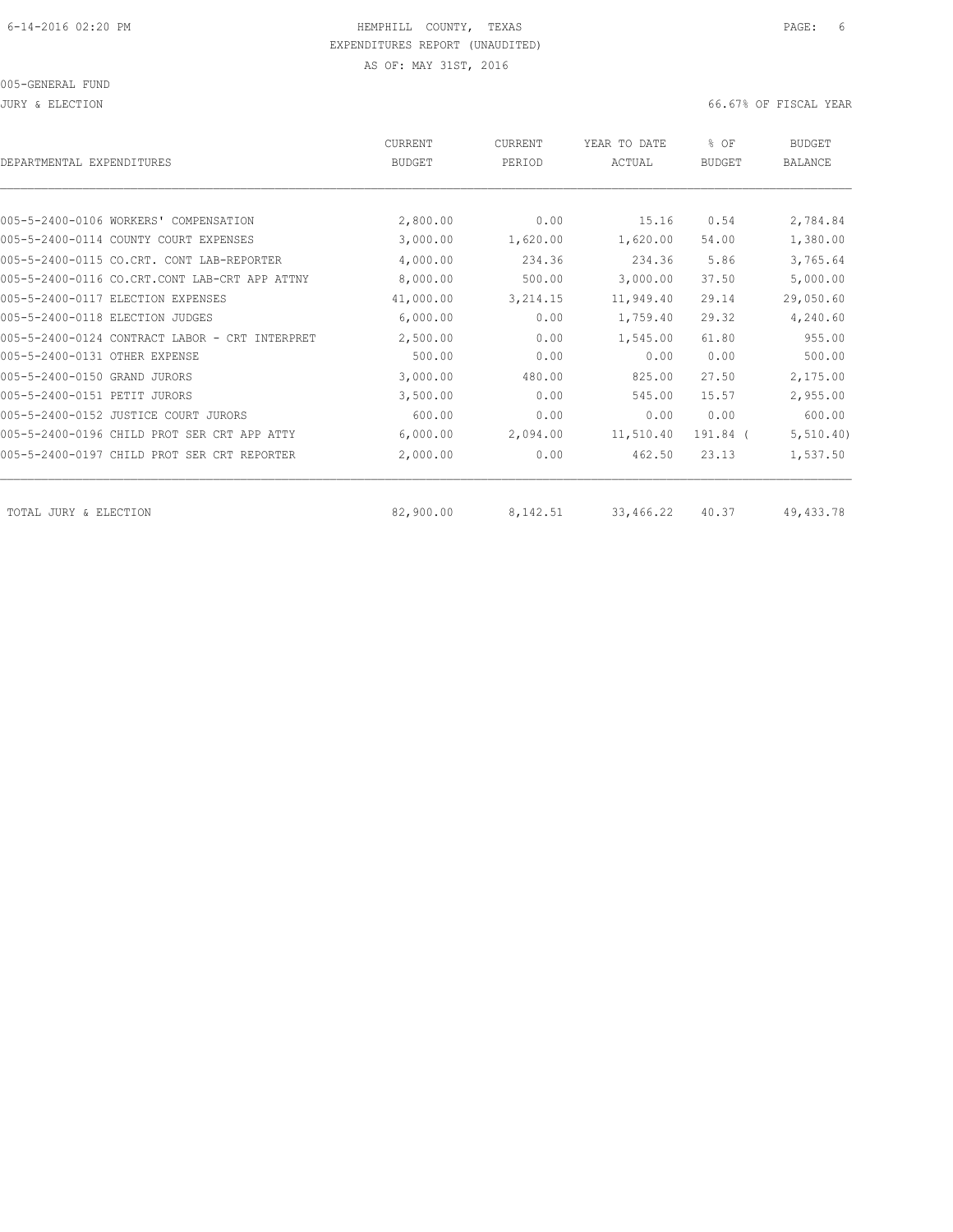DISTRICT COURT COURT COURT COURT COURT COURT COURT COURT COURT COURT COURT COURT COURT COURT COURT COURT COURT

| DEPARTMENTAL EXPENDITURES          |                                                | <b>CURRENT</b><br><b>BUDGET</b> | CURRENT<br>PERIOD | YEAR TO DATE<br>ACTUAL | % OF<br><b>BUDGET</b> | <b>BUDGET</b><br><b>BALANCE</b> |
|------------------------------------|------------------------------------------------|---------------------------------|-------------------|------------------------|-----------------------|---------------------------------|
|                                    |                                                |                                 |                   |                        |                       |                                 |
| 005-5-2410-0090 JUDGE-EMMERT       |                                                | 1,850.00                        | 154.17            | 1,233.36               | 66.67                 | 616.64                          |
|                                    | 005-5-2410-0095 COURT BAILIFF-HOLLAND          | 11,500.00                       | 949.84            | 7,598.72               | 66.08                 | 3,901.28                        |
| 005-5-2410-0096 LONGEVITY SPECIAL  |                                                | 550.00                          | 45.08             | 341.04                 | 62.01                 | 208.96                          |
|                                    | 005-5-2410-0097 COURT REPORTER-MCCLENDON       | 15,500.00                       | 1,225.68          | 9,805.44               | 63.26                 | 5,694.56                        |
|                                    | 005-5-2410-0098 COURT ADMINISTRATOR-BURCH      | 8,354.00                        | 696.16            | 5,569.28               | 66.67                 | 2,784.72                        |
|                                    | 005-5-2410-0101 SOCIAL SECURITY/MEDICARE       | 3,000.00                        | 234.96            | 1,878.28               | 62.61                 | 1,121.72                        |
| 005-5-2410-0102 RETIREMENT         |                                                | 7,600.00                        | 614.19            | 4,909.52               | 64.60                 | 2,690.48                        |
| 005-5-2410-0103 GROUP TERM LIFE    |                                                | 150.00                          | 9.83              | 82.25                  | 54.83                 | 67.75                           |
| 005-5-2410-0104 GROUP INSURANCE    |                                                | 7,000.00                        | 0.00              | 3,240.00               | 46.29                 | 3,760.00                        |
|                                    | 005-5-2410-0105 UNEMPLOYMENT INSURANCE         | 200.00                          | 0.00              | 17.48                  | 8.74                  | 182.52                          |
|                                    | 005-5-2410-0106 WORKERS' COMPENSATION          | 2,400.00                        | 0.00              | 1,201.20               | 50.05                 | 1,198.80                        |
|                                    | 005-5-2410-0116 DIST CRT-CONT LAB-CRT APP ATTN | 25,000.00                       | 1,796.00          | 10,608.20              | 42.43                 | 14,391.80                       |
| 005-5-2410-0124 CONTRACT LABOR     |                                                | 4,000.00                        | 0.00              | 0.00                   | 0.00                  | 4,000.00                        |
|                                    | 005-5-2410-0154 JUDICIAL DISTRICT ASSESSMENT   | 500.00                          | 0.00              | 0.00                   | 0.00                  | 500.00                          |
|                                    | 005-5-2410-0155 BUDGET REIMBURSEMENT           | 8,000.00                        | 0.00              | 0.00                   | 0.00                  | 8,000.00                        |
| 005-5-2410-0219 STATEMENT OF FACTS |                                                | 8,000.00                        | 0.00              | 0.00                   | 0.00                  | 8,000.00                        |
| TOTAL DISTRICT COURT               |                                                | 103,604.00                      | 5,725.91          | 46, 484.77             | 44.87                 | 57, 119.23                      |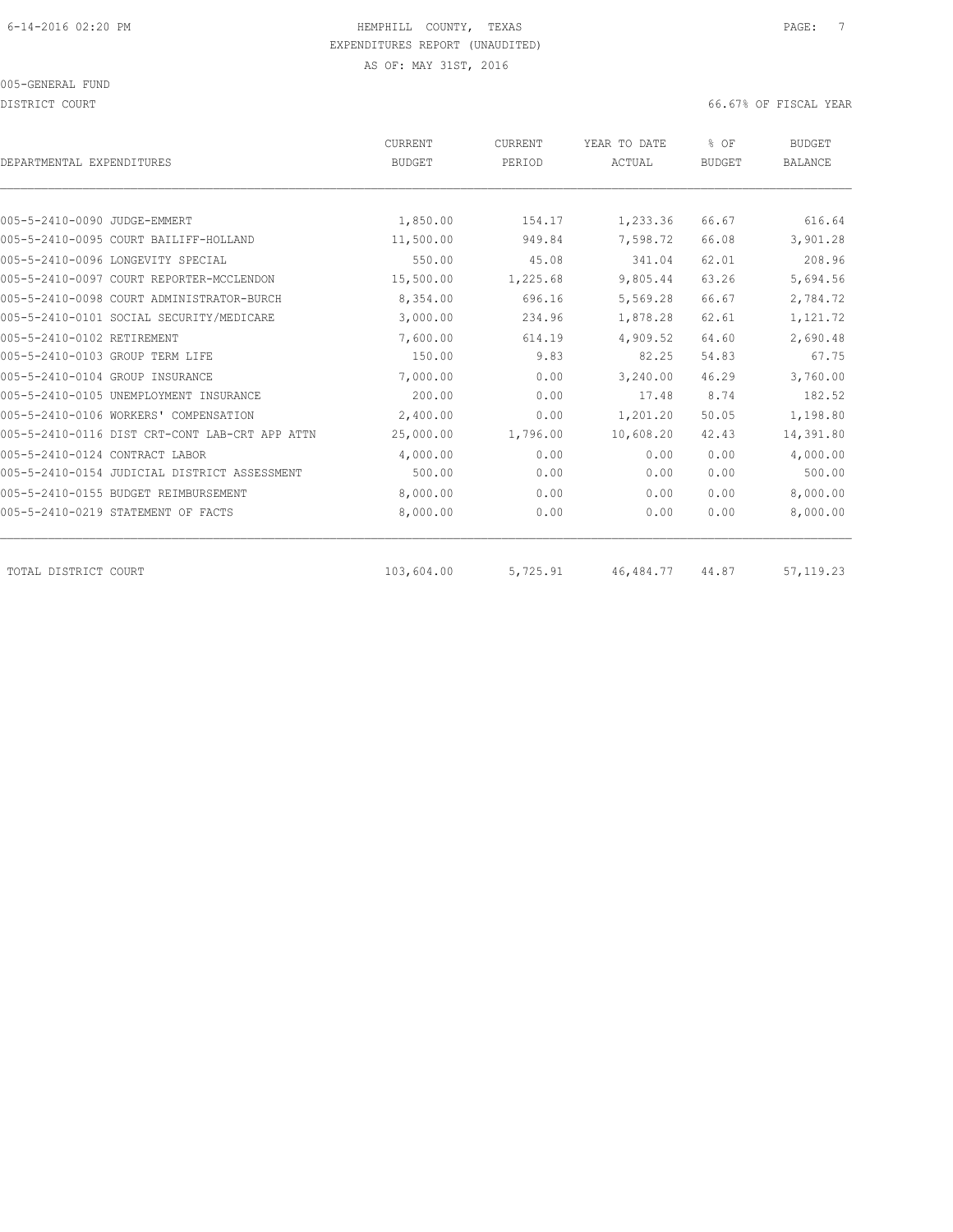COUNTY JUDGE 66.67% OF FISCAL YEAR

| DEPARTMENTAL EXPENDITURES                     | CURRENT<br><b>BUDGET</b> | <b>CURRENT</b><br>PERIOD | YEAR TO DATE<br>ACTUAL | % OF<br><b>BUDGET</b> | <b>BUDGET</b><br><b>BALANCE</b> |
|-----------------------------------------------|--------------------------|--------------------------|------------------------|-----------------------|---------------------------------|
|                                               |                          |                          |                        |                       |                                 |
| 005-5-2500-0082 OVERTIME                      | 3,000.00                 | 0.00                     | 0.00                   | 0.00                  | 3,000.00                        |
| 005-5-2500-0090 JUDGE SALARY                  | 59,534.00                | 4,948.66                 | 39,739.28              | 66.75                 | 19,794.72                       |
| 005-5-2500-0091 JUVENILE CRT JUDGE (1)        | 3,081.00                 | 256.76                   | 2,054.08               | 66.67                 | 1,026.92                        |
| 005-5-2500-0092 STATE/CO JUDGE SAL SUPPLEMENT | 25,200.00                | 2,100.00                 | 16,800.00              | 66.67                 | 8,400.00                        |
| 005-5-2500-0094 JANITOR/LONGORIA              | 38,000.00                | 3, 154. 16               | 25, 383. 28            | 66.80                 | 12,616.72                       |
| 005-5-2500-0095 JANITOR/JOHNSON               | 41,200.00                | 3,420.84                 | 27,516.72              | 66.79                 | 13,683.28                       |
| 005-5-2500-0096 LONGEVITY                     | 2,000.00                 | 160.00                   | 1,275.00               | 63.75                 | 725.00                          |
| 005-5-2500-0097 ADMINSTRATIVE ASST/BRUNSON    | 39,140.00                | 3,249.16                 | 26, 143. 28            | 66.79                 | 12,996.72                       |
| 005-5-2500-0098 PART-TIME SECRETARY           | 2,800.00                 | 103.13                   | 1,634.38               | 58.37                 | 1,165.62                        |
| 005-5-2500-0101 SOCIAL SECURITY/MEDICARE      | 16,500.00                | 1,307.33                 | 10,522.48              | 63.77                 | 5,977.52                        |
| 005-5-2500-0102 RETIREMENT                    | 43,000.00                | 3,463.92                 | 27,931.61              | 64.96                 | 15,068.39                       |
| 005-5-2500-0103 GROUP TERM LIFE               | 600.00                   | 55.44                    | 468.19                 | 78.03                 | 131.81                          |
| 005-5-2500-0104 GROUP INSURANCE               | 22,500.00                | 1,926.32                 | 15,386.80              | 68.39                 | 7,113.20                        |
| 005-5-2500-0105 UNEMPLOYMENT INSURANCE        | 300.00                   | 0.00                     | 62.34                  | 20.78                 | 237.66                          |
| 005-5-2500-0106 WORKERS' COMPENSATION         | 2,300.00                 | 0.00                     | 1,236.60               | 53.77                 | 1,063.40                        |
| 005-5-2500-0109 POSTAGE                       | 600.00                   | 45.42                    | 324.01                 | 54.00                 | 275.99                          |
| 005-5-2500-0112 TRAVEL                        | 6,500.00                 | 1,117.62                 | 1,794.29               | 27.60                 | 4,705.71                        |
| 005-5-2500-0119 DUES & SUBSCRIPTIONS          | 5,000.00                 | 0.00                     | 3,115.10               | 62.30                 | 1,884.90                        |
| 005-5-2500-0122 FUEL & OIL                    | 200.00                   | 0.00                     | 0.00                   | 0.00                  | 200.00                          |
| 005-5-2500-0130 COMMUNICATION REPAIRS         | 500.00                   | 0.00                     | 0.00                   | 0.00                  | 500.00                          |
| 005-5-2500-0132 TELEPHONE                     | 3,000.00                 | 265.47                   | 1,911.58               | 63.72                 | 1,088.42                        |
| 005-5-2500-0139 TRAINING SEMINARS             | 2,500.00                 | 0.00                     | 0.00                   | 0.00                  | 2,500.00                        |
| 005-5-2500-0148 ADVERTISING                   | 5,000.00                 | 305.84                   | 1,713.81               | 34.28                 | 3,286.19                        |
| 005-5-2500-0183 OFFICE EQUIP-R&M              | 1,000.00                 | 50.00                    | 250.00                 | 25.00                 | 750.00                          |
| 005-5-2500-0188 OFFICE SUPPLIES               | 3,000.00                 | 140.13                   | 1,452.79               | 48.43                 | 1,547.21                        |
| 005-5-2500-0189 INVENTORY/EQUIPMENT           | 5,000.00                 | 0.00                     | 82.10                  | 1.64                  | 4,917.90                        |
| TOTAL COUNTY JUDGE                            | 331,455.00               | 26,070.20                | 206, 797.72            | 62.39                 | 124,657.28                      |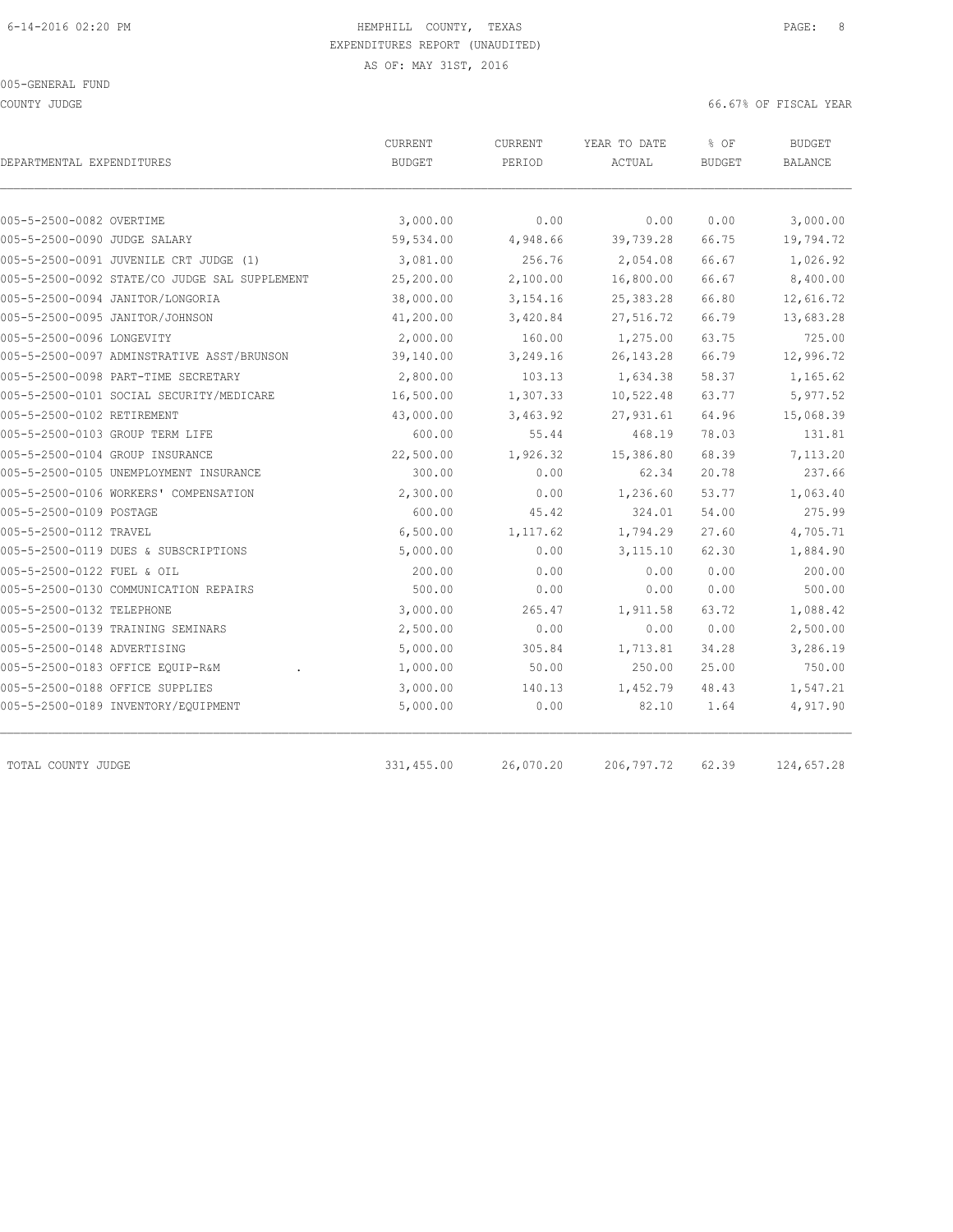#### 005-GENERAL FUND

JUVENILE PROBATION 66.67% OF FISCAL YEAR

|                                               | <b>CURRENT</b> | CURRENT  | YEAR TO DATE | % OF   | BUDGET    |
|-----------------------------------------------|----------------|----------|--------------|--------|-----------|
| DEPARTMENTAL EXPENDITURES                     | BUDGET         | PERIOD   | ACTUAL       | BUDGET | BALANCE   |
| 005-5-2510-0090 STATE/CHIEF JUV PRO OFFICER   | 61,480.00      | 5,110.84 | 41,036.72    | 66.75  | 20,443.28 |
| 005-5-2510-0096 JPO/LONGEVITY                 | 480.00         | 40.00    | 320.00       | 66.67  | 160.00    |
| 005-5-2510-0101 JPO SOCIAL SEC/MEDICARE       | 4,770.00       | 396.34   | 3,182.20     | 66.71  | 1,587.80  |
| 005-5-2510-0102 JPO RETIREMENT                | 12,500.00      | 1,036.16 | 8,319.28     | 66.55  | 4,180.72  |
| 005-5-2510-0103 JPO GROUP TERM LIFE           | 230.00         | 16.58    | 139.42       | 60.62  | 90.58     |
| 005-5-2510-0104 JPO GROUP INSURANCE           | 7,500.00       | 642.58   | 5, 132, 72   | 68.44  | 2,367.28  |
| 005-5-2510-0105 JPO/UNEMPLOYMENT              | 100.00         | 0.00     | 31.23        | 31.23  | 68.77     |
| 005-5-2510-0106 JPO/WORKERS' COMP             | 580.00         | 0.00     | 0.00         | 0.00   | 580.00    |
| 005-5-2510-0132 JUVENILE PROBATION CELL PHONE | 360.00         | 30.00    | 240.00       | 66.67  | 120.00    |
|                                               |                |          |              |        |           |
| TOTAL JUVENILE PROBATION                      | 88,000.00      | 7,272.50 | 58,401.57    | 66.37  | 29,598.43 |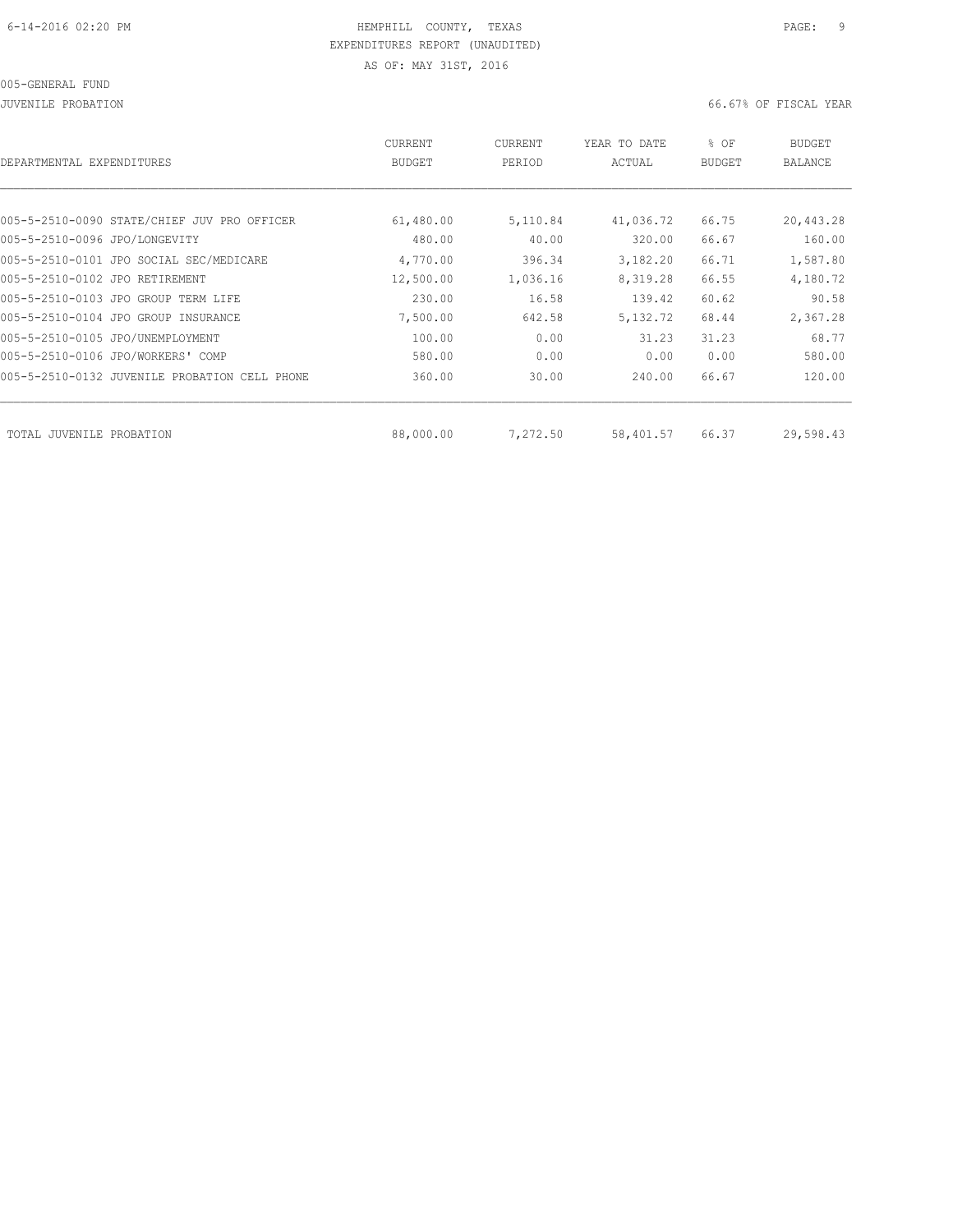LOCAL JUVENILE PROBATION 66.67% OF FISCAL YEAR

| DEPARTMENTAL EXPENDITURES                     | CURRENT<br><b>BUDGET</b> | <b>CURRENT</b><br>PERIOD | YEAR TO DATE<br>ACTUAL | % OF<br><b>BUDGET</b> | <b>BUDGET</b><br>BALANCE |
|-----------------------------------------------|--------------------------|--------------------------|------------------------|-----------------------|--------------------------|
|                                               |                          |                          |                        |                       |                          |
| 005-5-2520-0090 31ST DISTRICT JUV PRO OFFICER | 51,940.00                | 4,315.84                 | 34,676.72              | 66.76                 | 17,263.28                |
| 005-5-2520-0091 JPO FISCAL AGENTS             | 0.00                     | 0.00                     | 0.00                   | 0.00                  | 0.00                     |
| 005-5-2520-0096 JPO LOCAL/LONGEVITY           | 250.00                   | 20.00                    | 160.00                 | 64.00                 | 90.00                    |
| 005-5-2520-0101 LOCAL JPO SS/MEDICARE         | 4,050.00                 | 333.98                   | 2,683.32               | 66.25                 | 1,366.68                 |
| 005-5-2520-0102 LOCAL JPO RETIREMENT          | 10,520.00                | 873.16                   | 7,015.28               | 66.69                 | 3,504.72                 |
| 005-5-2520-0103 LOCAL JPO GROUP TERM LIFE     | 200.00                   | 13.98                    | 117.60                 | 58.80                 | 82.40                    |
| 005-5-2520-0104 LOCAL JPO GROUP INSURANCE     | 7,500.00                 | 642.58                   | 5, 132.72              | 68.44                 | 2,367.28                 |
| 005-5-2520-0105 JPO LOCAL/UNEMPLOYMENT        | 100.00                   | 0.00                     | 26.35                  | 26.35                 | 73.65                    |
| 005-5-2520-0106 JPO LOCAL/WORKERS' COMP       | 580.00                   | 0.00                     | 153.50                 | 26.47                 | 426.50                   |
| 005-5-2520-0132 LOCAL JPO CELL PHONE          | 360.00                   | 30.00                    | 240.00                 | 66.67                 | 120.00                   |
| TOTAL LOCAL JUVENILE PROBATION                | 75,500.00                | 6,229.54                 | 50,205.49              | 66.50                 | 25,294.51                |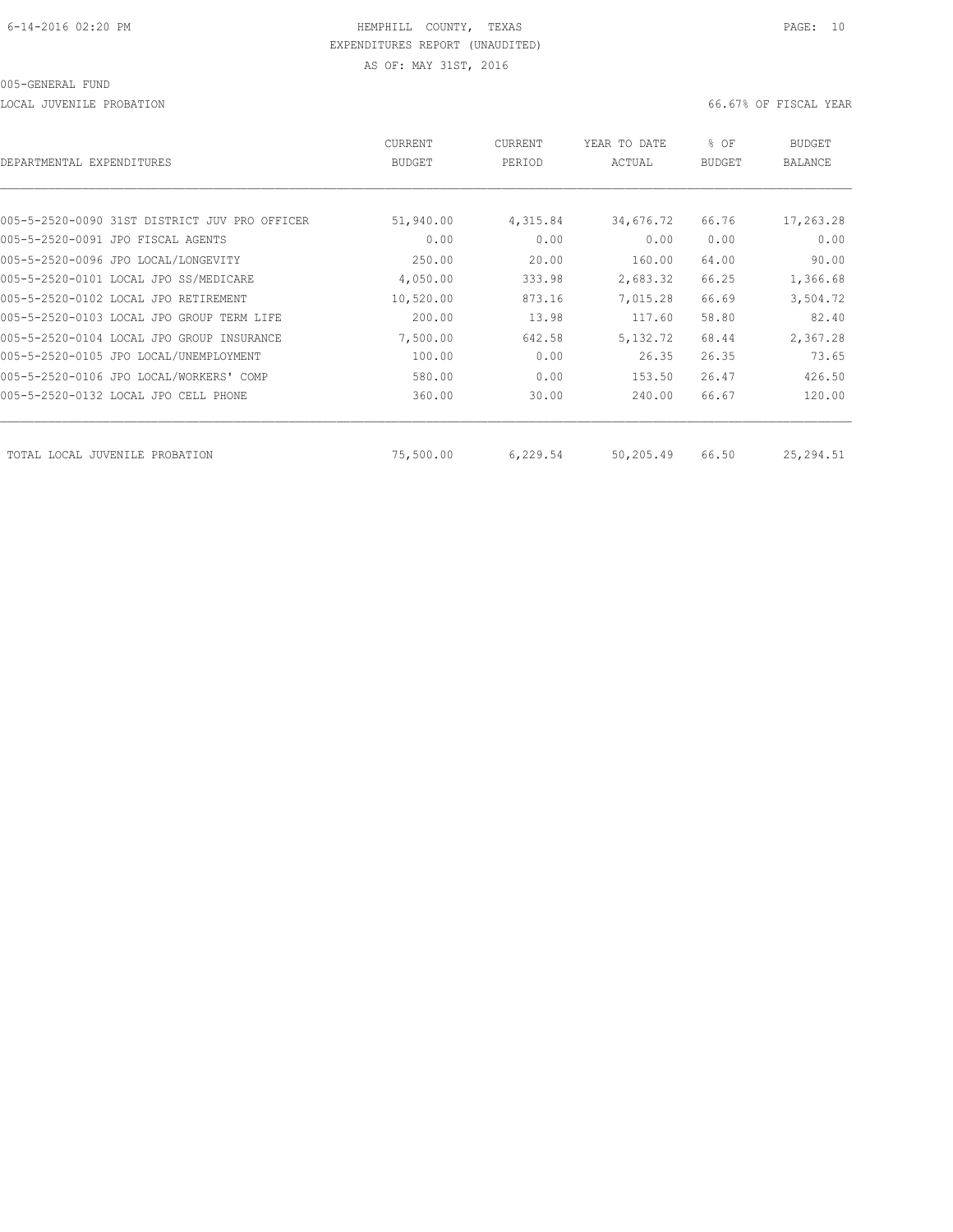COUNTY ATTORNEY 66.67% OF FISCAL YEAR

| DEPARTMENTAL EXPENDITURES                     | <b>CURRENT</b><br><b>BUDGET</b> | CURRENT<br>PERIOD | YEAR TO DATE<br>ACTUAL | % OF<br><b>BUDGET</b> | <b>BUDGET</b><br><b>BALANCE</b> |
|-----------------------------------------------|---------------------------------|-------------------|------------------------|-----------------------|---------------------------------|
|                                               |                                 |                   |                        |                       |                                 |
| 005-5-2550-0090 COUNTY ATTORNEY               | 57,165.00                       | 4,751.26          | 38,160.08              | 66.75                 | 19,004.92                       |
| 005-5-2550-0091 CO ATTNY ST SALARY SUPPLEMENT | 23,333.00                       | 1,944.42          | 15,555.36              | 66.67                 | 7,777.64                        |
| 005-5-2550-0095 LEGAL ASST/GANDARA            | 39,140.00                       | 2,839.30          | 23,616.53              | 60.34                 | 15,523.47                       |
| 005-5-2550-0096 LONGEVITY                     | 490.00                          | 40.00             | 320.00                 | 65.31                 | 170.00                          |
| 005-5-2550-0101 SOCIAL SECURITY/MEDICARE      | 9,200.00                        | 718.52            | 5,837.82               | 63.45                 | 3,362.18                        |
| 005-5-2550-0102 RETIREMENT                    | 24,100.00                       | 1,915.00          | 15,530.47              | 64.44                 | 8,569.53                        |
| 005-5-2550-0103 GROUP TERM LIFE               | 420.00                          | 30.63             | 260.02                 | 61.91                 | 159.98                          |
| 005-5-2550-0104 GROUP INSURANCE               | 15,000.00                       | 1,283.14          | 10,249.28              | 68.33                 | 4,750.72                        |
| 005-5-2550-0105 UNEMPLOYMENT INSURANCE        | 200.00                          | 0.00              | 17.77                  | 8.89                  | 182.23                          |
| 005-5-2550-0106 WORKERS' COMPENSATION         | 1,500.00                        | 0.00              | 750.00                 | 50.00                 | 750.00                          |
| 005-5-2550-0109 POSTAGE                       | 400.00                          | 18.02             | 41.53                  | 10.38                 | 358.47                          |
| 005-5-2550-0112 TRAVEL/EDUCATION              | 3,500.00                        | 0.00              | 317.04                 | 9.06                  | 3,182.96                        |
| 005-5-2550-0119 DUES & SUBSCRIPTIONS          | 300.00                          | 0.00              | 75.00                  | 25.00                 | 225.00                          |
| 005-5-2550-0132 TELEPHONE                     | 1,500.00                        | 129.93            | 924.43                 | 61.63                 | 575.57                          |
| 005-5-2550-0140 OFFICE EQUIPMENT REPAIRS      | 750.00                          | 205.45            | 205.45                 | 27.39                 | 544.55                          |
| 005-5-2550-0142 SOFTWARE SUPPORT              | 3,600.00                        | 0.00              | 2,079.00               | 57.75                 | 1,521.00                        |
| 005-5-2550-0168 C/ATTY LAW LIB                | 1,000.00                        | 0.00              | 0.00                   | 0.00                  | 1,000.00                        |
| 005-5-2550-0188 OFFICE SUPPLIES               | 1,750.00                        | 125.40            | 625.65                 | 35.75                 | 1,124.35                        |
| 005-5-2550-0189 INVENTORY/EQUIPMENT           | 2,000.00                        | 0.00              | 0.00                   | 0.00                  | 2,000.00                        |
| TOTAL COUNTY ATTORNEY                         | 185,348.00                      | 14,001.07         | 114,565.43             | 61.81                 | 70,782.57                       |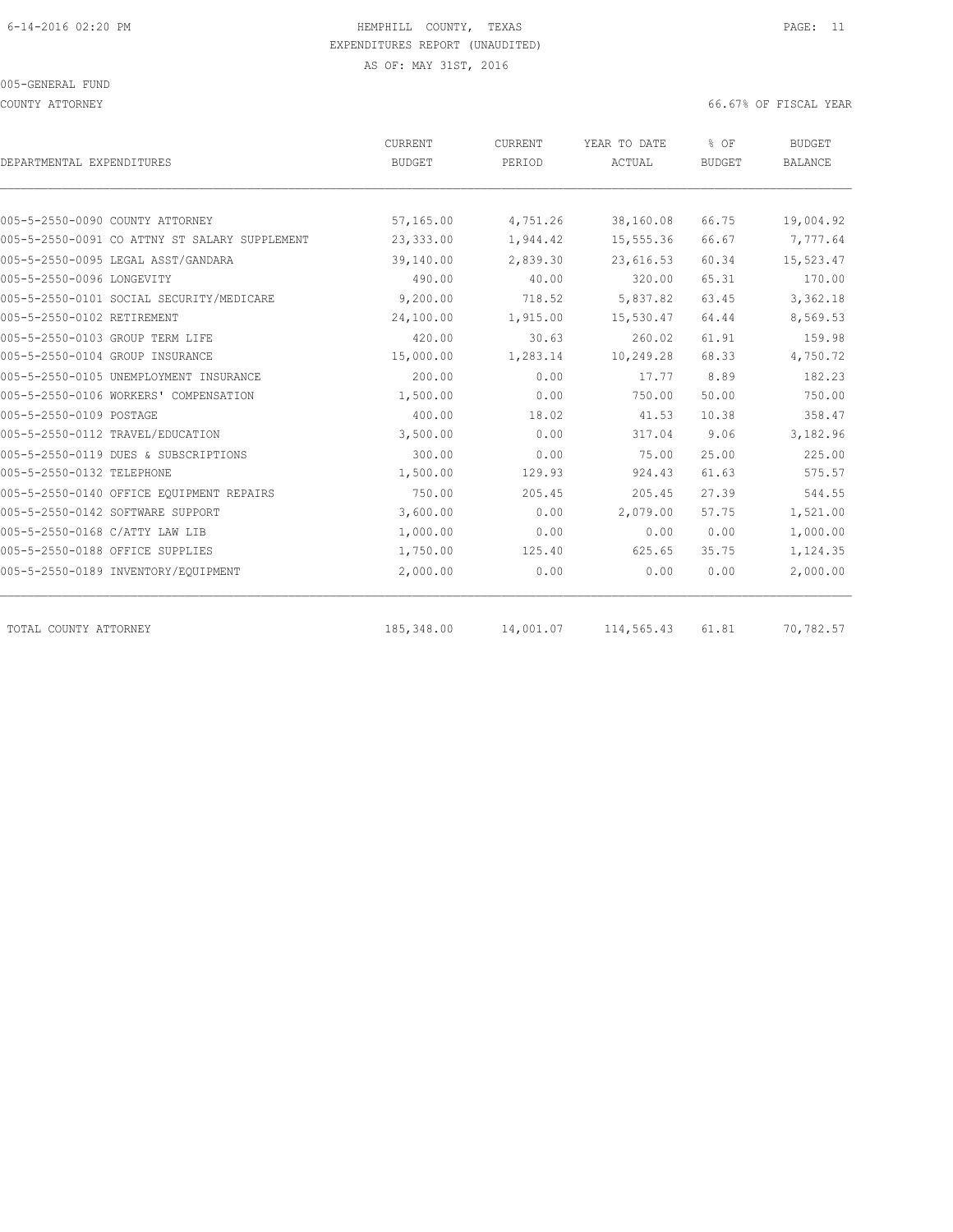COUNTY JUSTICE OF PEACE **EXECUTE OF PEACE** 66.67% OF FISCAL YEAR

|                                          | CURRENT       | CURRENT   | YEAR TO DATE | % OF                                                                                                                                                                 | <b>BUDGET</b> |
|------------------------------------------|---------------|-----------|--------------|----------------------------------------------------------------------------------------------------------------------------------------------------------------------|---------------|
| DEPARTMENTAL EXPENDITURES                | <b>BUDGET</b> | PERIOD    | ACTUAL       | <b>BUDGET</b><br>66.75<br>58.00<br>57.36<br>90.08<br>63.38<br>62.46<br>50.77<br>68.65<br>19.46<br>50.05<br>21.58<br>0.00<br>59.55<br>0.00<br>63.38<br>89.08<br>35.60 | BALANCE       |
|                                          |               |           |              |                                                                                                                                                                      |               |
| 005-5-2560-0090 JUSTICE OF THE PEACE     | 57,165.00     | 4,751.26  | 38,160.08    |                                                                                                                                                                      | 19,004.92     |
| 005-5-2560-0096 LONGEVITY                | 500.00        | 40.00     | 290.00       |                                                                                                                                                                      | 210.00        |
| 005-5-2560-0097 JP SECRETARY-NAVARRO     | 39,140.00     | 3,249.16  | 22,450.79    |                                                                                                                                                                      | 16,689.21     |
| 005-5-2560-0098 PART-TIME                | 4,000.00      | 175.00    | 3,603.14     |                                                                                                                                                                      | 396.86        |
| 005-5-2560-0101 SOCIAL SECURITY/MEDICARE | 7,700.00      | 621.60    | 4,880.34     |                                                                                                                                                                      | 2,819.66      |
| 005-5-2560-0102 RETIREMENT               | 19,500.00     | 1,608.10  | 12,180.29    |                                                                                                                                                                      | 7,319.71      |
| 005-5-2560-0103 GROUP TERM LIFE          | 400.00        | 25.72     | 203.09       |                                                                                                                                                                      | 196.91        |
| 005-5-2560-0104 GROUP INSURANCE          | 7,500.00      | 644.61    | 5,148.96     |                                                                                                                                                                      | 2,351.04      |
| 005-5-2560-0105 UNEMPLOYMENT INSURANCE   | 100.00        | 0.00      | 19.46        |                                                                                                                                                                      | 80.54         |
| 005-5-2560-0106 WORKERS' COMPENSATION    | 1,200.00      | 0.00      | 600.60       |                                                                                                                                                                      | 599.40        |
| 005-5-2560-0109 POSTAGE                  | 650.00        | 29.93     | 140.27       |                                                                                                                                                                      | 509.73        |
| 005-5-2560-0112 TRAVEL                   | 3,000.00      | 0.00      | 0.00         |                                                                                                                                                                      | 3,000.00      |
| 005-5-2560-0119 DUES & SUBSCRIPTIONS     | 1,000.00      | 113.00    | 595.50       |                                                                                                                                                                      | 404.50        |
| 005-5-2560-0131 OTHER EXPENSE            | 500.00        | 0.00      | 0.00         |                                                                                                                                                                      | 500.00        |
| 005-5-2560-0132 TELEPHONE                | 1,500.00      | 129.71    | 950.64       |                                                                                                                                                                      | 549.36        |
| 005-5-2560-0140 SOFTWARE                 | 3,600.00      | 3,207.00  | 3,207.00     |                                                                                                                                                                      | 393.00        |
| 005-5-2560-0188 OFFICE SUPPLIES          | 2,000.00      | 213.70    | 711.99       |                                                                                                                                                                      | 1,288.01      |
| TOTAL COUNTY JUSTICE OF PEACE            | 149,455.00    | 14,808.79 | 93, 142. 15  | 62.32                                                                                                                                                                | 56, 312.85    |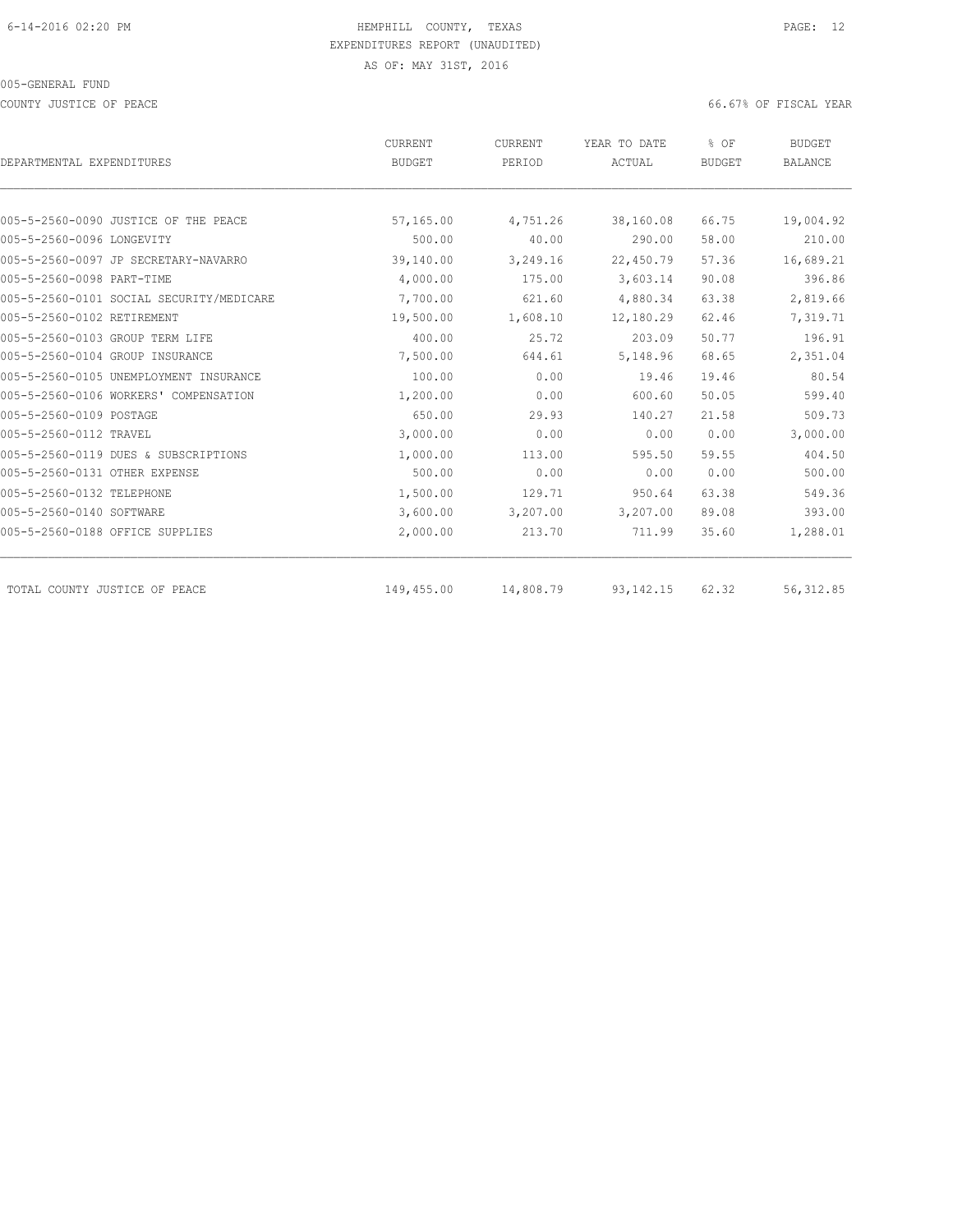CANADIAN FIRE DEPT 66.67% OF FISCAL YEAR

| DEPARTMENTAL EXPENDITURES             | <b>CURRENT</b><br><b>BUDGET</b> | CURRENT<br>PERIOD | YEAR TO DATE<br>ACTUAL | % OF<br><b>BUDGET</b> | <b>BUDGET</b><br><b>BALANCE</b> |
|---------------------------------------|---------------------------------|-------------------|------------------------|-----------------------|---------------------------------|
|                                       |                                 |                   |                        |                       |                                 |
| 005-5-3019-0119 DUES & SUBSCRIPTIONS  | 1,500.00                        | 0.00              | 0.00                   | 0.00                  | 1,500.00                        |
| 005-5-3019-0122 FUEL & OIL            | 10,000.00                       | 0.00              | 3,946.71               | 39.47                 | 6,053.29                        |
| 005-5-3019-0124 CONTRACT LABOR        | 10,000.00                       | 0.00              | 1,683.46               | 16.83                 | 8,316.54                        |
| 005-5-3019-0125 TIRES & TUBES         | 7,000.00                        | 0.00              | 0.00                   | 0.00                  | 7,000.00                        |
| 005-5-3019-0128 SUPPLIES              | 10,000.00                       | 0.00              | 5,099.09               | 50.99                 | 4,900.91                        |
| 005-5-3019-0130 COMMUNICATION REPAIRS | 6,000.00                        | 241.25            | 1,000.35               | 16.67                 | 4,999.65                        |
| 005-5-3019-0137 VEHICLE R&M           | 15,000.00                       | 2,969.98          | 13,918.83              | 92.79                 | 1,081.17                        |
| 005-5-3019-0139 TRAINING SEMINARS     | 7,000.00                        | 0.00              | 4,331.75               | 61.88                 | 2,668.25                        |
| 005-5-3019-0141 UNIFORMS & CLOTHING   | 7,000.00                        | 0.00              | 7,000.00               | 100.00                | 0.00                            |
| 005-5-3019-0185 BUILDING R&M          | 5,000.00                        | 206.46            | 593.94                 | 11.88                 | 4,406.06                        |
| 005-5-3019-0187 PENSION FUND          | 21,000.00                       | 0.00              | 12,037.55              | 57.32                 | 8,962.45                        |
| 005-5-3019-0189 INVENTORY             | 20,000.00                       | 3,932.81          | 8,264.06               | 41.32                 | 11,735.94                       |
| 005-5-3019-0510 CAPITAL OUTLAY        | 35,000.00                       | 0.00              | 0.00                   | 0.00                  | 35,000.00                       |
| TOTAL CANADIAN FIRE DEPT              | 154,500.00                      | 7,350.50          | 57,875.74              | 37.46                 | 96,624.26                       |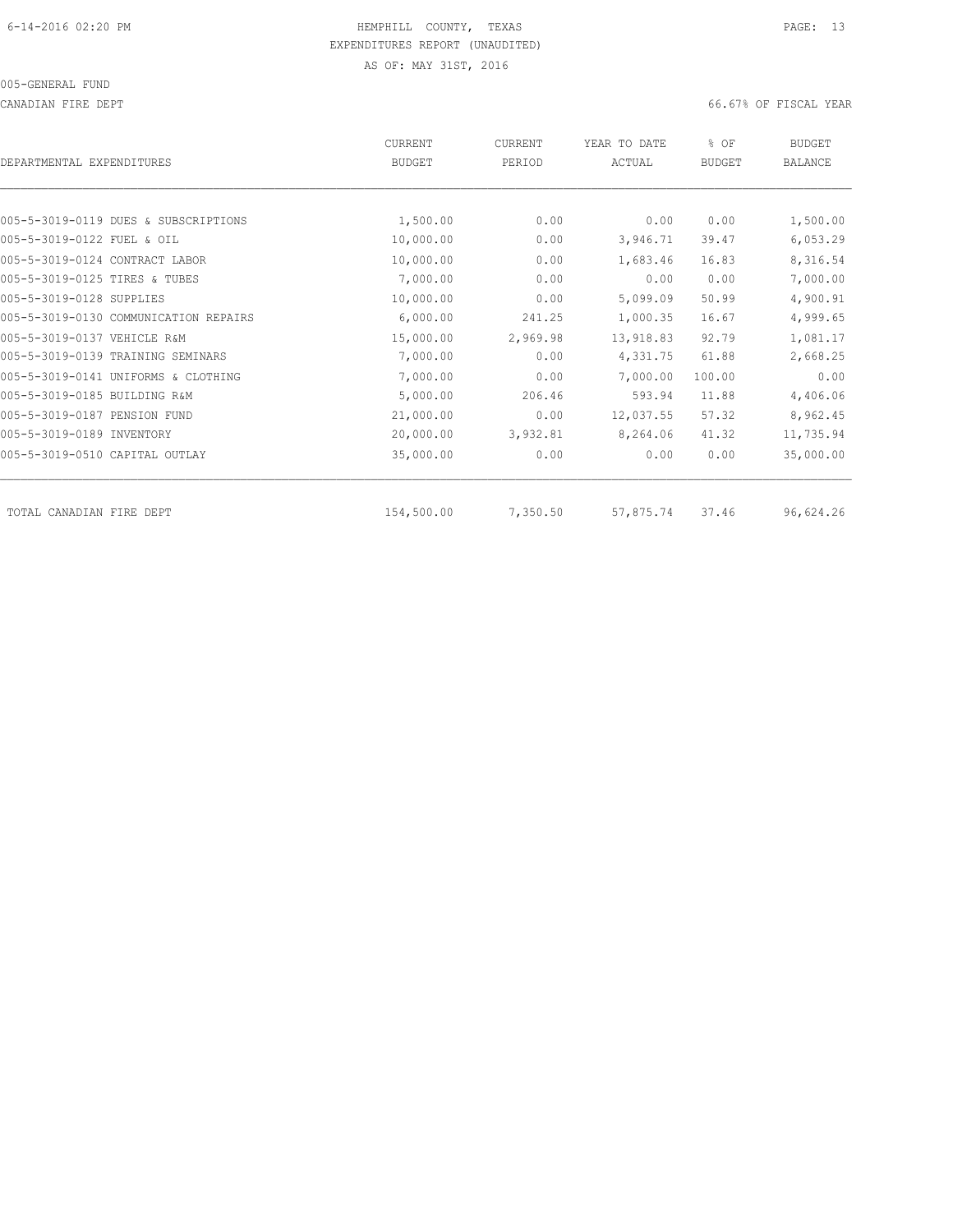LAW ENFORCEMENT 66.67% OF FISCAL YEAR

| DEPARTMENTAL EXPENDITURES      |                                                | CURRENT<br><b>BUDGET</b> | CURRENT<br>PERIOD | YEAR TO DATE<br>ACTUAL | % OF<br><b>BUDGET</b> | <b>BUDGET</b><br><b>BALANCE</b> |
|--------------------------------|------------------------------------------------|--------------------------|-------------------|------------------------|-----------------------|---------------------------------|
|                                |                                                |                          |                   |                        |                       |                                 |
|                                | 005-5-3500-0080 SHERIFF-PEARSON                | 64,000.00                | 5,550.68          | 44,555.52              | 69.62                 | 19,444.48                       |
|                                | 005-5-3500-0081 CHIEF DEPUTY-RAMOS             | 54,590.00                | 4,766.66          | 38,283.28              | 70.13                 | 16,306.72                       |
| 005-5-3500-0082 OVERTIME       |                                                | 12,000.00                | 0.00              | 965.04                 | 8.04                  | 11,034.96                       |
|                                | 005-5-3500-0083 CERTIFICATE PAY                | 24,000.00                | 1,000.00          | 7,300.00               | 30.42                 | 16,700.00                       |
|                                | 005-5-3500-0084 OVERTIME FOREST SERVICE CONTRA | 3,500.00                 | $0.00$ (          | 353.32)                | $10.09 -$             | 3,853.32                        |
| 005-5-3500-0086 708-EGGLESTON  |                                                | 49,440.00                | 4,107.50          | 33,010.00              | 66.77                 | 16,430.00                       |
|                                | 005-5-3500-0087 704-HEMPHILL E.                | 49,440.00                | 4,107.50          | 33,010.00              | 66.77                 | 16,430.00                       |
| 005-5-3500-0088 705-VOORHEES   |                                                | 49,440.00                | 4,107.50          | 33,010.00              | 66.77                 | 16,430.00                       |
| 005-5-3500-0089 706-BRANSON    |                                                | 49,440.00                | 4,107.50          | 33,010.00              | 66.77                 | 16,430.00                       |
| 005-5-3500-0090 707-MOORE      |                                                | 49,440.00                | 4,507.50          | 34,271.80              | 69.32                 | 15,168.20                       |
| 005-5-3500-0091 703-JORDAN     |                                                | 49,440.00                | 4,107.50          | 33,010.00              | 66.77                 | 16,430.00                       |
| 005-5-3500-0092 709-DeHERRERA  |                                                | 49,440.00                | 4,107.50          | 33,010.00              | 66.77                 | 16,430.00                       |
| 005-5-3500-0093 711-DUNN       |                                                | 49,440.00                | 4,107.50          | 33,010.00              | 66.77                 | 16,430.00                       |
| 005-5-3500-0096 LONGEVITY      |                                                | 6,000.00                 | 470.00            | 3,565.00               | 59.42                 | 2,435.00                        |
|                                | 005-5-3500-0097 SECRETARY- DIAL                | 40,479.00                | 3,360.76          | 27,036.08              | 66.79                 | 13,442.92                       |
| 005-5-3500-0098 PART TIME HELP |                                                | 4,500.00                 | 0.00              | 1,246.89               | 27.71                 | 3,253.11                        |
|                                | 005-5-3500-0101 SOCIAL SECURITY/MEDICARE       | 46,500.00                | 3,636.65          | 29, 177.64             | 62.75                 | 17,322.36                       |
| 005-5-3500-0102 RETIREMENT     |                                                | 120,000.00               | 9,729.64          | 77,722.83              | 64.77                 | 42, 277.17                      |
|                                | 005-5-3500-0103 GROUP TERM LIFE                | 2,500.00                 | 155.66            | 1,302.24               | 52.09                 | 1,197.76                        |
|                                | 005-5-3500-0104 GROUP INSURANCE                | 82,500.00                | 7,068.38          | 56,459.92              | 68.44                 | 26,040.08                       |
|                                | 005-5-3500-0105 UNEMPLOYMENT INSURANCE         | 2,000.00                 | 0.00              | 291.41                 | 14.57                 | 1,708.59                        |
|                                | 005-5-3500-0106 WORKERS' COMPENSATION          | 7,000.00                 | 0.00              | 5,920.62               | 84.58                 | 1,079.38                        |
| 005-5-3500-0109 POSTAGE        |                                                | 1,000.00                 | 63.12             | 700.57                 | 70.06                 | 299.43                          |
|                                | 005-5-3500-0112 TRAVEL & EDUCATION             | 15,000.00                | 276.29            | 5,656.85               | 37.71                 | 9,343.15                        |
|                                | 005-5-3500-0119 DUES & SUBSCRIPTIONS           | 1,100.00                 | 291.23            | 1,030.65               | 93.70                 | 69.35                           |
| 005-5-3500-0122 FUEL & OIL     |                                                | 60,000.00                | 2,292.33          | 19,382.86              | 32.30                 | 40,617.14                       |
|                                | 005-5-3500-0130 COMMUNICATION EXPENSES         | 3,000.00                 | 815.00            | 1,670.97               | 55.70                 | 1,329.03                        |
| 005-5-3500-0131 OTHER EXPENSE  |                                                | 4,000.00                 | 968.32            | 3,123.27               | 78.08                 | 876.73                          |
| 005-5-3500-0132 TELEPHONE      |                                                | 15,000.00                | 1,151.38          | 8,365.29               | 55.77                 | 6,634.71                        |
|                                | 005-5-3500-0137 VEHICLE REPAIRS & MAIN.        | 12,000.00                | 1,000.63          | 7,430.80               | 61.92                 | 4,569.20                        |
| 005-5-3500-0141 UNIFORMS       |                                                | 3,500.00                 | $0.00$ (          | 92.07)                 | $2.63-$               | 3,592.07                        |
|                                | 005-5-3500-0142 MAINTENANCE CONTRACTS          | 35,000.00                | 3,792.17          | 19,666.17              | 56.19                 | 15,333.83                       |
|                                | 005-5-3500-0143 JANITORIAL SUPPLIES            | 750.00                   | 0.00              | 44.65                  | 5.95                  | 705.35                          |
|                                | 005-5-3500-0160 D.A.R.E. PROGRAM               | 7,500.00                 | 0.00              | 3,612.27               | 48.16                 | 3,887.73                        |
|                                | 005-5-3500-0165 COMMUNITY SERVICE PROJECTS     | 2,000.00                 | $0.00$ (          | 797.50)                | $39.88 -$             | 2,797.50                        |
|                                | 005-5-3500-0183 REPAIRS-MAINTENANCE            | 4,000.00                 | 1,029.03          | 2,243.49               | 56.09                 | 1,756.51                        |
|                                | 005-5-3500-0188 OFFICE SUPPLIES                | 4,000.00                 | 14.95             | 523.57                 | 13.09                 | 3,476.43                        |
|                                | 005-5-3500-0189 INVENTORY/EQUIPMENT            | 25,000.00                | 510.00            | 20,584.06              | 82.34                 | 4,415.94                        |
|                                | 005-5-3500-0510 CAPITAL OUTLAY                 | 80,000.00                | 52,281.98         | 59,166.04              | 73.96                 | 20,833.96                       |
|                                |                                                |                          |                   |                        |                       |                                 |
| TOTAL LAW ENFORCEMENT          |                                                | 1,137,939.00             | 133,484.86        | 711, 126.89            | 62.49                 | 426,812.11                      |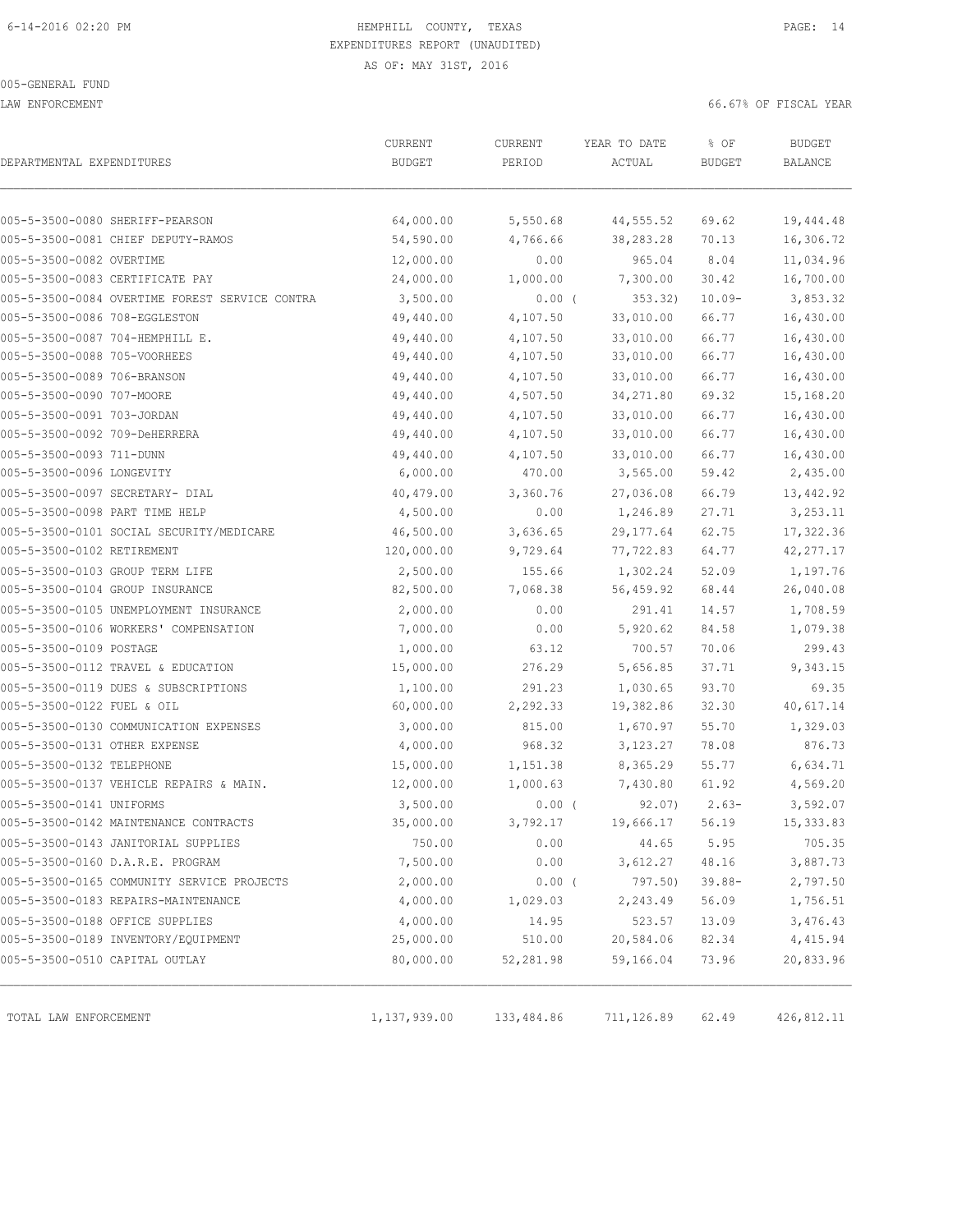LAW/JAIL OPERATIONS 66.67% OF FISCAL YEAR

| DEPARTMENTAL EXPENDITURES                | <b>CURRENT</b><br><b>BUDGET</b> | <b>CURRENT</b><br>PERIOD | YEAR TO DATE<br>ACTUAL | % OF<br><b>BUDGET</b> | BUDGET<br>BALANCE |
|------------------------------------------|---------------------------------|--------------------------|------------------------|-----------------------|-------------------|
|                                          |                                 |                          |                        |                       |                   |
| 005-5-3600-0082 OVERTIME PAY             | 3,000.00                        | 0.00                     | 43.75                  | 1.46                  | 2,956.25          |
| 005-5-3600-0083 CERTIFICATE PAY          | 6,000.00                        | 400.00                   | 3,200.00               | 53.33                 | 2,800.00          |
| 005-5-3600-0090 DISPATCHER-JONES         | 40,685.00                       | 3,377.92                 | 27, 173.36             | 66.79                 | 13,511.64         |
| 005-5-3600-0091 CHIEF DISPATCH-SWOPES    | 44,290.00                       | 3,678.34                 | 29,576.72              | 66.78                 | 14,713.28         |
| 005-5-3600-0092 JAIL ADMIN-BOYDSTON      | 44,290.00                       | 3,878.34                 | 31, 176.72             | 70.39                 | 13, 113. 28       |
| 005-5-3600-0093 DISPATCHER-BRITTAIN      | 40,685.00                       | 3,377.92                 | 27, 173.36             | 66.79                 | 13,511.64         |
| 005-5-3600-0094 DISPATCHER-FRALEY        | 40,685.00                       | 3,377.92                 | 27, 173.36             | 66.79                 | 13,511.64         |
| 005-5-3600-0095 DISPATCHER-KELLS         | 40,685.00                       | 3,377.92                 | 27, 173.36             | 66.79                 | 13,511.64         |
| 005-5-3600-0096 LONGEVITY                | 6,000.00                        | 490.00                   | 3,840.00               | 64.00                 | 2,160.00          |
| 005-5-3600-0097 DISPATCHER-CARTER        | 40,685.00                       | 3,377.92                 | 27, 173.36             | 66.79                 | 13,511.64         |
| 005-5-3600-0101 SOCIAL SECURITY/MEDICARE | 23,400.00                       | 1,840.90                 | 14,803.81              | 63.26                 | 8,596.19          |
| 005-5-3600-0102 RETIREMENT               | 62,000.00                       | 5,067.22                 | 40,731.76              | 65.70                 | 21,268.24         |
| 005-5-3600-0103 GROUP TERM LIFE          | 1,100.00                        | 81.06                    | 682.45                 | 62.04                 | 417.55            |
| 005-5-3600-0104 GROUP INSURANCE          | 52,500.00                       | 4,498.06                 | 35, 929.04             | 68.44                 | 16,570.96         |
| 005-5-3600-0105 UNEMPLOYMENT INSURANCE   | 2,000.00                        | 0.00                     | 152.99                 | 7.65                  | 1,847.01          |
| 005-5-3600-0106 WORKERS' COMPENSATION    | 4,000.00                        | 0.00                     | 2,102.10               | 52.55                 | 1,897.90          |
| 005-5-3600-0112 TRAVEL & EDUCATION       | 6,000.00                        | 117.82                   | 4,638.25               | 77.30                 | 1,361.75          |
| 005-5-3600-0131 OTHER EXPENSE            | 3,500.00                        | 0.00                     | 555.00                 | 15.86                 | 2,945.00          |
| 005-5-3600-0141 UNIFORMS                 | 2,000.00                        | 0.00                     | 373.18                 | 18.66                 | 1,626.82          |
| 005-5-3600-0143 PRISONER EXPENSES        | 10,000.00                       | 754.70                   | 8,268.52               | 82.69                 | 1,731.48          |
| 005-5-3600-0145 PRISONER MEALS           | 40,000.00                       | 5,912.50                 | 28,556.65              | 71.39                 | 11,443.35         |
| 005-5-3600-0183 REPAIRS                  | 15,000.00                       | 303.57                   | 6,346.88               | 42.31                 | 8,653.12          |
| 005-5-3600-0188 OFFICE SUPPLIES          | 2,000.00                        | 0.00                     | 1,848.01               | 92.40                 | 151.99            |
| 005-5-3600-0189 INVENTORY/EQUIPMENT      | 10,000.00                       | 0.00                     | 575.72                 | 5.76                  | 9,424.28          |
| 005-5-3600-0510 CAPITAL OUTLAY           | 10,000.00                       | 0.00                     | 0.00                   | 0.00                  | 10,000.00         |
| TOTAL LAW/JAIL OPERATIONS                | 550,505.00                      | 43, 912.11               | 349,268.35             | 63.45                 | 201,236.65        |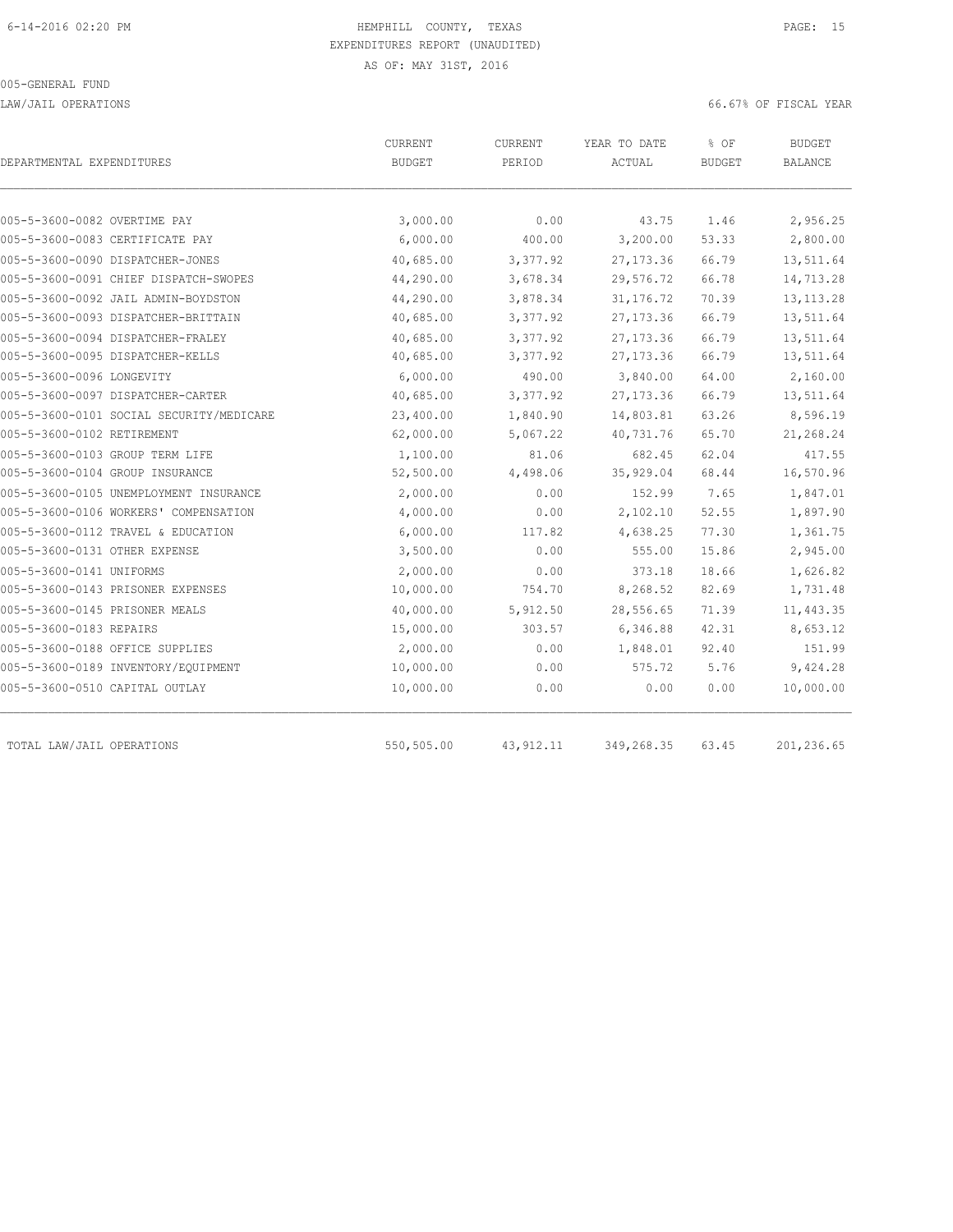| 6-14-2016 02:20 PM |
|--------------------|
|--------------------|

# HEMPHILL COUNTY, TEXAS **Example 20:20 PAGE:** 16 EXPENDITURES REPORT (UNAUDITED) AS OF: MAY 31ST, 2016

SOLID WASTE DISPOSAL 66.67% OF FISCAL YEAR

| DEPARTMENTAL EXPENDITURES      | <b>CURRENT</b><br><b>BUDGET</b> | CURRENT<br>PERIOD | YEAR TO DATE<br>ACTUAL | % OF<br><b>BUDGET</b> | <b>BUDGET</b><br>BALANCE |
|--------------------------------|---------------------------------|-------------------|------------------------|-----------------------|--------------------------|
|                                |                                 |                   |                        |                       |                          |
| 005-5-6025-0122 FUEL & OIL     | 33,000.00                       | 647.64            | 6,239.99               | 18.91                 | 26,760.01                |
| 005-5-6025-0127 TIPPING FEES   | 200,000.00                      | 13,437.06         | 97,283.16              | 48.64                 | 102,716.84               |
| 005-5-6025-0510 CAPITAL OUTLAY | 0.00                            | 0.00              | 0.00                   | 0.00                  | 0.00                     |
|                                |                                 |                   |                        |                       |                          |
| TOTAL SOLID WASTE DISPOSAL     | 233,000.00                      | 14,084.70         | 103,523.15             | 44.43                 | 129,476.85               |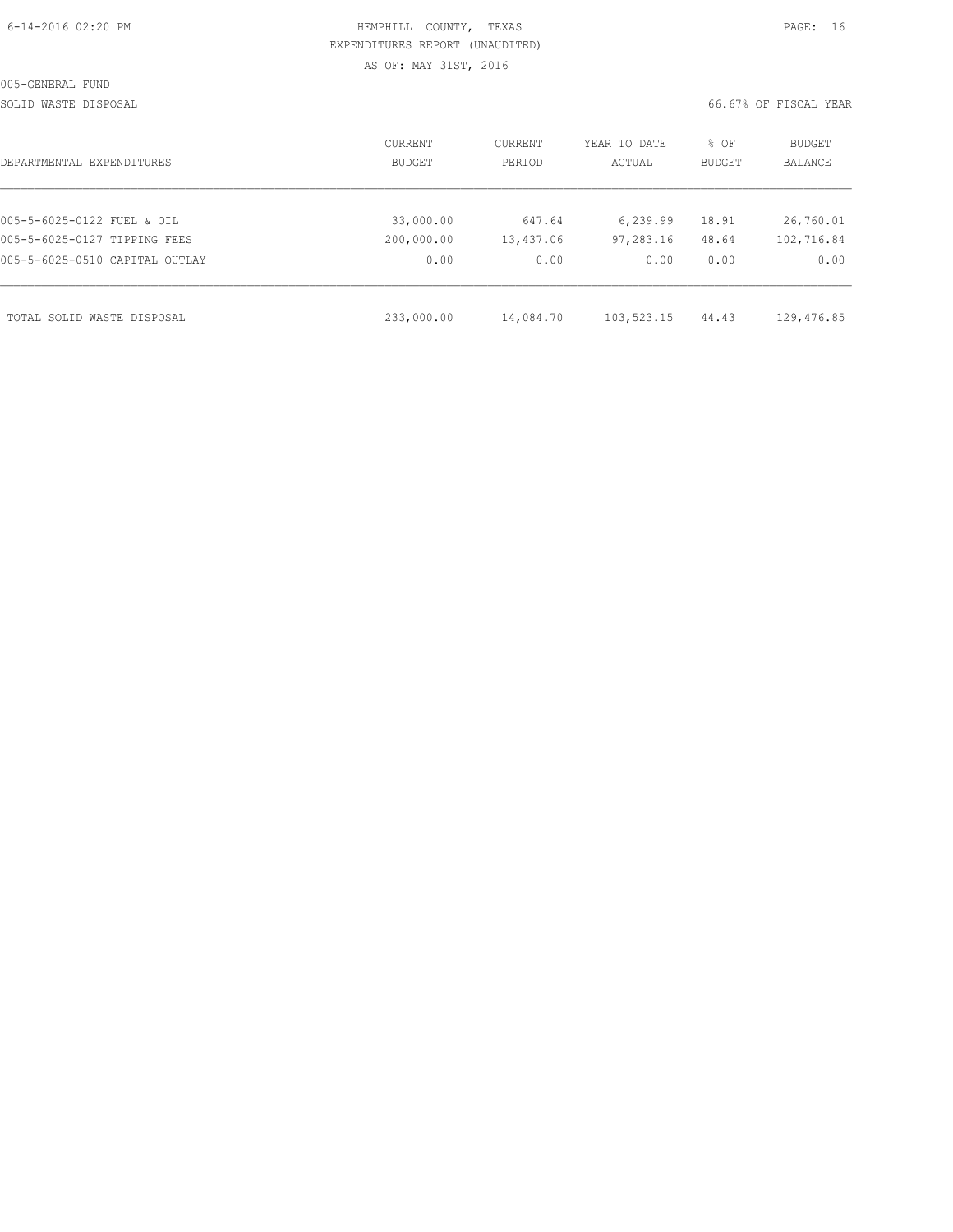PUBLIC FACILITIES 66.67% OF FISCAL YEAR

| DEPARTMENTAL EXPENDITURES               | CURRENT<br><b>BUDGET</b> | CURRENT<br>PERIOD | YEAR TO DATE<br>ACTUAL | % OF<br><b>BUDGET</b> | <b>BUDGET</b><br><b>BALANCE</b> |
|-----------------------------------------|--------------------------|-------------------|------------------------|-----------------------|---------------------------------|
|                                         |                          |                   |                        |                       |                                 |
| 005-5-7001-0124 TECH SUPPORT CONTRACT   | 12,000.00                | 0.00              | 0.00                   | 0.00                  | 12,000.00                       |
| 005-5-7001-0126 ROAD REPAIR             | 400,000.00               | 0.00              | 155,995.70             | 39.00                 | 244,004.30                      |
| 005-5-7001-0128 SUPPLIES                | 17,000.00                | 1,614.51          | 8,206.66               | 48.27                 | 8,793.34                        |
| 005-5-7001-0129 COKES & COFFEE          | 4,500.00                 | 374.66            | 3,006.90               | 66.82                 | 1,493.10                        |
| 005-5-7001-0133 UTILITIES/GENERAL       | 120,000.00               | 13,657.55         | 64,671.47              | 53.89                 | 55, 328.53                      |
| 005-5-7001-0183 PUBLIC FACILITIES R&M   | 30,000.00                | 4,642.23          | 19,347.29              | 64.49                 | 10,652.71                       |
| 005-5-7001-0185 COURTHOUSE R&M          | 15,000.00                | 1,310.00          | 8,925.99               | 59.51                 | 6,074.01                        |
| 005-5-7001-0186 BRIDGE/DAM-REPAIR/SPRAY | 60,000.00                | 15,535.21         | 15,535.21              | 25.89                 | 44,464.79                       |
| 005-5-7001-0189 INVENTORY/EQUIPMENT     | 10,000.00                | 320.00            | 320.00                 | 3.20                  | 9,680.00                        |
| 005-5-7001-0217 TRANSFER OUT            | 0.00                     | 0.00              | 0.00                   | 0.00                  | 0.00                            |
| 005-5-7001-0510 CAPITAL OUTLAY          | 3,744,408.00             | 63,438.01         | 692,177.06             | 18.49                 | 3,052,230.94                    |
| TOTAL PUBLIC FACILITIES                 | 4,412,908.00             | 100,892.17        | 968,186.28             | 21.94                 | 3, 444, 721. 72                 |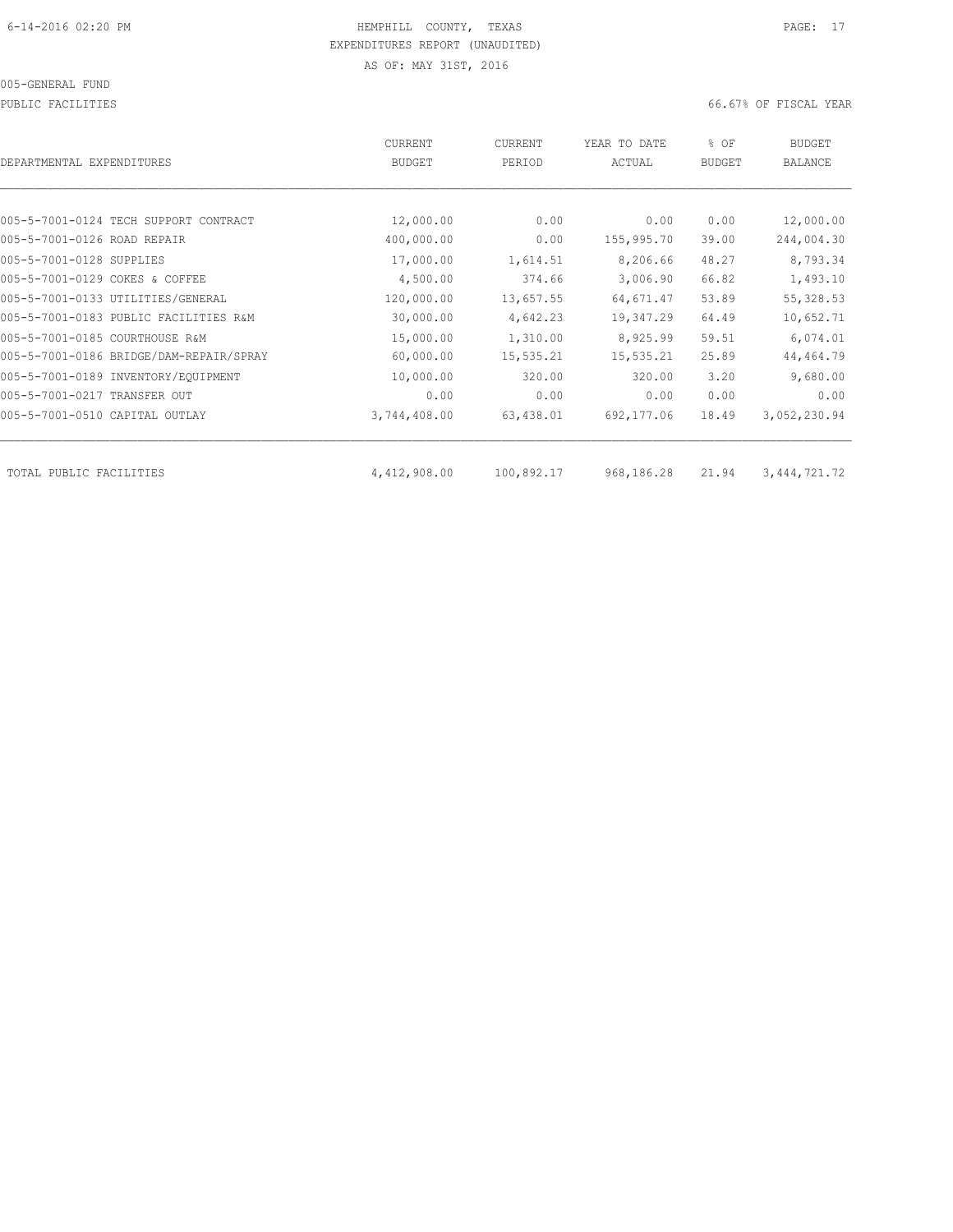005-GENERAL FUND

CEMETERY 66.67% OF FISCAL YEAR

| DEPARTMENTAL EXPENDITURES                | <b>CURRENT</b><br><b>BUDGET</b> | CURRENT<br>PERIOD | YEAR TO DATE<br>ACTUAL | % OF<br><b>BUDGET</b> | <b>BUDGET</b><br><b>BALANCE</b> |
|------------------------------------------|---------------------------------|-------------------|------------------------|-----------------------|---------------------------------|
|                                          |                                 |                   |                        |                       |                                 |
| 005-5-7016-0097 CEMETERY ADM-JAHNEL      | 7,500.00                        | 0.00              | 4,375.00               | 58.33                 | 3,125.00                        |
| 005-5-7016-0101 SOCIAL SECURITY/MEDICARE | 600.00                          | 0.00              | 334.69                 | 55.78                 | 265.31                          |
| 005-5-7016-0105 UNEMPLOYMENT INSURANCE   | 100.00                          | 0.00              | 2.00                   | 2.00                  | 98.00                           |
| 005-5-7016-0114 VETERAN'S MARKERS        | 1,000.00                        | 0.00              | 0.00                   | 0.00                  | 1,000.00                        |
| 005-5-7016-0124 CONTRACT LABOR           | 5,000.00                        | 7,250.00          | 14,500.00              | $290.00$ (            | 9,500.00)                       |
| 005-5-7016-0128 SUPPLIES                 | 1,500.00                        | 0.00              | 217.29                 | 14.49                 | 1,282.71                        |
| 005-5-7016-0130 UNMARKED GRAVES          | 2,000.00                        | 0.00              | 360.00                 | 18.00                 | 1,640.00                        |
| 005-5-7016-0133 UTILITIES                | 300.00                          | 12.70             | 90.84                  | 30.28                 | 209.16                          |
| 005-5-7016-0140 LANDSCAPING              | 4,000.00                        | 630.00            | 630.00                 | 15.75                 | 3,370.00                        |
| 005-5-7016-0142 CONTRACT MOWING          | 35,000.00                       | 3,737.50          | 15,250.00              | 43.57                 | 19,750.00                       |
| 005-5-7016-0510 CAPITAL OUTLAY           | 7,000.00                        | 0.00              | 0.00                   | 0.00                  | 7,000.00                        |
| TOTAL CEMETERY                           | 64,000.00                       | 11,630.20         | 35,759.82              | 55.87                 | 28,240.18                       |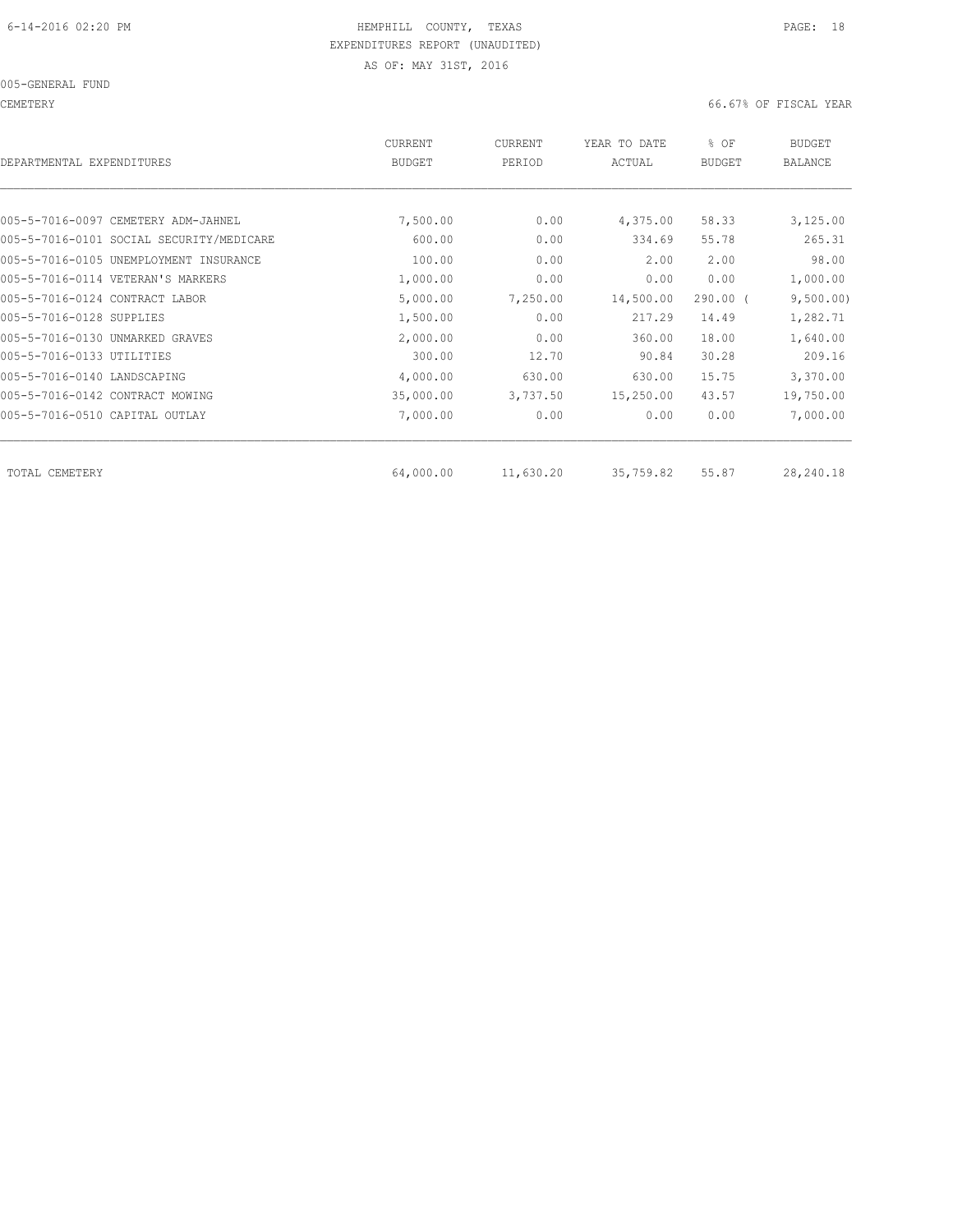#### 005-GENERAL FUND

OTHER COMPLEXES 66.67% OF FISCAL YEAR

|                                          | CURRENT       | CURRENT   | YEAR TO DATE | % OF          | <b>BUDGET</b>  |  |
|------------------------------------------|---------------|-----------|--------------|---------------|----------------|--|
| DEPARTMENTAL EXPENDITURES                | <b>BUDGET</b> | PERIOD    | ACTUAL       | <b>BUDGET</b> | <b>BALANCE</b> |  |
|                                          |               |           |              |               |                |  |
| 005-5-7018-0082 OVERTIME                 | 4,000.00      | 0.00      | 0.00         | 0.00          | 4,000.00       |  |
| 005-5-7018-0091 COMPLEX SUPERVISOR-LYNCH | 52,530.00     | 4,395.00  | 35,310.00    | 67.22         | 17,220.00      |  |
| 005-5-7018-0092 COMPLEX ROADHAND-YARNOLD | 47,380.00     | 3,935.84  | 31,636.72    | 66.77         | 15,743.28      |  |
| 005-5-7018-0096 LONGEVITY                | 3,800.00      | 310.00    | 2,450.00     | 64.47         | 1,350.00       |  |
| 005-5-7018-0098 PART-TIME HELP           | 12,000.00     | 201.50    | 201.50       | 1.68          | 11,798.50      |  |
| 005-5-7018-0101 SOCIAL SECURITY/MEDICARE | 9,000.00      | 674.17    | 5,310.75     | 59.01         | 3,689.25       |  |
| 005-5-7018-0102 RETIREMENT               | 23,700.00     | 1,728.16  | 13,879.28    | 58.56         | 9,820.72       |  |
| 005-5-7018-0103 GROUP TERM LIFE          | 400.00        | 27.66     | 232.62       | 58.16         | 167.38         |  |
| 005-5-7018-0104 GROUP INSURANCE          | 15,000.00     | 1,285.16  | 10,265.44    | 68.44         | 4,734.56       |  |
| 005-5-7018-0105 UNEMPLOYMENT INSURANCE   | 500.00        | 0.00      | 52.11        | 10.42         | 447.89         |  |
| 005-5-7018-0106 WORKERS' COMPENSATION    | 1,400.00      | 0.00      | 1,171.40     | 83.67         | 228.60         |  |
| 005-5-7018-0122 FUEL & OIL               | 15,000.00     | 251.51    | 4,615.99     | 30.77         | 10,384.01      |  |
| 005-5-7018-0124 MACHINE HIRE/CONT LABOR  | 3,000.00      | 0.00      | 911.33       | 30.38         | 2,088.67       |  |
| 005-5-7018-0125 TIRES & TUBES            | 1,500.00      | 0.00      | 195.95       | 13.06         | 1,304.05       |  |
| 005-5-7018-0128 MATERIAL & SUPPLIES      | 12,000.00     | 1,918.75  | 7,684.22     | 64.04         | 4,315.78       |  |
| 005-5-7018-0132 TELEPHONE                | 700.00        | 0.00      | 0.00         | 0.00          | 700.00         |  |
| 005-5-7018-0183 REPAIRS & MAINTENANCE    | 18,000.00     | 0.00      | 1,065.21     | 5.92          | 16,934.79      |  |
| 005-5-7018-0185 TREES                    | 2,000.00      | 0.00      | 0.00         | 0.00          | 2,000.00       |  |
| 005-5-7018-0189 INVENTORY                | 15,000.00     | 0.00      | 3,525.00     | 23.50         | 11,475.00      |  |
| 005-5-7018-0206 CHEMICALS                | 3,000.00      | 0.00      | 1,749.40     | 58.31         | 1,250.60       |  |
| 005-5-7018-0510 CAPITAL OUTLAY           | 45,000.00     | 0.00      | 11,450.00    | 25.44         | 33,550.00      |  |
| TOTAL OTHER COMPLEXES                    | 284,910.00    | 14,727.75 | 131,706.92   | 46.23         | 153,203.08     |  |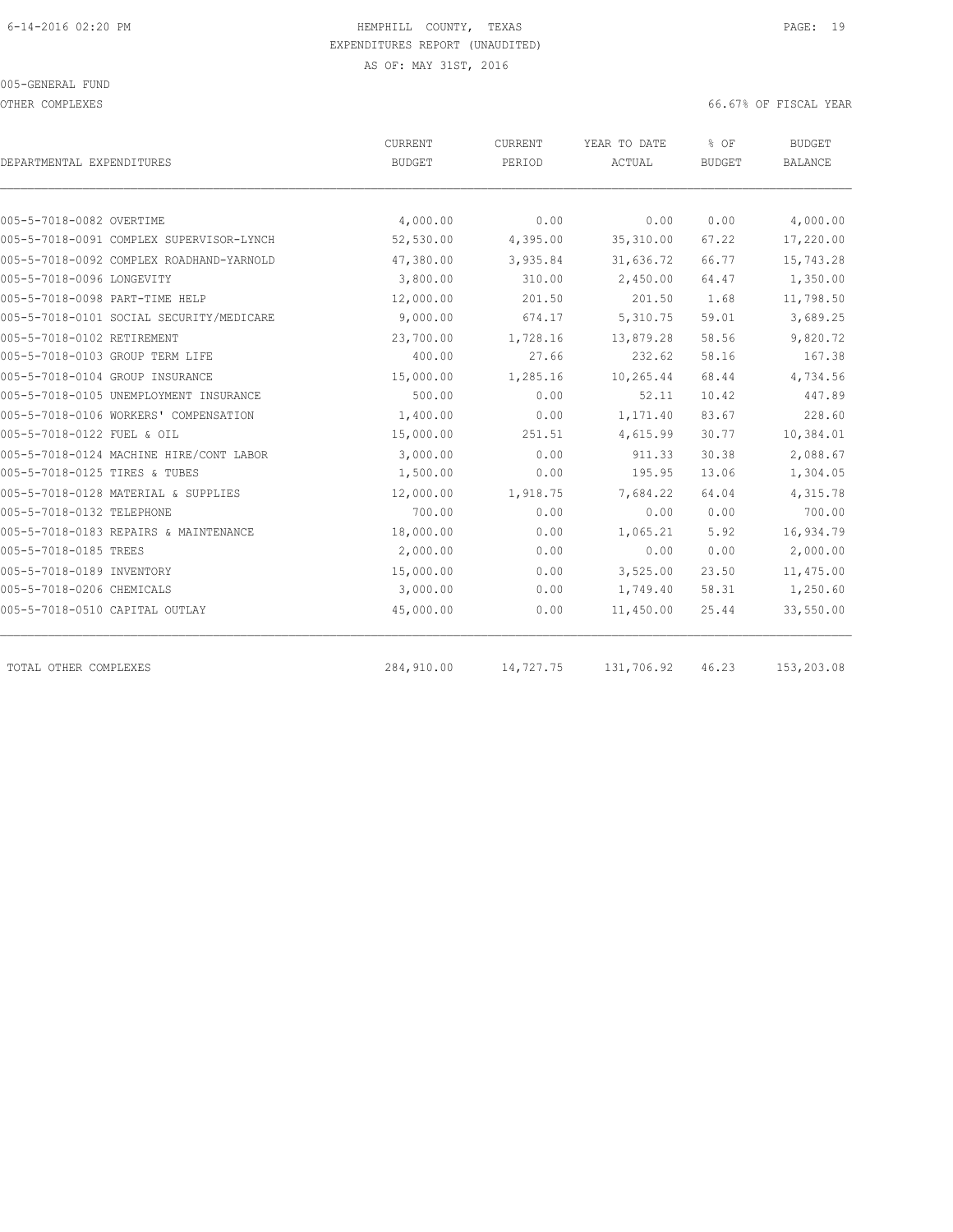LIBRARY 66.67% OF FISCAL YEAR

| DEPARTMENTAL EXPENDITURES                   | CURRENT<br><b>BUDGET</b> | CURRENT<br>PERIOD | YEAR TO DATE<br>ACTUAL | % OF<br><b>BUDGET</b> | <b>BUDGET</b><br><b>BALANCE</b> |
|---------------------------------------------|--------------------------|-------------------|------------------------|-----------------------|---------------------------------|
| 005-5-7041-0090 LIBRARIAN-DILLON            | 52,530.00                | 4,365.00          | 35,070.00              | 66.76                 | 17,460.00                       |
| 005-5-7041-0094 PART-TIME JANITOR           | 2,000.00                 | 0.00              | 0.00                   | 0.00                  | 2,000.00                        |
| 005-5-7041-0095 CLERK-GARCIA                | 33,000.00                | 2,737.50          | 22,050.00              | 66.82                 | 10,950.00                       |
| 005-5-7041-0096 LONGEVITY                   | 3,100.00                 | 250.00            | 1,915.00               | 61.77                 | 1,185.00                        |
| 005-5-7041-0097 CLERK/PT-LIBRARY CLERK      | 35,500.00                | 1,740.88          | 18,594.06              | 52.38                 | 16,905.94                       |
| 005-5-7041-0098 CLERK-POWELL                | 31,518.00                | 2,614.00          | 19,118.30              | 60.66                 | 12,399.70                       |
| 005-5-7041-0101 SOCIAL SECURITY/MEDICARE    | 12,000.00                | 850.72            | 7,081.17               | 59.01                 | 4,918.83                        |
| 005-5-7041-0102 RETIREMENT                  | 31,550.00                | 2,341.48          | 19,349.51              | 61.33                 | 12,200.49                       |
| 005-5-7041-0103 GROUP TERM LIFE             | 600.00                   | 37.47             | 324.89                 | 54.15                 | 275.11                          |
| 005-5-7041-0104 GROUP INSURANCE             | 22,500.00                | 1,337.53          | 11,266.69              | 50.07                 | 11,233.31                       |
| 005-5-7041-0105 UNEMPLOYMENT INSURANCE      | 1,000.00                 | 0.00              | 73.32                  | 7.33                  | 926.68                          |
| 005-5-7041-0106 WORKERS' COMPENSATION       | 2,500.00                 | 0.00              | 1,487.00               | 59.48                 | 1,013.00                        |
| 005-5-7041-0112 TRAVEL                      | 6,000.00                 | 1,013.59          | 2,836.99               | 47.28                 | 3,163.01                        |
| 005-5-7041-0119 DUES                        | 2,100.00                 | 255.00            | 1,651.25               | 78.63                 | 448.75                          |
| 005-5-7041-0128 SUPPLIES                    | 10,000.00                | 488.98            | 6,049.76               | 60.50                 | 3,950.24                        |
| 005-5-7041-0132 TELEPHONE                   | 7,000.00                 | 586.43            | 4,068.00               | 58.11                 | 2,932.00                        |
| 005-5-7041-0142 HARRINGTON L. CONSORTIUM    | 10,200.00                | 0.00              | 10,350.07              | $101.47$ (            | $150.07$ )                      |
| 005-5-7041-0168 BOOKS                       | 33,000.00                | 1,980.59          | 20,166.28              | 61.11                 | 12,833.72                       |
| 005-5-7041-0169 LIBRARY MEMORIALS/DONATIONS | 5,000.00                 | 0.00              | 2,872.20               | 57.44                 | 2,127.80                        |
| 005-5-7041-0181 TECH SUPPORT                | 9,000.00                 | 110.00            | 5,271.34               | 58.57                 | 3,728.66                        |
| 005-5-7041-0189 INVENTORY                   | 7,000.00                 | 0.00              | 2,894.16               | 41.35                 | 4,105.84                        |
| TOTAL LIBRARY                               | 317,098.00               | 20,709.17         | 192,489.99             | 60.70                 | 124,608.01                      |
| TOTAL EXPENDITURES                          | 10,721,163.00            | 705,667.77        | 4,702,231.06           | 43.86                 | 6,018,931.94                    |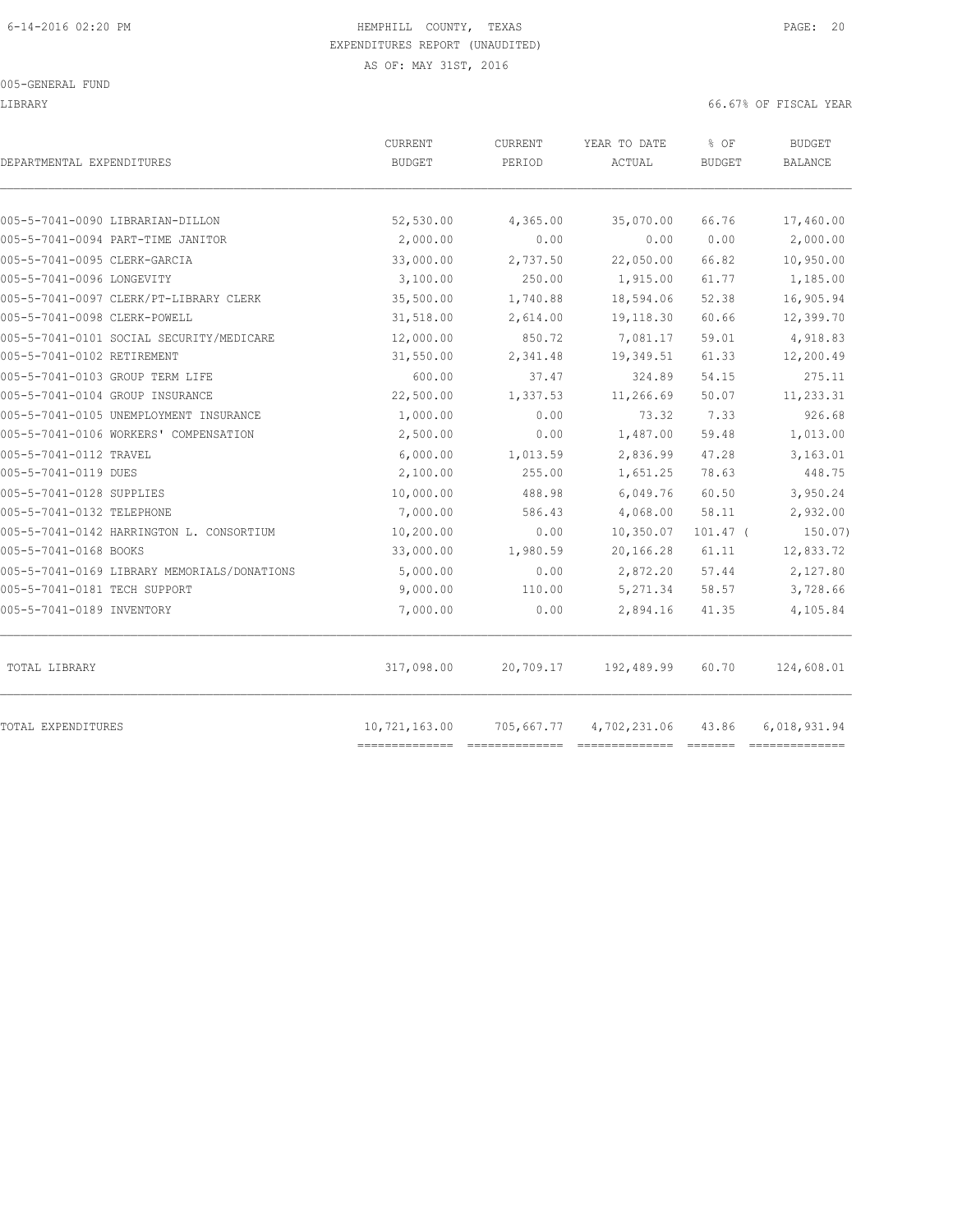008-LAW LIBRARY

LAW LIBRARY 66.67% OF FISCAL YEAR

| DEPARTMENTAL EXPENDITURES            | CURRENT<br><b>BUDGET</b> | CURRENT<br>PERIOD | YEAR TO DATE<br>ACTUAL | % OF<br>BUDGET | BUDGET<br>BALANCE |
|--------------------------------------|--------------------------|-------------------|------------------------|----------------|-------------------|
| 008-5-2008-0114 LAW LIBRARY EXPENSES | 2,400.00                 | 0.00              | 1,764.00               | 73.50          | 636.00            |
| TOTAL LAW LIBRARY                    | 2,400.00                 | 0.00              | 1,764.00               | 73.50          | 636.00            |
| TOTAL EXPENDITURES                   | 2,400.00                 | 0.00              | 1,764.00               | 73.50          | 636.00            |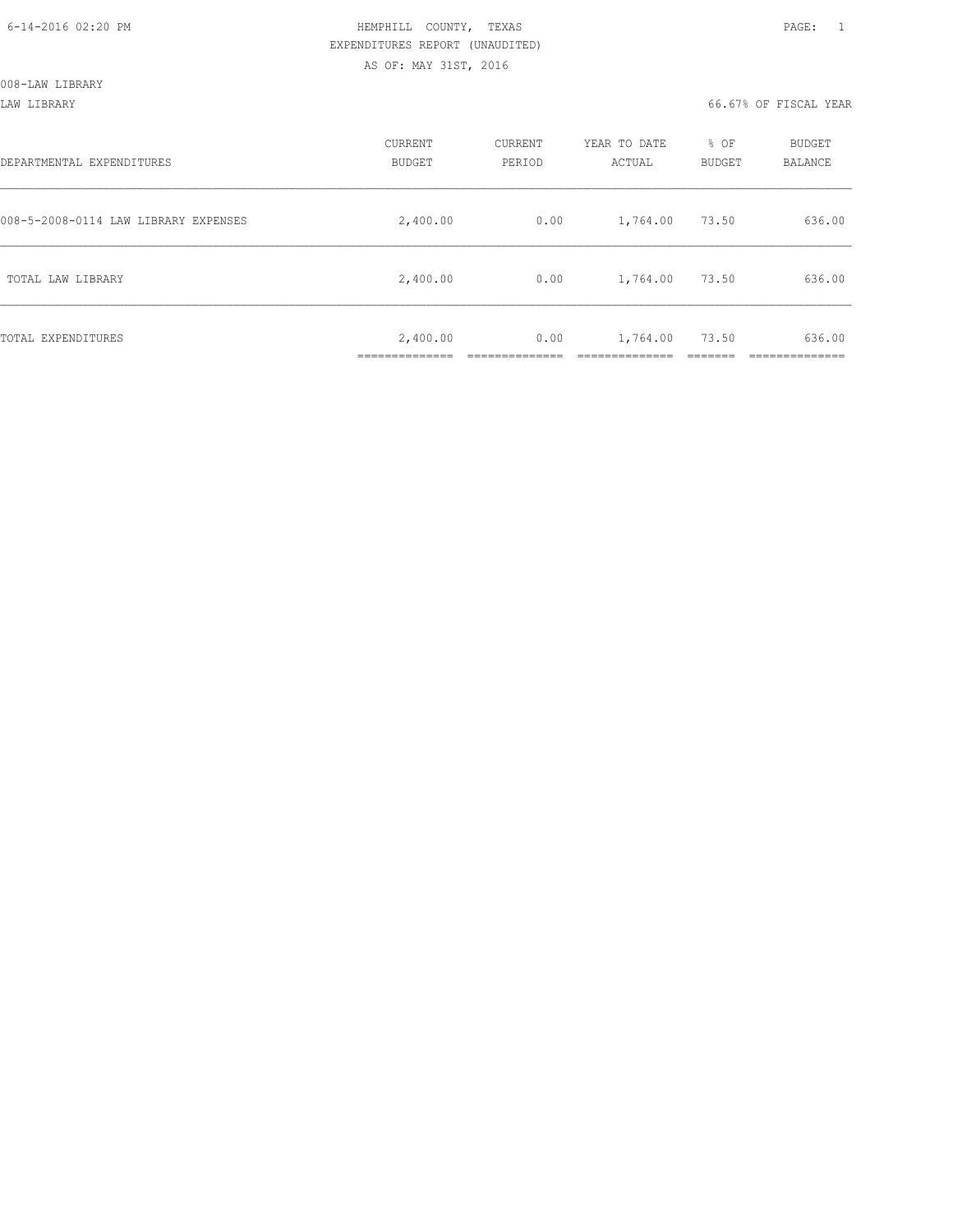| 6-14-2016 02:20 PM |  |
|--------------------|--|
|                    |  |

# HEMPHILL COUNTY, TEXAS **Example 20:20 PAGE:** 1 EXPENDITURES REPORT (UNAUDITED) AS OF: MAY 31ST, 2016

CO COURTHOUSE SECURITY CONSULTED AND RESOLUTION OF SECOND ACTIVITY OF SECONDITY CONSULTED A COURTHOUSE SECURITY

| DEPARTMENTAL EXPENDITURES          | <b>CURRENT</b><br>BUDGET | CURRENT<br>PERIOD | YEAR TO DATE<br>ACTUAL | % OF<br><b>BUDGET</b> | <b>BUDGET</b><br>BALANCE |
|------------------------------------|--------------------------|-------------------|------------------------|-----------------------|--------------------------|
| 009-5-3009-0114 CRTHS SECURITY EXP | 58,000.00                | 42.50             | 6,502.45               | 11.21                 | 51,497.55                |
| TOTAL CO COURTHOUSE SECURITY       | 58,000.00                | 42.50             | 6,502.45               | 11.21                 | 51,497.55                |
| TOTAL EXPENDITURES                 | 58,000.00<br>___________ | 42.50             | 6,502.45               | 11.21                 | 51,497.55                |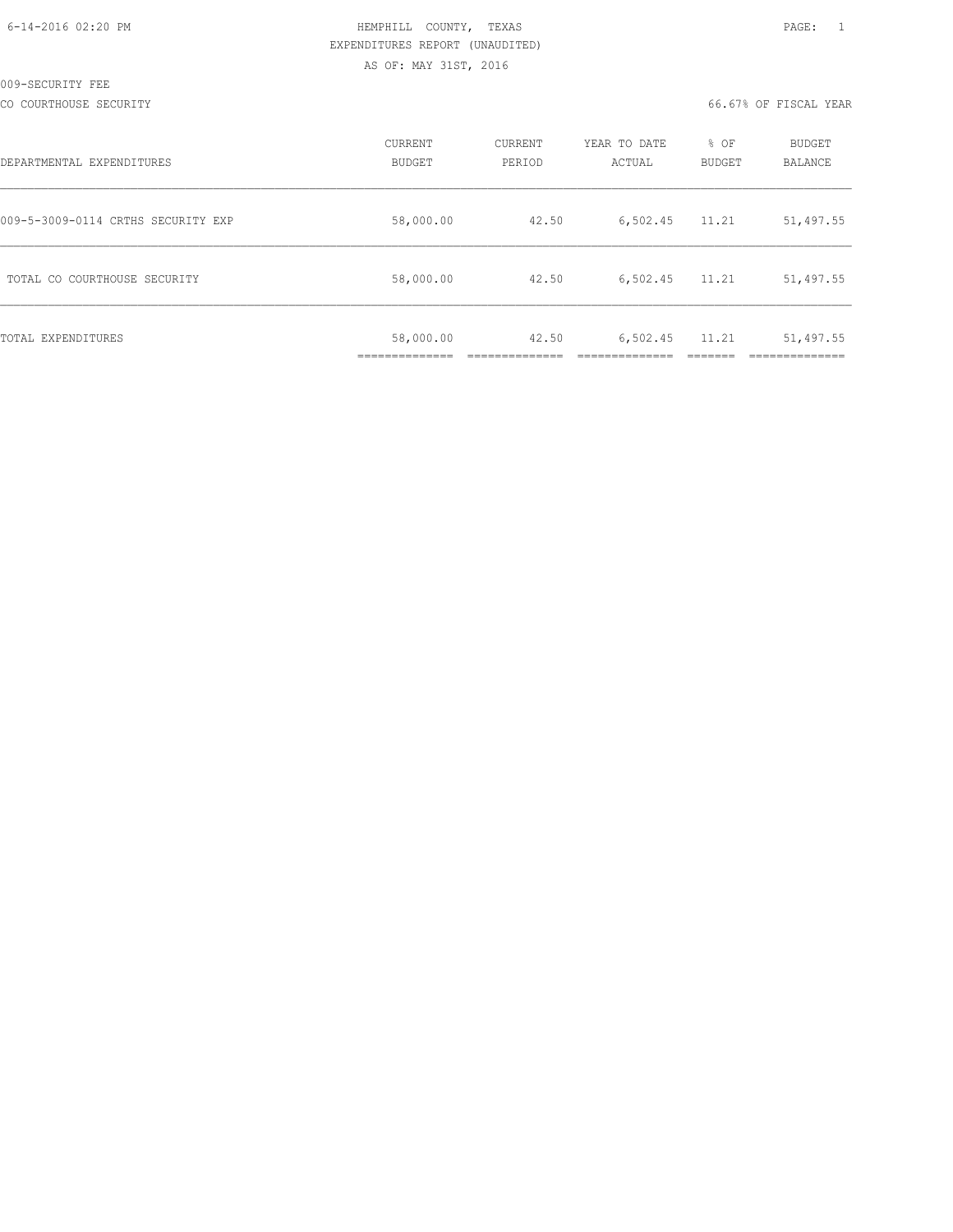AIRPORT 66.67% OF FISCAL YEAR

| DEPARTMENTAL EXPENDITURES                     | <b>CURRENT</b><br><b>BUDGET</b> | CURRENT<br>PERIOD | YEAR TO DATE<br>ACTUAL | % OF<br><b>BUDGET</b> | <b>BUDGET</b><br><b>BALANCE</b> |
|-----------------------------------------------|---------------------------------|-------------------|------------------------|-----------------------|---------------------------------|
|                                               |                                 |                   |                        |                       |                                 |
| 010-5-7010-0109 POSTAGE                       | 200.00                          | 48.15             | 192.15                 | 96.08                 | 7.85                            |
| 010-5-7010-0112 TRAVEL/DUES/PUBLICATIONS      | 1,000.00                        | 0.00              | 467.17                 | 46.72                 | 532.83                          |
| 010-5-7010-0122 FUEL & OIL                    | 140,000.00                      | 7,204.88          | 46, 322.82             | 33.09                 | 93,677.18                       |
| 010-5-7010-0124 AIRPORT MGR CONTRACT          | 54,000.00                       | 8,370.10          | 36, 412.25             | 67.43                 | 17,587.75                       |
| 010-5-7010-0127 FUEL SYSTEM MAINTENANCE       | 5,000.00                        | 40.00             | 1,159.84               | 23.20                 | 3,840.16                        |
| 010-5-7010-0131 OTHER EXPENSE                 | 2,000.00                        | 148.52            | 1,113.78               | 55.69                 | 886.22                          |
| 010-5-7010-0132 AWOS SATELLITE LINK/TELEPHONE | 2,400.00                        | 213.35            | 7,218.29               | $300.76$ $($          | 4,818.29)                       |
| 010-5-7010-0133 UTILITIES                     | 7,000.00                        | 765.10            | 5,133.50               | 73.34                 | 1,866.50                        |
| 010-5-7010-0134 BONDS & INSURANCE             | 3,000.00                        | 0.00              | 0.00                   | 0.00                  | 3,000.00                        |
| 010-5-7010-0140 SATELLITE TELEVISION          | 1,100.00                        | 0.00              | 1,025.14               | 93.19                 | 74.86                           |
| 010-5-7010-0168 MOWING EOUIP./MAINT.          | 4,000.00                        | 220.49            | 906.86                 | 22.67                 | 3,093.14                        |
| 010-5-7010-0173 NAVIGATION EQUIP/MAINT        | 3,000.00                        | 1,619.26          | 2,311.14               | 77.04                 | 688.86                          |
| 010-5-7010-0183 HANGAR-LOUNGE R&M             | 6,000.00                        | 463.52            | 3,595.80               | 59.93                 | 2,404.20                        |
| 010-5-7010-0185 WSI WEATHER                   | 1,800.00                        | 657.00            | 1,971.00               | $109.50$ (            | 171.00)                         |
| 010-5-7010-0189 INVENTORY                     | 4,000.00                        | 172.70            | 2,178.26               | 54.46                 | 1,821.74                        |
| 010-5-7010-0510 CAPITAL OUTLAY                | 100,000.00                      | 0.00              | 24,380.00              | 24.38                 | 75,620.00                       |
| TOTAL AIRPORT                                 | 334,500.00                      | 19,923.07         | 134,388.00             | 40.18                 | 200,112.00                      |
| TOTAL EXPENDITURES                            | 334,500.00<br>==============    | 19,923.07         | 134,388.00             | 40.18                 | 200,112.00                      |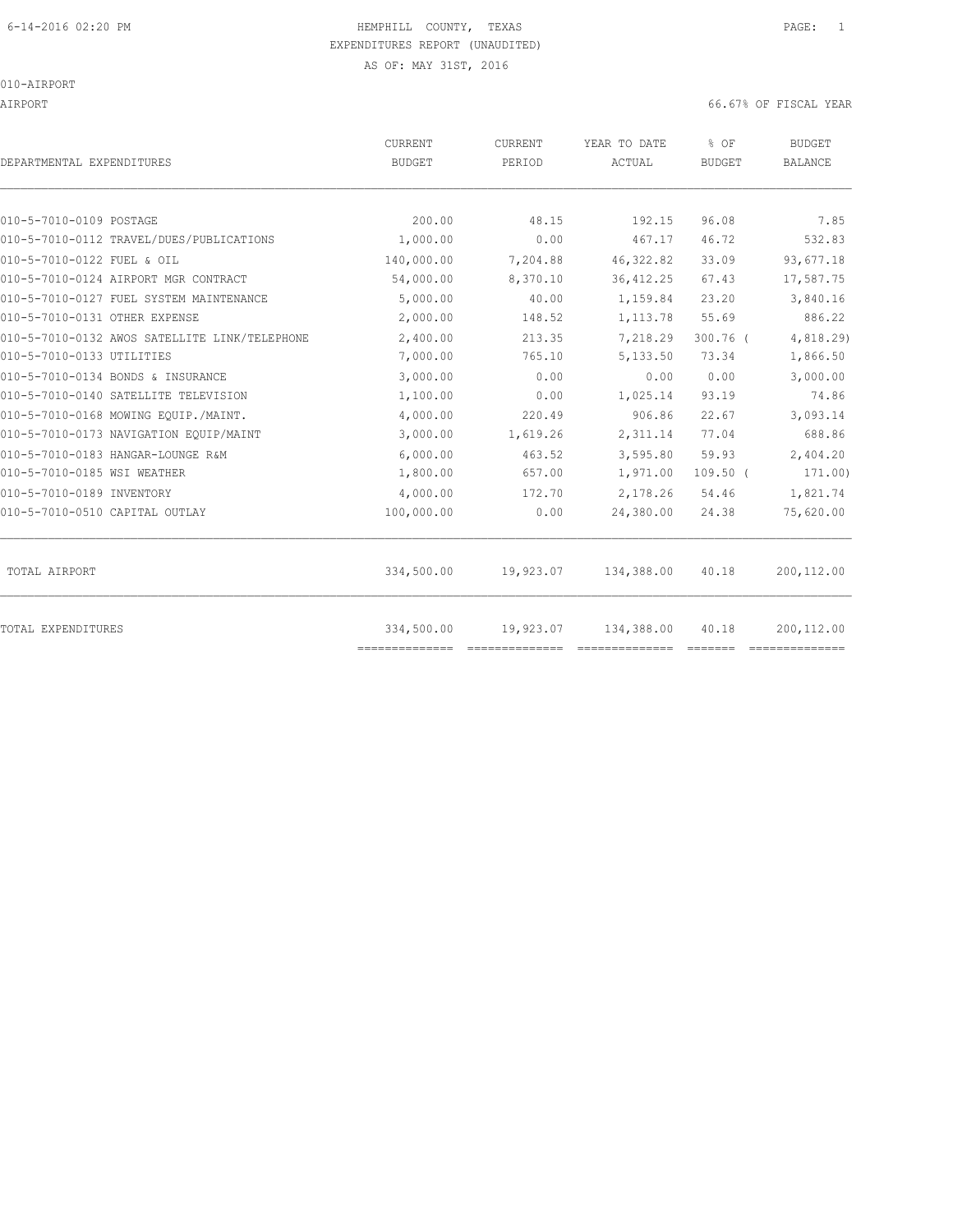011-ROAD & BRIDGE PCT 1

ROAD & BRIDGE 1 66.67% OF FISCAL YEAR

| DEPARTMENTAL EXPENDITURES                     | CURRENT<br><b>BUDGET</b>  | CURRENT<br>PERIOD | YEAR TO DATE<br>ACTUAL | % OF<br><b>BUDGET</b>                                                                                                                                                                                                                                                                                                                                                                                                                                                                    | <b>BUDGET</b><br><b>BALANCE</b> |
|-----------------------------------------------|---------------------------|-------------------|------------------------|------------------------------------------------------------------------------------------------------------------------------------------------------------------------------------------------------------------------------------------------------------------------------------------------------------------------------------------------------------------------------------------------------------------------------------------------------------------------------------------|---------------------------------|
| 011-5-4011-0082 OVERTIME                      | 5,000.00                  | 0.00              | 2,916.40               | 58.33                                                                                                                                                                                                                                                                                                                                                                                                                                                                                    | 2,083.60                        |
| 011-5-4011-0090 COMMISSIONER-BARTLETT         | 37,595.00                 | 3,120.42          | 25, 113.36             | 66.80                                                                                                                                                                                                                                                                                                                                                                                                                                                                                    | 12,481.64                       |
| 011-5-4011-0092 SR MAINTENANCE TECH-CERVANTES | 52,530.00                 | 4,365.00          | 35,070.00              | 66.76                                                                                                                                                                                                                                                                                                                                                                                                                                                                                    | 17,460.00                       |
| 011-5-4011-0095 MAINTENANCE TECH-MACIAS       | 47,380.00                 | 3,935.84          | 31,636.72              | 66.77                                                                                                                                                                                                                                                                                                                                                                                                                                                                                    | 15,743.28                       |
| 011-5-4011-0096 LONGEVITY                     | 3,200.00                  | 260.00            | 2,020.00               | 63.13                                                                                                                                                                                                                                                                                                                                                                                                                                                                                    | 1,180.00                        |
| 011-5-4011-0101 SOCIAL SECURITY/MEDICARE      | 11,000.00                 | 862.94            | 7,149.29               | 64.99                                                                                                                                                                                                                                                                                                                                                                                                                                                                                    | 3,850.71                        |
| 011-5-4011-0102 RETIREMENT                    | 28,500.00                 | 2,362.04          | 19,534.80              | 68.54                                                                                                                                                                                                                                                                                                                                                                                                                                                                                    | 8,965.20                        |
| 011-5-4011-0103 GROUP TERM LIFE               | 500.00                    | 37.79             | 328.01                 | 65.60                                                                                                                                                                                                                                                                                                                                                                                                                                                                                    | 171.99                          |
| 011-5-4011-0104 GROUP INSURANCE               | 15,000.00                 | 1,285.16          | 10,265.44              | 68.44                                                                                                                                                                                                                                                                                                                                                                                                                                                                                    | 4,734.56                        |
| 011-5-4011-0105 UNEMPLOYMENT INSURANCE        | 400.00                    | 0.00              | 55.19                  | 13.80                                                                                                                                                                                                                                                                                                                                                                                                                                                                                    | 344.81                          |
| 011-5-4011-0106 WORKERS' COMPENSATION         | 1,800.00                  | 0.00              | 1,757.40               | 97.63                                                                                                                                                                                                                                                                                                                                                                                                                                                                                    | 42.60                           |
| 011-5-4011-0110 FREIGHT                       | 200.00                    | 0.00              | 0.00                   | 0.00                                                                                                                                                                                                                                                                                                                                                                                                                                                                                     | 200.00                          |
| 011-5-4011-0112 TRAVEL                        | 2,500.00                  | 0.00              | 0.00                   | 0.00                                                                                                                                                                                                                                                                                                                                                                                                                                                                                     | 2,500.00                        |
| 011-5-4011-0114 SHARED EXPENSES               | 2,000.00                  | 0.00              | 0.00                   | 0.00                                                                                                                                                                                                                                                                                                                                                                                                                                                                                     | 2,000.00                        |
| 011-5-4011-0122 FUEL & OIL                    | 40,000.00                 | 0.00              | 6,236.44               | 15.59                                                                                                                                                                                                                                                                                                                                                                                                                                                                                    | 33,763.56                       |
| 011-5-4011-0124 MACHINE HIRE/CONT LABOR LABOR | 25,000.00                 | 486.60            | 906.60                 | 3.63                                                                                                                                                                                                                                                                                                                                                                                                                                                                                     | 24,093.40                       |
| 011-5-4011-0125 TIRES & TUBES                 | 10,000.00                 | 151.00            | 1,066.58               | 10.67                                                                                                                                                                                                                                                                                                                                                                                                                                                                                    | 8,933.42                        |
| 011-5-4011-0126 CALICHE & GRAVEL              | 25,000.00                 | 3,737.50          | 17,291.28              | 69.17                                                                                                                                                                                                                                                                                                                                                                                                                                                                                    | 7,708.72                        |
| 011-5-4011-0128 MATERIAL & SUPPLIES           | 10,000.00                 | 321.64            | 4,311.15               | 43.11                                                                                                                                                                                                                                                                                                                                                                                                                                                                                    | 5,688.85                        |
| 011-5-4011-0130 COMMUNICATION REPAIRS         | 1,000.00                  | 0.00              | 50.00                  | 5.00                                                                                                                                                                                                                                                                                                                                                                                                                                                                                     | 950.00                          |
| 011-5-4011-0131 OTHER EXPENSE                 | 1,000.00                  | 0.00              | 0.00                   | 0.00                                                                                                                                                                                                                                                                                                                                                                                                                                                                                     | 1,000.00                        |
| 011-5-4011-0132 TELEPHONE                     | 1,600.00                  | 162.43            | 1,105.62               | 69.10                                                                                                                                                                                                                                                                                                                                                                                                                                                                                    | 494.38                          |
| 011-5-4011-0133 UTILITIES/PCT 1               | 3,500.00                  | 215.87            | 1,727.51               | 49.36                                                                                                                                                                                                                                                                                                                                                                                                                                                                                    | 1,772.49                        |
| 011-5-4011-0137 VEHICLE R&M                   | 8,000.00                  | 279.86            | 2,001.38               | 25.02                                                                                                                                                                                                                                                                                                                                                                                                                                                                                    | 5,998.62                        |
| 011-5-4011-0144 TIN HORNS/CATTLE GUARDS/CHEM  | 7,000.00                  | 0.00              | 2,400.00               | 34.29                                                                                                                                                                                                                                                                                                                                                                                                                                                                                    | 4,600.00                        |
| 011-5-4011-0173 HEAVY EQUIP - R&M             | 20,000.00                 | 0.00              | 8,471.36               | 42.36                                                                                                                                                                                                                                                                                                                                                                                                                                                                                    | 11,528.64                       |
| 011-5-4011-0189 INVENTORY                     | 4,000.00                  | 895.00            | 3, 311.29              | 82.78                                                                                                                                                                                                                                                                                                                                                                                                                                                                                    | 688.71                          |
| 011-5-4011-0190 ROAD GRANT PROJECTS           | 0.00                      | 0.00              | 0.00                   | 0.00                                                                                                                                                                                                                                                                                                                                                                                                                                                                                     | 0.00                            |
| 011-5-4011-0510 CAPITAL OUTLAY                | 261,271.00                | 0.00              | 30,078.33              | 11.51                                                                                                                                                                                                                                                                                                                                                                                                                                                                                    | 231, 192.67                     |
| TOTAL ROAD & BRIDGE 1                         | 624,976.00                | 22,479.09         | 214,804.15             | 34.37                                                                                                                                                                                                                                                                                                                                                                                                                                                                                    | 410, 171.85                     |
| <b>TOTAL EXPENDITURES</b>                     | 624,976.00<br>----------- | 22,479.09         | 214,804.15             | 34.37<br>$\begin{tabular}{ll} \multicolumn{2}{c}{\textbf{2}} & \multicolumn{2}{c}{\textbf{2}} & \multicolumn{2}{c}{\textbf{2}} & \multicolumn{2}{c}{\textbf{2}} & \multicolumn{2}{c}{\textbf{2}} & \multicolumn{2}{c}{\textbf{2}} & \multicolumn{2}{c}{\textbf{2}} & \multicolumn{2}{c}{\textbf{2}} & \multicolumn{2}{c}{\textbf{2}} & \multicolumn{2}{c}{\textbf{2}} & \multicolumn{2}{c}{\textbf{2}} & \multicolumn{2}{c}{\textbf{2}} & \multicolumn{2}{c}{\textbf{2}} & \multicolumn$ | 410, 171.85<br>$= 2222222222$   |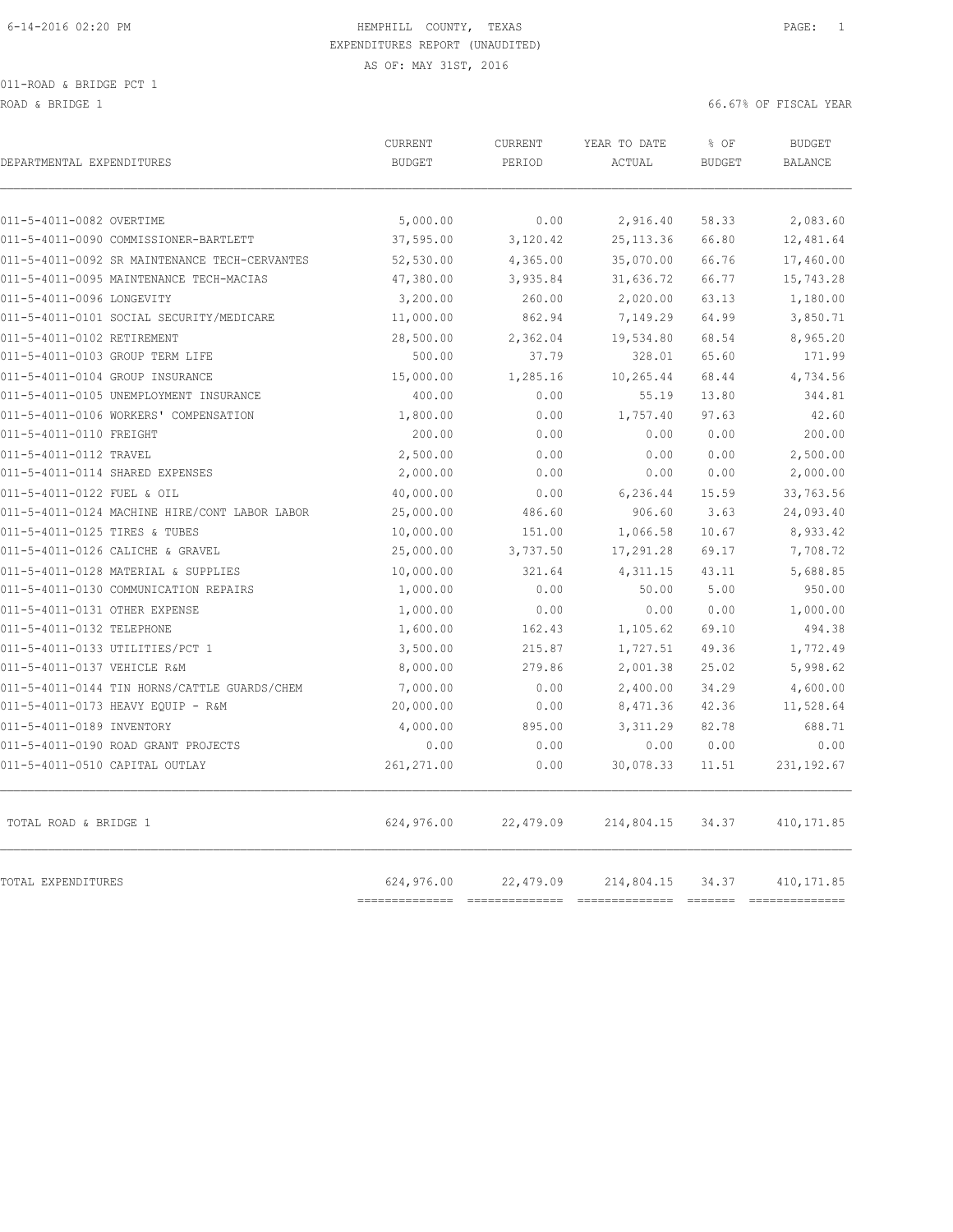012-ROAD & BRIDGE PCT 2 ROAD & BRIDGE 2 66.67% OF FISCAL YEAR

| DEPARTMENTAL EXPENDITURES                      | <b>CURRENT</b><br><b>BUDGET</b> | CURRENT<br>PERIOD | YEAR TO DATE<br>ACTUAL | % OF<br><b>BUDGET</b> | <b>BUDGET</b><br><b>BALANCE</b> |
|------------------------------------------------|---------------------------------|-------------------|------------------------|-----------------------|---------------------------------|
|                                                |                                 |                   |                        |                       |                                 |
| 012-5-4012-0090 COMMISSIONER-ALEXANDER         | 37,595.00                       | 3,120.42          | 25, 113.36             | 66.80                 | 12,481.64                       |
| 012-5-4012-0092 SR MAINTENANCE TECH-WALSER     | 52,530.00                       | 4,395.00          | 35,205.00              | 67.02                 | 17,325.00                       |
| 012-5-4012-0095 MAINTENANCE TECH-SCHAFER       | 47,380.00                       | 3,935.84          | 31,636.72              | 66.77                 | 15,743.28                       |
| 012-5-4012-0096 LONGEVITY                      | 1,400.00                        | 110.00            | 830.00                 | 59.29                 | 570.00                          |
| 012-5-4012-0097 MAINTENANCE TECH-PT/OT         | 20,000.00                       | 0.00              | 2,928.16               | 14.64                 | 17,071.84                       |
| 012-5-4012-0101 SOCIAL SECURITY/MEDICARE       | 12,500.00                       | 878.90            | 7,281.29               | 58.25                 | 5,218.71                        |
| 012-5-4012-0102 RETIREMENT                     | 32,000.00                       | 2,321.84          | 19,204.36              | 60.01                 | 12,795.64                       |
| 012-5-4012-0103 GROUP TERM LIFE                | 600.00                          | 37.14             | 321.89                 | 53.65                 | 278.11                          |
| 012-5-4012-0104 GROUP INSURANCE                | 22,500.00                       | 1,337.53          | 10,565.29              | 46.96                 | 11,934.71                       |
| 012-5-4012-0105 UNEMPLOYMENT INSURANCE         | 400.00                          | 0.00              | 53.94                  | 13.49                 | 346.06                          |
| 012-5-4012-0106 WORKERS' COMPENSATION          | 1,800.00                        | 0.00              | 1,757.40               | 97.63                 | 42.60                           |
| 012-5-4012-0110 FREIGHT                        | 100.00                          | 0.00              | 0.00                   | 0.00                  | 100.00                          |
| 012-5-4012-0112 TRAVEL                         | 3,000.00                        | 635.93            | 810.93                 | 27.03                 | 2,189.07                        |
| 012-5-4012-0114 SHARED EQUIPMENT EXPENSE W/PCT | 4,000.00                        | 0.00              | 0.00                   | 0.00                  | 4,000.00                        |
| 012-5-4012-0122 FUEL & OIL                     | 45,000.00                       | 458.95            | 13,219.62              | 29.38                 | 31,780.38                       |
| 012-5-4012-0124 MACHINE HIRE/CONT LABOR        | 2,000.00                        | 41.44             | 777.22                 | 38.86                 | 1,222.78                        |
| 012-5-4012-0125 TIRES & TUBES                  | 10,000.00                       | 29.00             | 731.90                 | 7.32                  | 9,268.10                        |
| 012-5-4012-0126 CALICHE & GRAVEL               | 10,000.00                       | 280.00            | 4,270.00               | 42.70                 | 5,730.00                        |
| 012-5-4012-0128 MATERIAL & SUPPLIES            | 7,500.00                        | 463.14            | 3,856.35               | 51.42                 | 3,643.65                        |
| 012-5-4012-0130 COMMUNICATIONS EXPENSE         | 1,000.00                        | 0.00              | 0.00                   | 0.00                  | 1,000.00                        |
| 012-5-4012-0132 TELEPHONE                      | 1,000.00                        | 0.00              | 577.10                 | 57.71                 | 422.90                          |
| 012-5-4012-0133 UTILITIES/PCT 2                | 2,100.00                        | 93.93             | 1,069.80               | 50.94                 | 1,030.20                        |
| 012-5-4012-0137 VEHICLE R&M                    | 3,000.00                        | 1,311.39          | 2,227.37               | 74.25                 | 772.63                          |
| 012-5-4012-0144 TIN HORN/CATTLE GUARD/CHEM     | 10,000.00                       | 800.00            | 7,801.52               | 78.02                 | 2,198.48                        |
| 012-5-4012-0173 HEAVY EQUIP - R&M              | 15,000.00                       | 946.37            | 16, 319.63             | $108.80$ (            | 1, 319.63)                      |
| 012-5-4012-0189 INVENTORY                      | 1,500.00                        | 0.00              | 541.00                 | 36.07                 | 959.00                          |
| 012-5-4012-0510 CAPITAL OUTLAY                 | 604,805.00                      | 0.00              | 168,385.67             | 27.84                 | 436, 419.33                     |
| TOTAL ROAD & BRIDGE 2                          | 948,710.00                      | 21,196.82         | 355,485.52             | 37.47                 | 593, 224.48                     |
| <b>TOTAL EXPENDITURES</b>                      | 948,710.00<br>===========       | 21,196.82         | 355,485.52             | 37.47                 | 593,224.48<br>---------------   |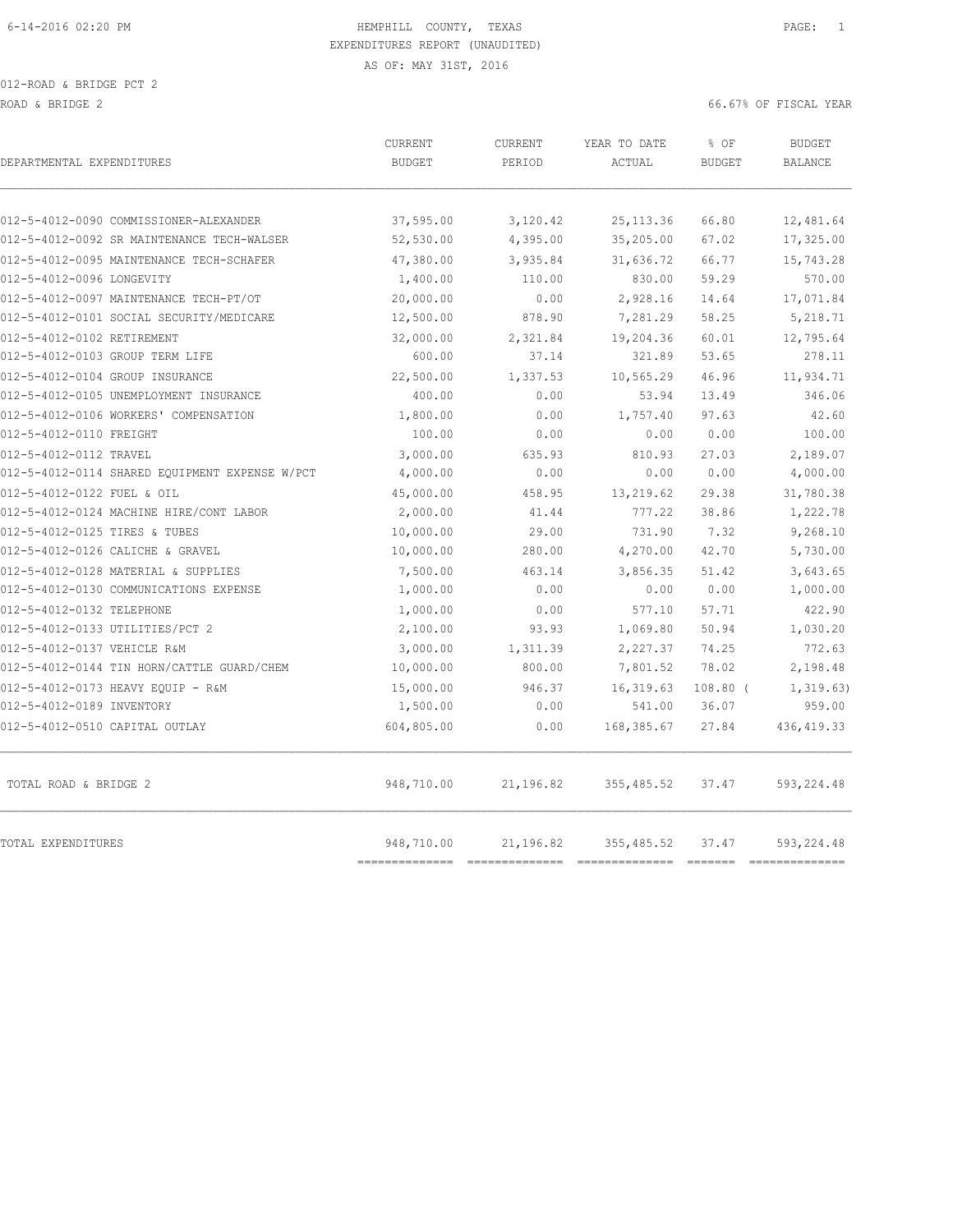013-ROAD & BRIDGE PCT 3 ROAD & BRIDGE 3 66.67% OF FISCAL YEAR

| DEPARTMENTAL EXPENDITURES                  | CURRENT<br><b>BUDGET</b>       | CURRENT<br>PERIOD | YEAR TO DATE<br>ACTUAL | % OF<br><b>BUDGET</b> | <b>BUDGET</b><br><b>BALANCE</b> |
|--------------------------------------------|--------------------------------|-------------------|------------------------|-----------------------|---------------------------------|
| 013-5-4013-0082 OVERTIME                   | 13,000.00                      | 0.00              | 0.00                   | 0.00                  | 13,000.00                       |
| 013-5-4013-0090 COMMISSIONER-MEEK          | 37,595.00                      | 3,120.42          | 25, 113.36             | 66.80                 | 12,481.64                       |
| 013-5-4013-0092 SR MAINTENANCE TECH-CLARK  | 52,530.00                      | 4,365.00          | 35,070.00              | 66.76                 | 17,460.00                       |
| 013-5-4013-0094 MAINTENANCE TECH-ARCHER    | 47,380.00                      | 3,935.84          | 31,636.72              | 66.77                 | 15,743.28                       |
| 013-5-4013-0095 MAINTENANCE TECH-G.SCOTT   | 47,380.00                      | 3,935.84          | 31,636.72              | 66.77                 | 15,743.28                       |
| 013-5-4013-0096 LONGEVITY                  | 1,200.00                       | 100.00            | 695.00                 | 57.92                 | 505.00                          |
| 013-5-4013-0097 MAINTENANCE TECH-FARRAR    | 47,380.00                      | 3,935.84          | 31,636.72              | 66.77                 | 15,743.28                       |
| 013-5-4013-0098 MAINTENANCE TECH-PARSLEY   | 47,380.00                      | 2,885.92          | 30,586.80              | 64.56                 | 16,793.20                       |
| 013-5-4013-0101 SOCIAL SECURITY/MEDICARE   | 22,500.00                      | 1,636.81          | 13,668.67              | 60.75                 | 8,831.33                        |
| 013-5-4013-0102 RETIREMENT                 | 59,000.00                      | 4,508.54          | 37,698.98              | 63.90                 | 21,301.02                       |
| 013-5-4013-0103 GROUP TERM LIFE            | 1,000.00                       | 72.14             | 631.86                 | 63.19                 | 368.14                          |
| 013-5-4013-0104 GROUP INSURANCE            | 45,000.00                      | 3,857.98          | 30,798.82              | 68.44                 | 14,201.18                       |
| 013-5-4013-0105 UNEMPLOYMENT INSURANCE     | 1,000.00                       | 0.00              | 123.49                 | 12.35                 | 876.51                          |
| 013-5-4013-0106 WORKERS' COMPENSATION      | 4,000.00                       | 0.00              | 3,515.51               | 87.89                 | 484.49                          |
| 013-5-4013-0110 FREIGHT                    | 100.00                         | 0.00              | 0.00                   | 0.00                  | 100.00                          |
| 013-5-4013-0112 TRAVEL                     | 3,000.00                       | 1,193.46          | 2, 117.35              | 70.58                 | 882.65                          |
| 013-5-4013-0122 FUEL & OIL                 | 100,000.00                     | 1,030.07          | 18, 472.22             | 18.47                 | 81,527.78                       |
| 013-5-4013-0124 MACHINE HIRE/CONT LABOR    | 25,000.00                      | 10, 350.00        | 24, 341.66             | 97.37                 | 658.34                          |
| 013-5-4013-0125 TIRES & TUBES              | 13,000.00                      | 710.90            | 3,289.47               | 25.30                 | 9,710.53                        |
| 013-5-4013-0126 CALICHE & GRAVEL           | 30,000.00                      | 2,900.00          | 4,550.00               | 15.17                 | 25,450.00                       |
| 013-5-4013-0128 MATERIAL & SUPPLIES        | 25,000.00                      | 2,300.47          | 4,928.31               | 19.71                 | 20,071.69                       |
| 013-5-4013-0130 COMMUNICATIONS EXPENSES    | 1,000.00                       | 0.00              | 250.00                 | 25.00                 | 750.00                          |
| 013-5-4013-0131 OTHER EXPENSE              | 1,000.00                       | 0.00              | 0.00                   | 0.00                  | 1,000.00                        |
| 013-5-4013-0132 TELEPHONE                  | 2,000.00                       | 30.00             | 240.00                 | 12.00                 | 1,760.00                        |
| 013-5-4013-0133 UTILITIES/PCT 3            | 3,000.00                       | 102.62            | 1,753.99               | 58.47                 | 1,246.01                        |
| 013-5-4013-0137 VEHICLE R&M                | 20,000.00                      | 847.27            | 5,806.90               | 29.03                 | 14,193.10                       |
| 013-5-4013-0144 TIN HORN/CATTLE GUARD/CHEM | 10,000.00                      | 0.00              | 0.00                   | 0.00                  | 10,000.00                       |
| 013-5-4013-0173 HEAVY EQUIP - R&M          | 50,000.00                      | 8,484.51          | 23, 143.64             | 46.29                 | 26,856.36                       |
| 013-5-4013-0189 INVENTORY                  | 18,000.00                      | 0.00              | 1,861.26               | 10.34                 | 16,138.74                       |
| 013-5-4013-0190 ROAD GRANT PROJECTS        | 850,000.00                     | 0.00              | 533,910.37             | 62.81                 | 316,089.63                      |
| 013-5-4013-0510 CAPITAL OUTLAY             | 490,975.00                     | 0.00              | 31, 121.33             | 6.34                  | 459,853.67                      |
| TOTAL ROAD & BRIDGE 3                      | 2,068,420.00                   | 60,303.63         | 928,599.15             | 44.89                 | 1,139,820.85                    |
| TOTAL EXPENDITURES                         | 2,068,420.00<br>============== | 60,303.63         | 928,599.15             | 44.89                 | 1,139,820.85<br>==============  |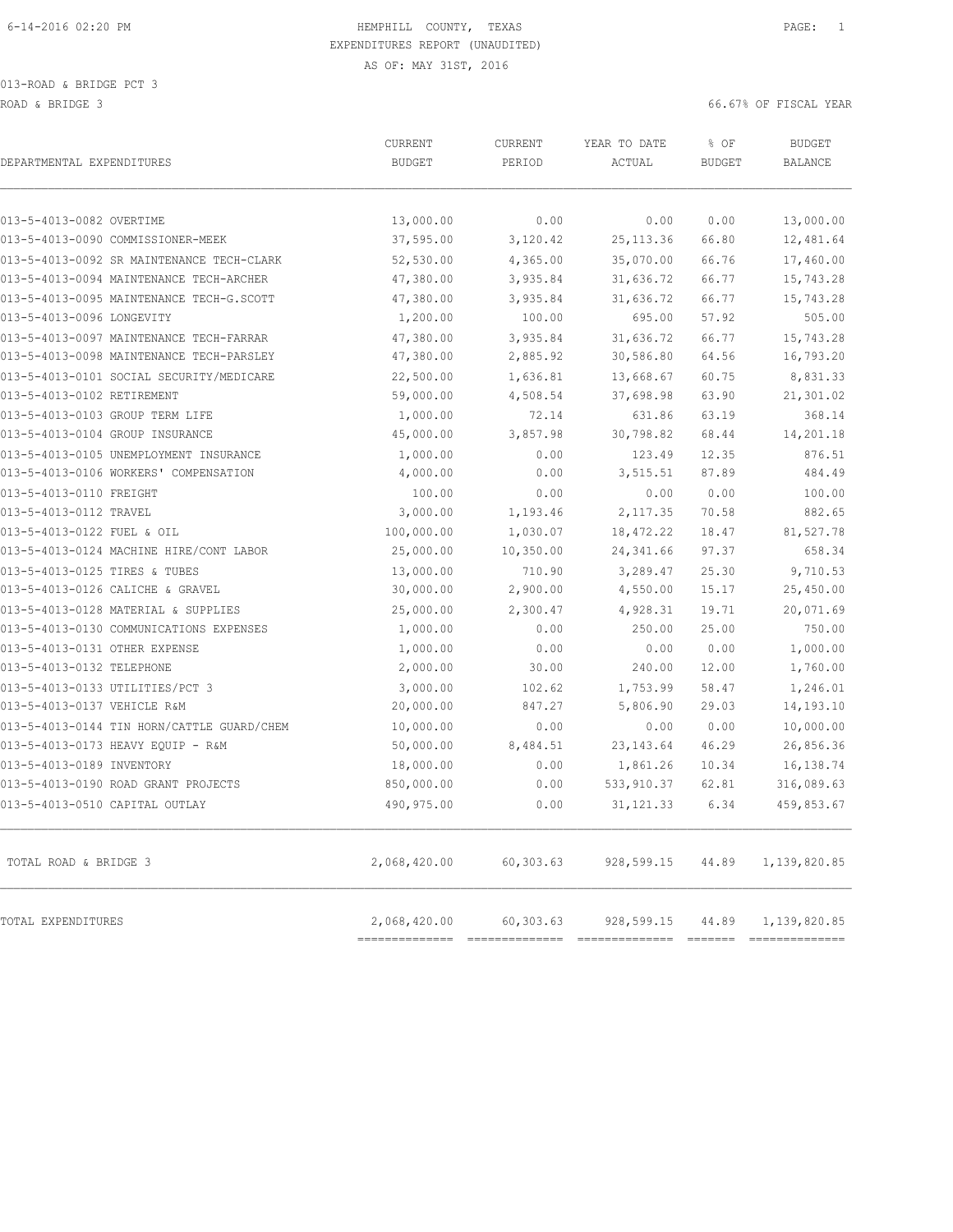014-ROAD & BRIDGE PCT 4

ROAD & BRIDGE 4 66.67% OF FISCAL YEAR

| DEPARTMENTAL EXPENDITURES                      | <b>CURRENT</b><br><b>BUDGET</b> | CURRENT<br>PERIOD | YEAR TO DATE<br>ACTUAL | % OF<br><b>BUDGET</b> | <b>BUDGET</b><br><b>BALANCE</b> |
|------------------------------------------------|---------------------------------|-------------------|------------------------|-----------------------|---------------------------------|
| 014-5-4014-0082 PART-TIME/OVERTIME             | 13,000.00                       | 0.00              | 1,030.40               | 7.93                  | 11,969.60                       |
| 014-5-4014-0090 COMMISSIONER-THOMAS            | 37,595.00                       | 3,120.42          | 25, 113.36             | 66.80                 | 12,481.64                       |
| 014-5-4014-0092 SR MAINTENANCE TECH-CROSGROVE  | 52,530.00                       | 4,395.00          | 35,205.00              | 67.02                 | 17,325.00                       |
| 014-5-4014-0094 MAINTENANCE TECH-SCOTT         | 47,380.00                       | 3,935.84          | 31,636.72              | 66.77                 | 15,743.28                       |
| 014-5-4014-0095 MAINTENANCE TECH-WRIGHT        | 47,380.00                       | 3,935.84          | 31,636.72              | 66.77                 | 15,743.28                       |
| 014-5-4014-0096 LONGEVITY                      | 2,000.00                        | 170.00            | 1,295.00               | 64.75                 | 705.00                          |
| 014-5-4014-0097 MAINTENANCE TECH-HARRISON      | 47,380.00                       | 3,935.84          | 31,636.72              | 66.77                 | 15,743.28                       |
| 014-5-4014-0101 SOCIAL SECURITY/MEDICARE       | 19,000.00                       | 1,487.18          | 12,024.21              | 63.29                 | 6,975.79                        |
| 014-5-4014-0102 RETIREMENT                     | 50,000.00                       | 3,939.36          | 31,839.96              | 63.68                 | 18,160.04                       |
| 014-5-4014-0103 GROUP TERM LIFE                | 1,000.00                        | 63.04             | 533.81                 | 53.38                 | 466.19                          |
| 014-5-4014-0104 GROUP INSURANCE                | 37,500.00                       | 2,622.69          | 20,941.92              | 55.85                 | 16,558.08                       |
| 014-5-4014-0105 UNEMPLOYMENT INSURANCE         | 1,500.00                        | 0.00              | 100.95                 | 6.73                  | 1,399.05                        |
| 014-5-4014-0106 WORKERS' COMPENSATION          | 3,500.00                        | 0.00              | 2,929.81               | 83.71                 | 570.19                          |
| 014-5-4014-0110 FREIGHT                        | 500.00                          | 0.00              | 0.00                   | 0.00                  | 500.00                          |
| 014-5-4014-0112 TRAVEL                         | 3,000.00                        | 0.00              | 115.84                 | 3.86                  | 2,884.16                        |
| 014-5-4014-0122 FUEL & OIL                     | 80,000.00                       | 0.00              | 7,512.32               | 9.39                  | 72,487.68                       |
| 014-5-4014-0124 MACHINE HIRE/CONT LABOR        | 3,000.00                        | 3,363.00          | 4,002.50               | $133.42$ (            | 1,002.50                        |
| 014-5-4014-0125 TIRES & TUBES                  | 10,000.00                       | 199.49            | 1,040.86               | 10.41                 | 8,959.14                        |
| 014-5-4014-0126 CALICHE & GRAVEL               | 50,000.00                       | 1,449.00          | 15,948.37              | 31.90                 | 34,051.63                       |
| 014-5-4014-0128 MATERIAL & SUPPLIES            | 10,000.00                       | 2,742.95          | 7,446.71               | 74.47                 | 2,553.29                        |
| 014-5-4014-0130 COMMUNICATIONS EXPENSES        | 1,500.00                        | 0.00              | 0.00                   | 0.00                  | 1,500.00                        |
| 014-5-4014-0131 OTHER EXPENSE                  | 5,000.00                        | 0.00              | 0.00                   | 0.00                  | 5,000.00                        |
| 014-5-4014-0132 TELEPHONE                      | 2,000.00                        | 123.62            | 969.98                 | 48.50                 | 1,030.02                        |
| 014-5-4014-0133 UTILITIES/PCT 4                | 8,000.00                        | 366.27            | 2,571.93               | 32.15                 | 5,428.07                        |
| 014-5-4014-0137 VEHICLE R&M                    | 5,000.00                        | 255.47            | 2,324.60               | 46.49                 | 2,675.40                        |
| 014-5-4014-0144 TIN HORNS, CATTLE GUARDS, CHEM | 5,000.00                        | 0.00              | 0.00                   | 0.00                  | 5,000.00                        |
| 014-5-4014-0173 HEAVY EQUIP - R&M              | 20,000.00                       | 3,301.54          | 16,666.85              | 83.33                 | 3,333.15                        |
| 014-5-4014-0189 INVENTORY                      | 10,000.00                       | 0.00              | 820.00                 | 8.20                  | 9,180.00                        |
| 014-5-4014-0190 ROAD GRANT PROJECTS            | 445,000.00                      | 52,333.00         | 235,906.57             | 53.01                 | 209,093.43                      |
| 014-5-4014-0225 RENT                           | 4,500.00                        | 750.00            | 6,000.00               | 133.33(               | 1,500.00)                       |
| 014-5-4014-0510 CAPITAL OUTLAY                 | 726,321.00                      | 71,919.13         | 258, 513.53            | 35.59                 | 467,807.47                      |
| TOTAL ROAD & BRIDGE 4                          | 1,748,586.00                    | 164,408.68        | 785,764.64             | 44.94                 | 962,821.36                      |
| TOTAL EXPENDITURES                             | 1,748,586.00                    | 164,408.68        | 785,764.64             | 44.94                 | 962,821.36                      |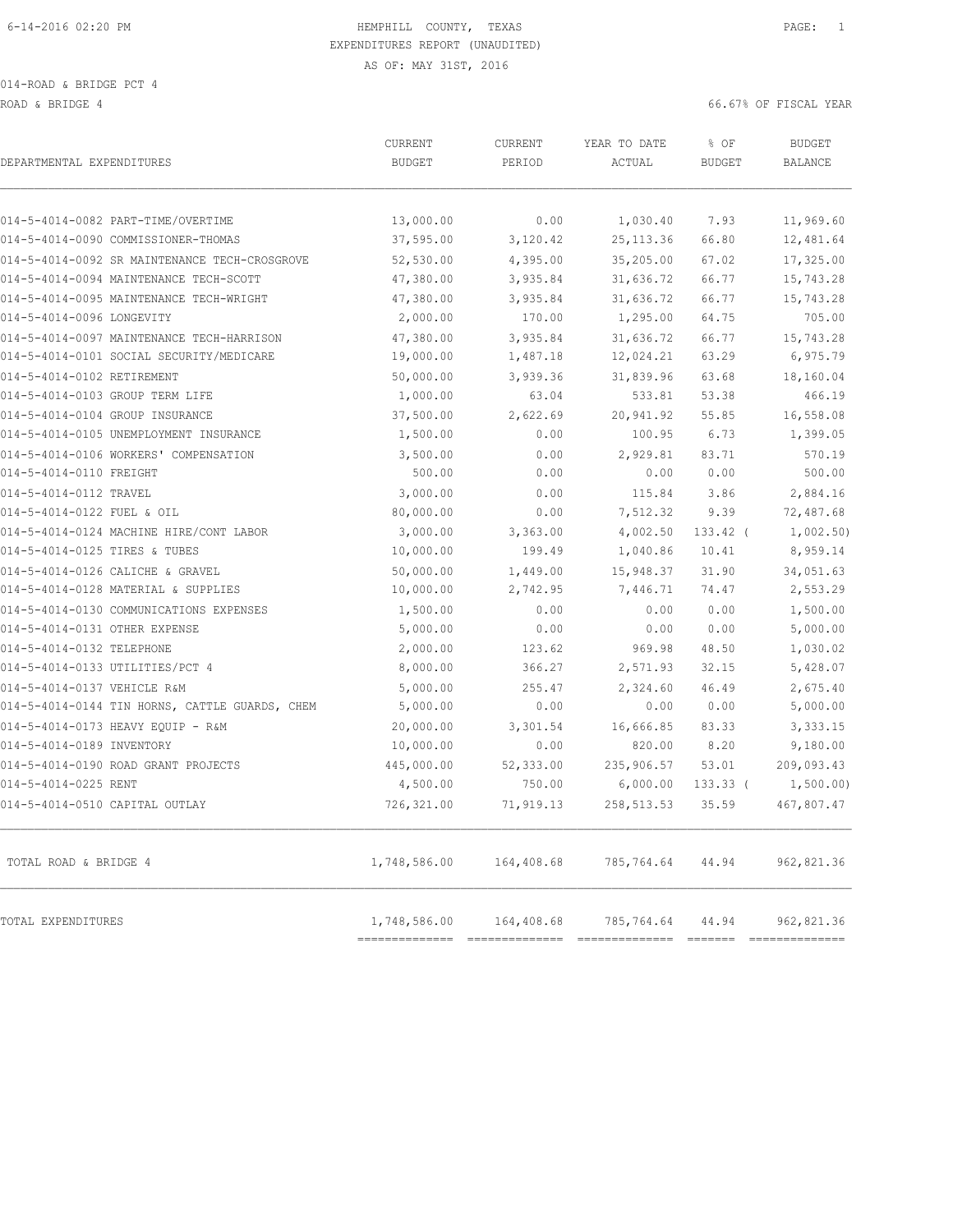#### 022-CO RECORDS PRESERVATION

CO RECORDS PRESERVATION 66.67% OF FISCAL YEAR

| DEPARTMENTAL EXPENDITURES             | CURRENT                                    | CURRENT | YEAR TO DATE | % OF   | <b>BUDGET</b> |
|---------------------------------------|--------------------------------------------|---------|--------------|--------|---------------|
|                                       | BUDGET                                     | PERIOD  | ACTUAL       | BUDGET | BALANCE       |
| 022-5-1022-0114 COUNTY RPF-EXPENSE    | 42,000.00                                  | 0.00    | 0.00         | 0.00   | 42,000.00     |
| 022-5-1022-0115 CO RECORDS MANAGEMENT | 50,000.00                                  | 0.00    | 0.00         | 0.00   | 50,000.00     |
| TOTAL CO RECORDS PRESERVATION         | 92,000.00                                  | 0.00    | 0.00         | 0.00   | 92,000.00     |
| TOTAL EXPENDITURES                    | 92,000.00<br>. _ _ _ _ _ _ _ _ _ _ _ _ _ _ | 0.00    | 0.00         | 0.00   | 92,000.00     |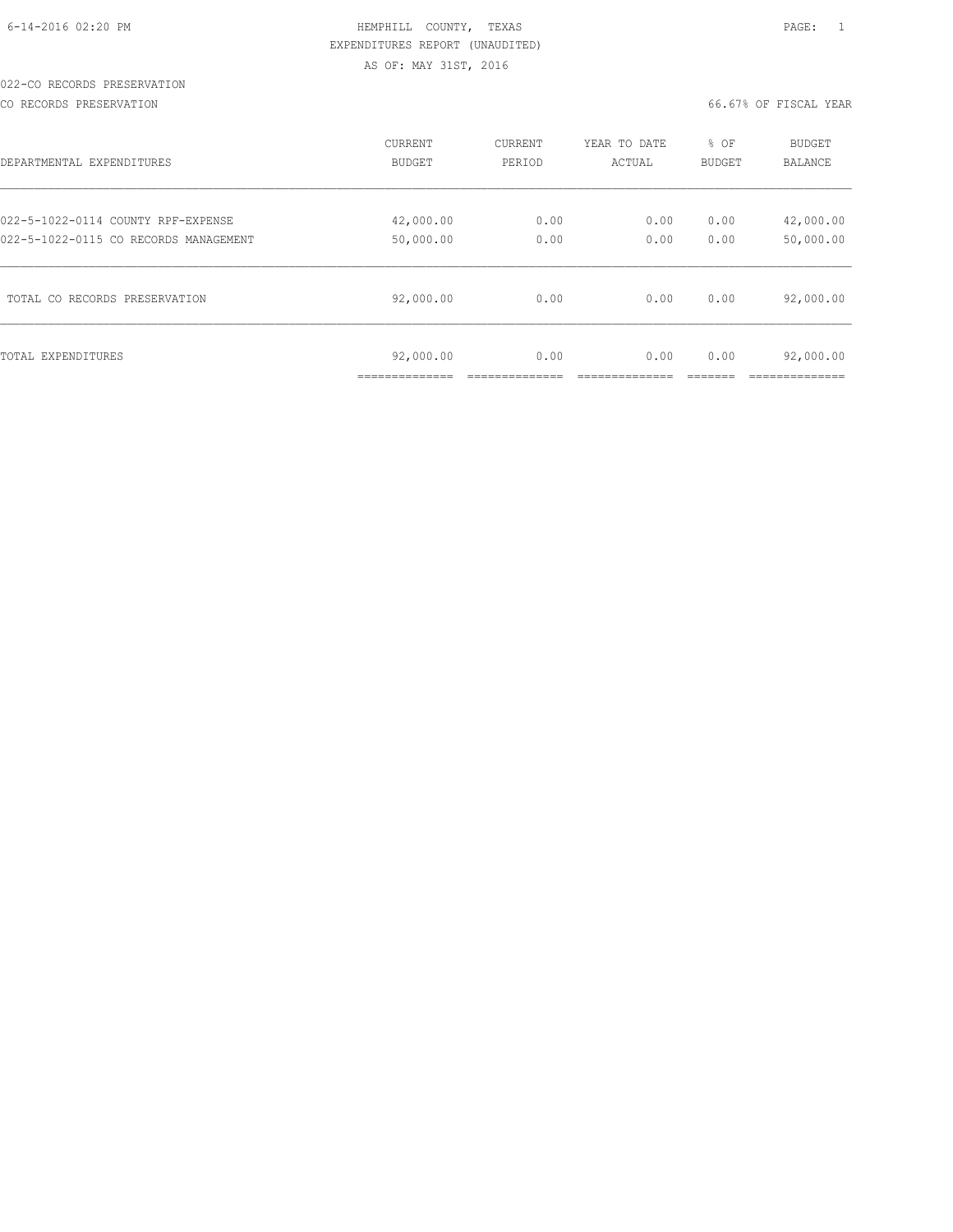|  | 6-14-2016 02:20 PM |  |
|--|--------------------|--|

# HEMPHILL COUNTY, TEXAS **Example 20:20 PAGE:** 1 EXPENDITURES REPORT (UNAUDITED) AS OF: MAY 31ST, 2016

#### 023-CLK'S RECORDS PRESERVE

#### CLERK REC PRESERVATION 66.67% OF FISCAL YEAR

| DEPARTMENTAL EXPENDITURES                     | <b>CURRENT</b>          | CURRENT                | YEAR TO DATE            | % OF   | BUDGET                    |
|-----------------------------------------------|-------------------------|------------------------|-------------------------|--------|---------------------------|
|                                               | <b>BUDGET</b>           | PERIOD                 | ACTUAL                  | BUDGET | BALANCE                   |
| 023-5-1023-0114 CLK'S RECORD PRESERVATION EXP | 800.00                  | 0.00                   | 0.00                    | 0.00   | 800.00                    |
| 023-5-1023-0510 RPF-CAPITAL OUTLAY            | 0.00                    | 0.00                   | 0.00                    | 0.00   | 0.00                      |
| TOTAL CLERK                                   | 800.00                  | 0.00                   | 0.00                    | 0.00   | 800.00                    |
| TOTAL EXPENDITURES                            | 800.00<br>_____________ | 0.00<br>______________ | 0.00<br>--------------- | 0.00   | 800.00<br>--------------- |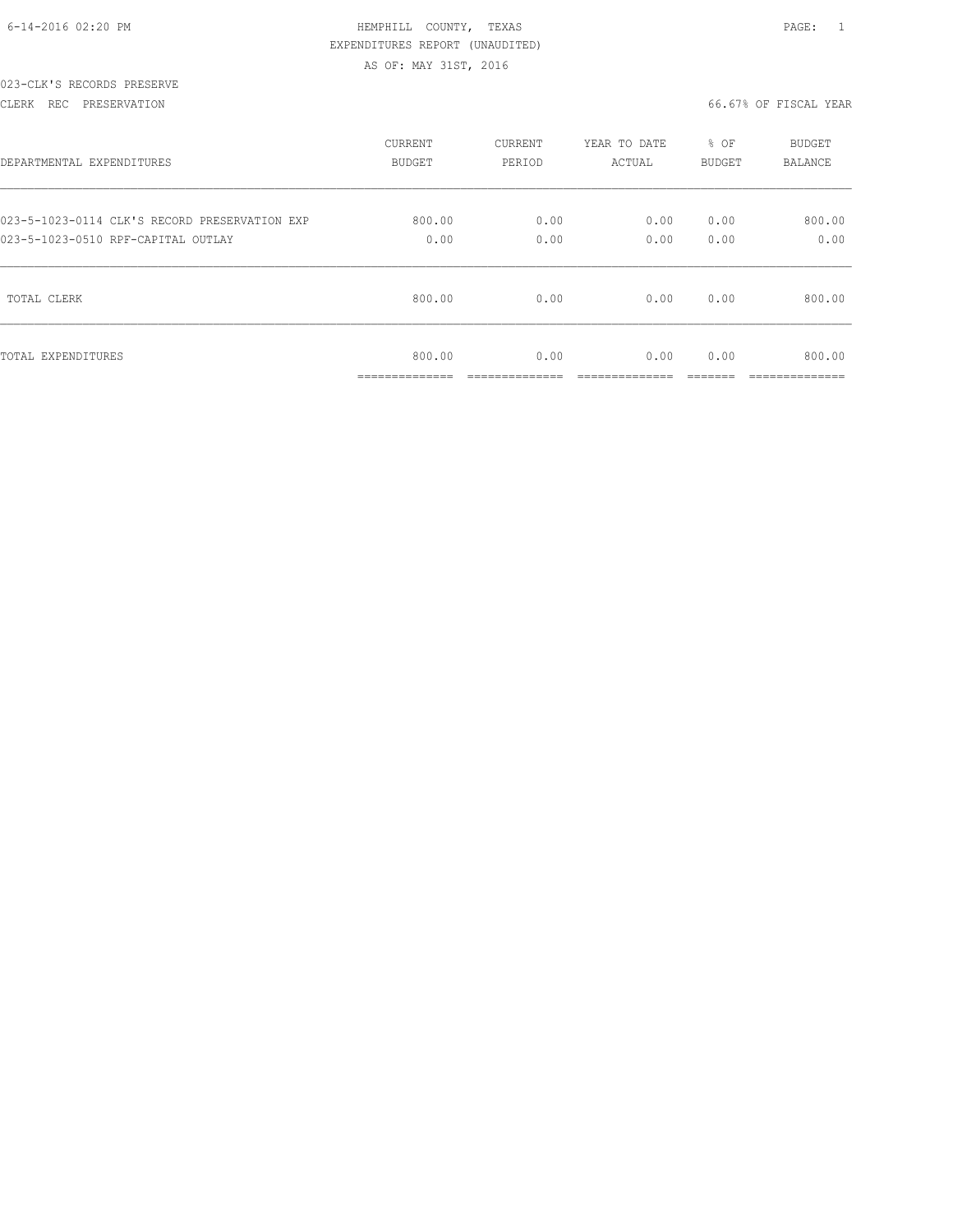#### 024-JUSTICE COURT TECH FUND JUSTICE COURT TECH 66.67% OF FISCAL YEAR

| DEPARTMENTAL EXPENDITURES     | CURRENT<br><b>BUDGET</b>        | CURRENT<br>PERIOD | YEAR TO DATE<br>ACTUAL | % OF<br><b>BUDGET</b> | BUDGET<br>BALANCE       |
|-------------------------------|---------------------------------|-------------------|------------------------|-----------------------|-------------------------|
| 024-5-2024-0114 TECH EXPENSES | 13,000.00                       | 0.00              | 656.85                 | 5.05                  | 12,343.15               |
| TOTAL JUSTICE COURT TECH      | 13,000.00                       | 0.00              | 656.85                 | 5.05                  | 12,343.15               |
| TOTAL EXPENDITURES            | 13,000.00<br>-------------<br>. | 0.00              | 656.85                 | 5.05                  | 12,343.15<br>__________ |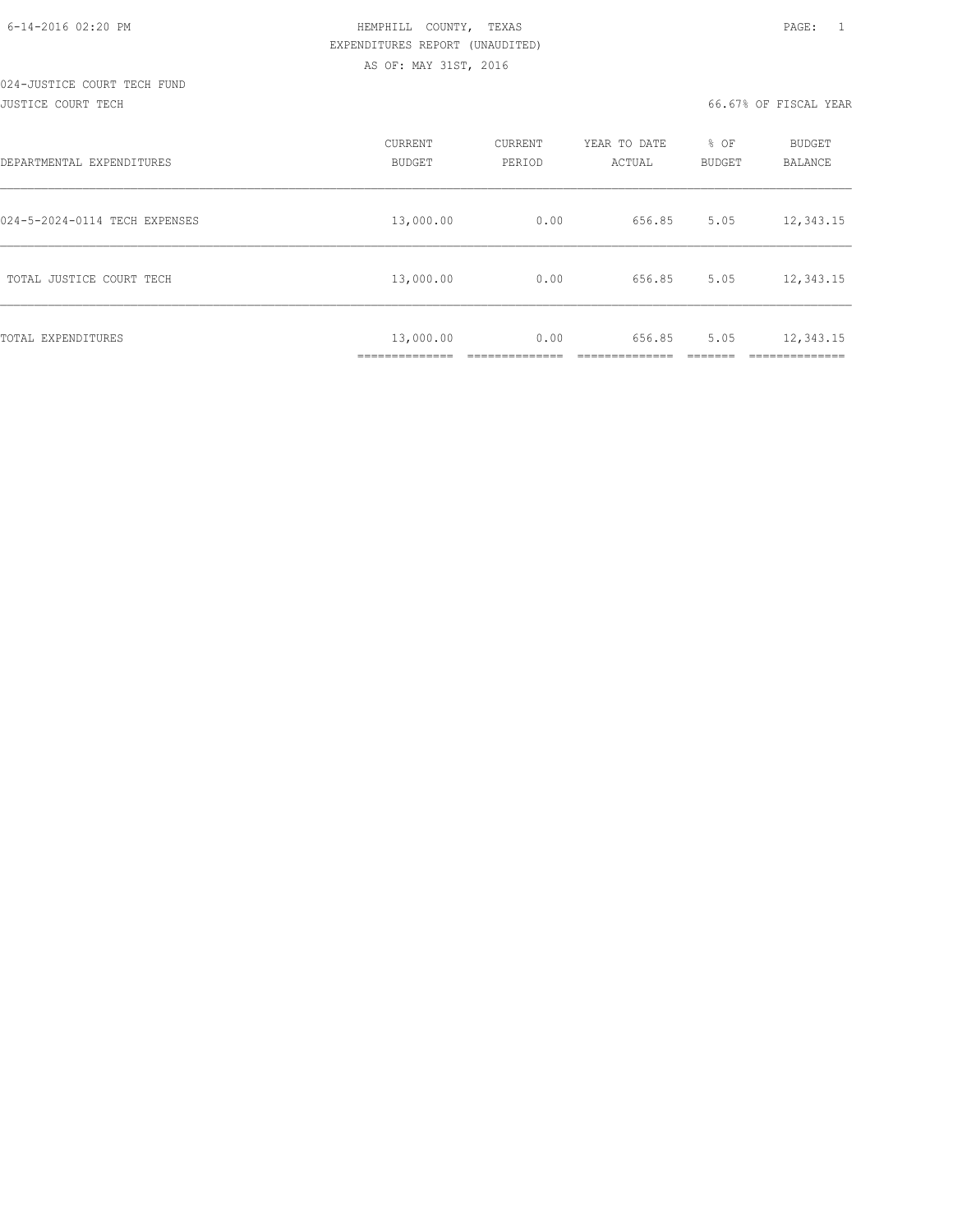# 032-CHK COLLECTION/CO ATTY

#### CHECK COLLECTION 66.67% OF FISCAL YEAR

| DEPARTMENTAL EXPENDITURES          | <b>CURRENT</b><br><b>BUDGET</b> | CURRENT<br>PERIOD | YEAR TO DATE<br>ACTUAL | % OF<br>BUDGET | <b>BUDGET</b><br><b>BALANCE</b> |
|------------------------------------|---------------------------------|-------------------|------------------------|----------------|---------------------------------|
| 032-5-2032-0109 OTHER MISC. EXP    | 5,500.00                        | 0.00              | 0.00                   | 0.00           | 5,500.00                        |
| 032-5-2032-0128 SUPPLIES           | 0.00                            | 58.90             | 58.90                  | 0.00(          | 58.90)                          |
| 032-5-2032-0168 LAW LIBRARY- BOOKS | 0.00                            | 0.00              | 0.00                   | 0.00           | 0.00                            |
| 032-5-2032-0510 CAPITAL OUTLAY     | 12,000.00                       | 0.00              | 0.00                   | 0.00           | 12,000.00                       |
| TOTAL CHECK COLLECTION             | 17,500.00                       | 58.90             | 58.90                  | 0.34           | 17,441.10                       |
| TOTAL EXPENDITURES                 | 17,500.00<br>==============     | 58.90             | 58.90                  | 0.34           | 17,441.10                       |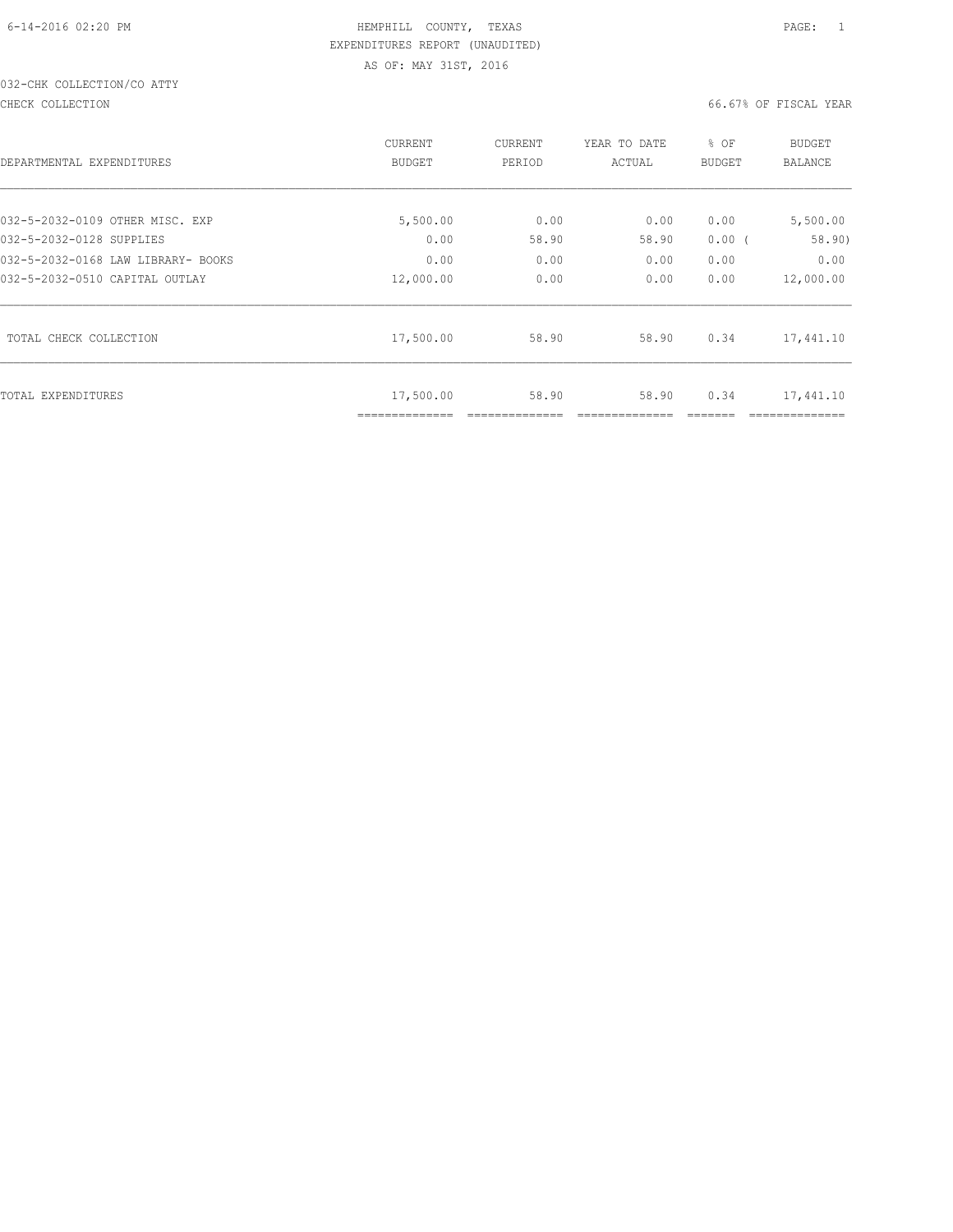|  | 6-14-2016 02:20 PM |  |
|--|--------------------|--|

# HEMPHILL COUNTY, TEXAS **PAGE:** 1 EXPENDITURES REPORT (UNAUDITED) AS OF: MAY 31ST, 2016

#### ANNUAL LEOSE/LAW 66.67% OF FISCAL YEAR

| DEPARTMENTAL EXPENDITURES            | CURRENT<br><b>BUDGET</b> | CURRENT<br>PERIOD | YEAR TO DATE<br>ACTUAL | % OF<br>BUDGET | BUDGET<br><b>BALANCE</b> |
|--------------------------------------|--------------------------|-------------------|------------------------|----------------|--------------------------|
| 036-5-3036-0112 CONTINUING EDUCATION | 8,000.00                 | 0.00              | 679.83                 | 8.50           | 7,320.17                 |
| TOTAL ANNUAL LEOSE/LAW               | 8,000.00                 | 0.00              | 679.83                 | 8.50           | 7,320.17                 |
| TOTAL EXPENDITURES                   | 8,000.00                 | 0.00              | 679.83                 | 8.50           | 7,320.17                 |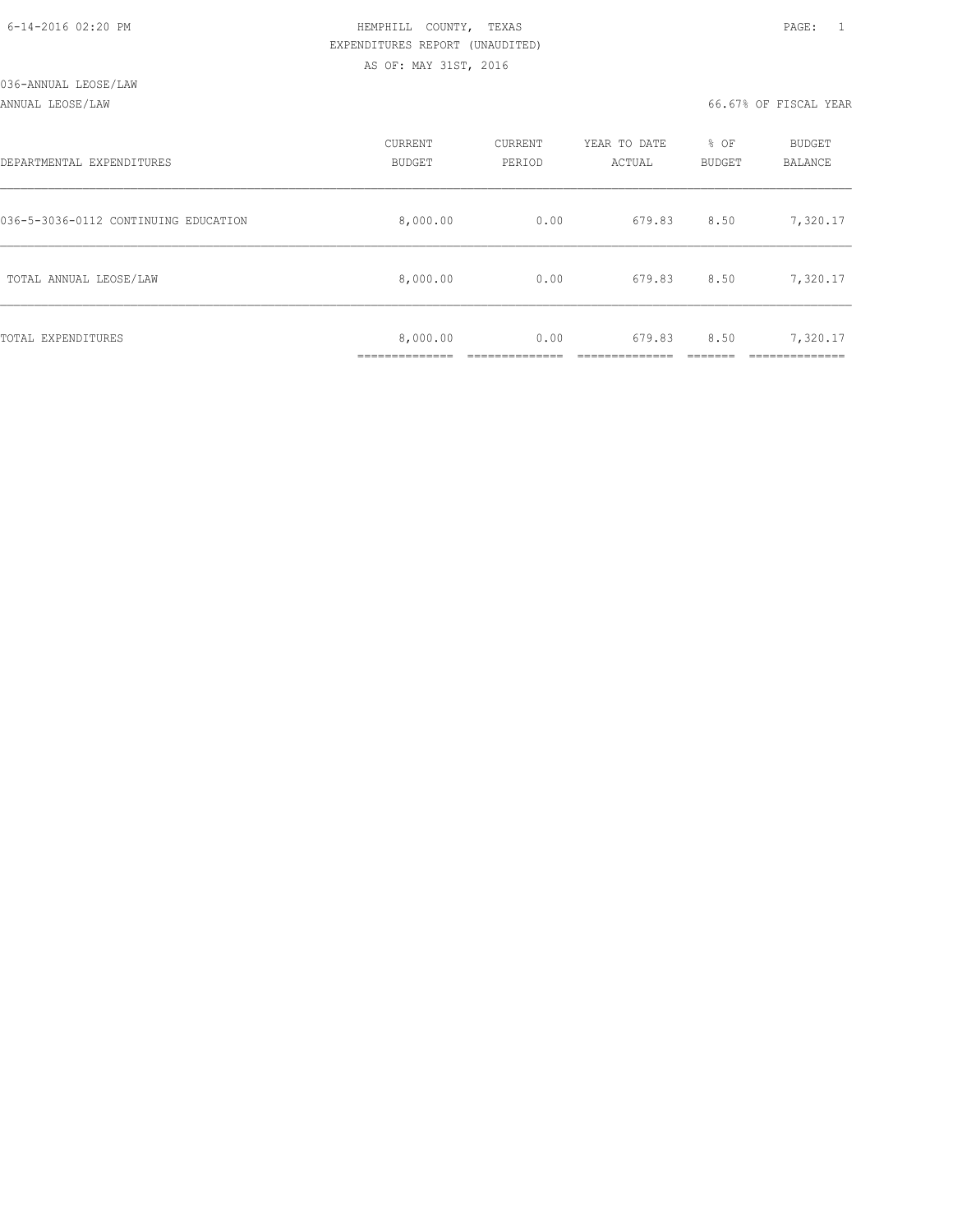046-SCAAP

SCAAP 66.67% OF FISCAL YEAR

| DEPARTMENTAL EXPENDITURES              | <b>CURRENT</b><br>BUDGET | CURRENT<br>PERIOD | YEAR TO DATE<br>ACTUAL | % OF<br>BUDGET | <b>BUDGET</b><br><b>BALANCE</b> |
|----------------------------------------|--------------------------|-------------------|------------------------|----------------|---------------------------------|
| 046-5-3046-0124 CONTRACT LABOR/JBI     | 2,000.00                 | 0.00              | 710.38                 | 35.52          | 1,289.62                        |
| 046-5-3046-0183 REPAIRS & IMPROVEMENTS | 35,000.00                | 0.00              | 0.00                   | 0.00           | 35,000.00                       |
| 046-5-3046-0185 OTHER APPROVED EXP     | 20,000.00                | 0.00              | 0.00                   | 0.00           | 20,000.00                       |
| TOTAL SCAAP                            | 57,000.00                | 0.00              | 710.38                 | 1.25           | 56,289.62                       |
| TOTAL EXPENDITURES                     | 57,000.00                | 0.00              | 710.38                 | 1.25           | 56,289.62                       |